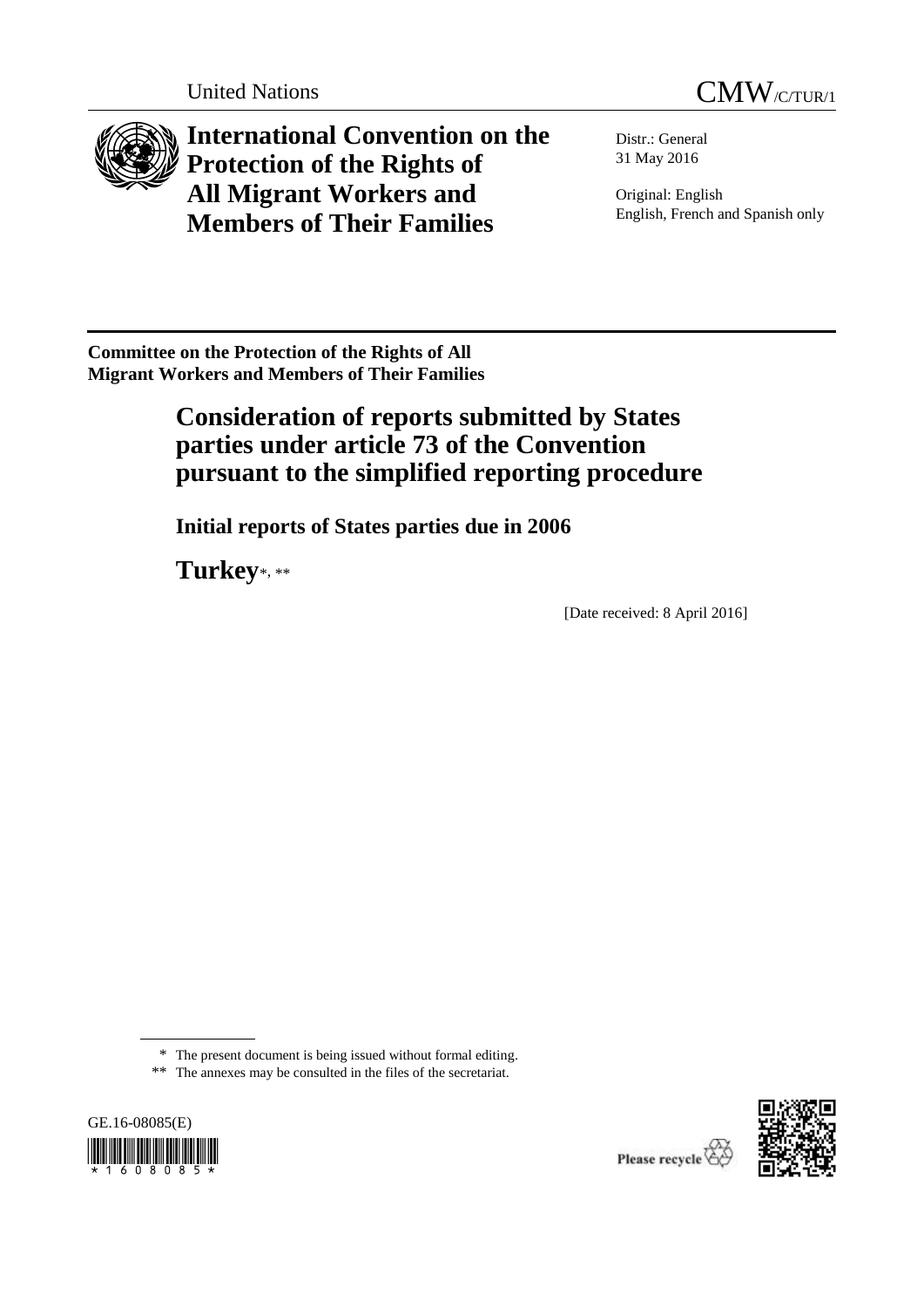# **Part I**

**In this section, the State party is requested to submit its responses to the following questions.**

# **A. General information**

**Please provide information on the domestic legal framework regarding the Convention, including:**

# **(a) The rank of the Convention in domestic law, including examples of cases, if any, in which the Convention has been directly applied by national courts or administrative authorities;**

1. Article 90 of the Turkish Constitution reads as follows; international agreements duly put into effect have the force of law. No appeal to the Constitutional Court shall be made with regard to these agreements, on the grounds that they are unconstitutional. (Sentence added on May 7, 2004; Act No. 5170) In the case of a conflict between international agreements, duly put into effect, concerning fundamental rights and freedoms and the laws due to differences in provisions on the same matter, the provisions of international agreements shall prevail.

# **(b) Bilateral and multilateral agreements that have been concluded with other countries pertaining to the rights of migrant workers and members of their families, in line with the Convention;**

2. Turkey has concluded bilateral social security agreements with 30 countries. Twenty-seven of them are in force and 3 of them are in the ratification stage. Social security agreements with Moldova, Poland, Iran, Morocco, Japan, Russia, Kyrgyzstan and Algeria are under discussion.

3. Bilateral social security agreements concluded by Turkey are as follows:

|    | Name of the country                 | Date of signature | Date of entry into force |
|----|-------------------------------------|-------------------|--------------------------|
| 1  | Germany                             | 30.04.1964        | 01.11.1965               |
| 2  | France                              | 20.01.1972        | 01.08.1973               |
| 3  | The Netherlands                     | 05.04.1966        | 01.02.1968               |
| 4  | Belgium                             | 04.07.1966        | 01.05.1968               |
| 5  | Denmark                             | 13.12.1999        | 01.12.2003               |
| 6  | Austria                             | 12.10.1966        | 01.10.1969               |
| 7  | Switzerland                         | 01.05.1969        | 01.01.1972               |
| 8  | Sweden                              | 30.06.1978        | 01.05.1981               |
| 9  | England                             | 09.09.1959        | 01.06.1961               |
| 10 | Libya                               | 13.09.1984        | 01.09.1985               |
| 11 | Turkish Republic of Northern Cyprus | 09.03.1987        | 01.12.1988               |
| 12 | Azerbaijan                          | 17.07.1998        | 09.08.2001               |
| 13 | Albania                             | 14.07.1998        | 01.02.2005               |

**Bilateral social security agreements concluded by Turkey**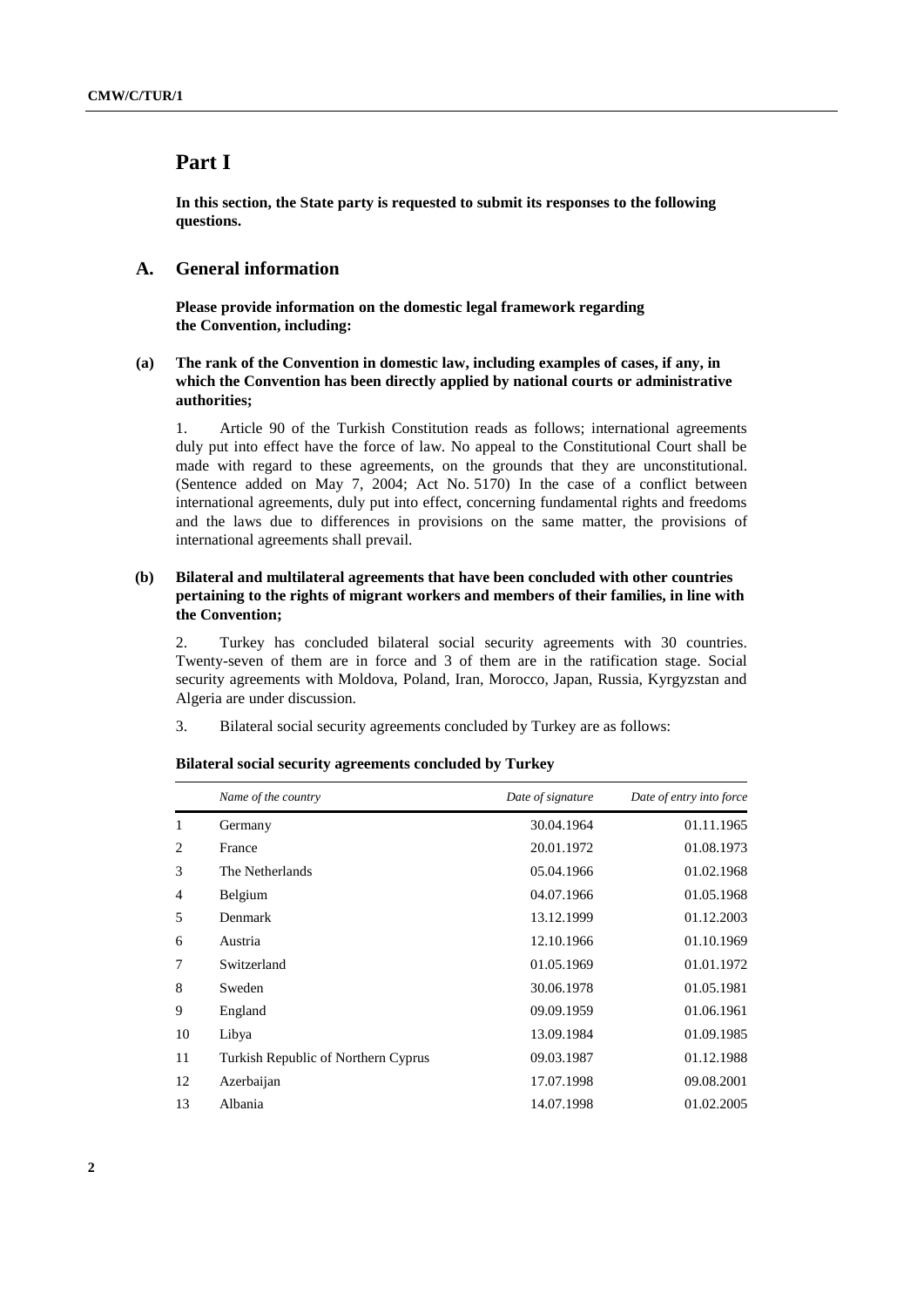|    | Name of the country | Date of signature | Date of entry into force |
|----|---------------------|-------------------|--------------------------|
| 14 | Bosnia-Herzegovina  | 27.05.2003        | 01.09.2004               |
| 15 | Czech Republic      | 02.10.2003        | 01.01.2005               |
| 16 | Luxembourg          | 20.11.2003        | 01.06.2006               |
| 17 | Macedonia           | 06.07.1998        | 01.07.2000               |
| 18 | Norway              | 20.07.1978        | 01.06.1981               |
| 19 | Romania             | 06.07.1999        | 01.03.2003               |
| 20 | Canada              | 19.06.1998        | 01.01.2005               |
| 21 | Georgia             | 1 1.12.1998       | 20.1 1.2003              |
| 22 | Quebec              | 21.11.2000        | 01.01.2005               |
| 23 | Croatia             | 12.06.2006        | 01.06.2012               |
| 24 | Slovakia            | 25.01.2007        | 01.07.2013               |
| 25 | Serbia              | 26.10.2009        | 01.12.2013               |
| 26 | Italy               | 08.05.2012        | 01.08.2015               |
| 27 | Republic of Korea   | 01.08.2012        | 01.06.2015               |
| 28 | Montenegro          | 15.03.2012        |                          |
| 29 | Tunisia             | 28.05.2013        |                          |
| 30 | Hungary             | 24.02.2015        |                          |

# **Bilateral Labour Force Agreements concluded by Turkey**

|                             | Name of the country                     | Date of signature | Date of entry into force |
|-----------------------------|-----------------------------------------|-------------------|--------------------------|
| 1                           | Germany (exceptional work<br>agreement) | 18.11.1991        | 20.12.1991               |
| $\mathcal{D}_{\mathcal{L}}$ | Germany                                 | 30.10.1961        | 30.10.1961               |
| 3                           | Austria                                 | 15.05.1964        | 17.09.1964               |
| 4                           | Belgium                                 | 16.07.1964        | 16.07.1964               |
| 5                           | The Netherlands                         | 19.08.1964        | 19.08.1964               |
| 6                           | France                                  | 08.04.1965        | 08.04.1965               |
| 7                           | Australia                               | 05.10.1967        | 05.10.1967               |
| 8                           | Libya                                   | 05.01.1975        | 13.05.1975               |
| 9                           | Jordan                                  | 08.07.1982        | 12.10.1982               |
| 10                          | Turkish Republic of Northern Cyprus     | 09.03.1987        | 15.08.1988               |
| 11                          | Qatar                                   | 01.04.1986        | 20.12.1990               |
| 12                          | Kuwait                                  | 30.03.2008        | 13.04.2010               |
| 13                          | Azerbaijan                              | 13.11.2013        | 18.06.2014               |

4. Turkey also concluded bilateral Labour Force Agreements with 12 countries on employment of Turkish citizens. All these agreements contain provisions concerning the selection, travelling and employment conditions to be met and procedures to be followed for the employment of Turkish citizens in the countries concerned.

5. Treaties for the avoidance of double taxation concluded with 80 countries include provisions about transfer of social security pensions of migrant workers and members of their families.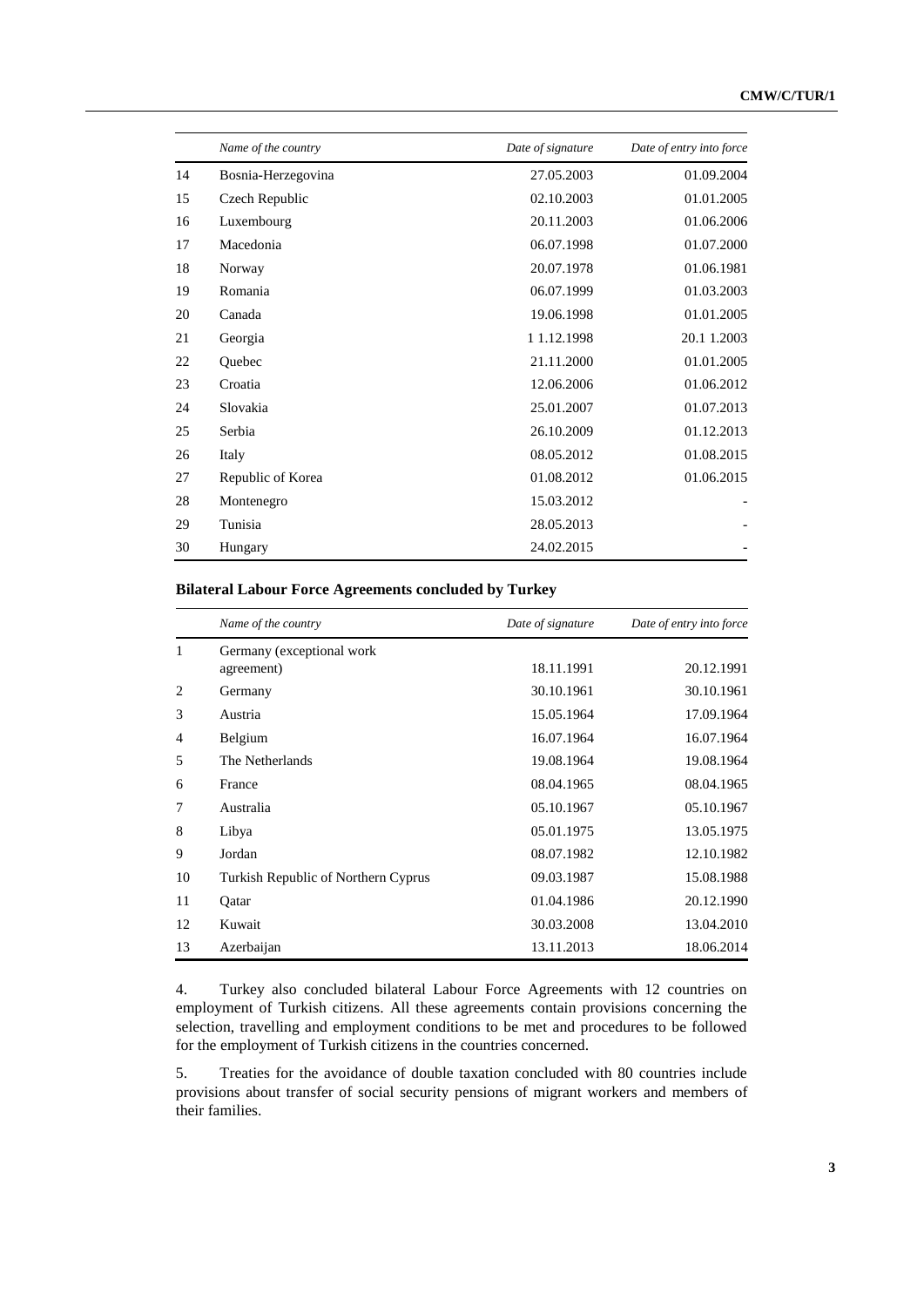#### **Multilateral agreements ratified by Turkey**

*Instruments adopted by the United Nations*

- International Convention on the Protection of the Rights of All Migrant Workers and Members of Their Families ICMW, 1990
- International Covenant on Economic, Social and Cultural Rights, 1966
- International Covenant on Civil and Political Rights,1966
- Optional Protocol to the International Covenant on Civil and Political Rights
- Convention on the Elimination of All Forms of Discrimination against Women
- Convention on the Rights of the Child
- Convention on the Rights of Persons with Disabilities

#### *Instruments adopted by the ILO*

- Social Security (Minimum Standards) Convention, C102
- Equality of Treatment (Social Security) Convention, C118
- Forced Labour, (No. 29), Abolition of Forced Labour, (No. 105)
- Minimum Age (No. 138),
- Worst Forms of Child Labour (No. 182)
- Freedom of Association and Protection of the Right to Organize (No. 87)
- Right to Organize and Collective Bargaining (No. 98)
- Equal Remuneration (No. 100)
- Discrimination (Employment and Occupation) (No. 111)

*Instruments adopted by the Council of Europe*

- The European Convention on Human Rights, 1950, and its Protocols
- European Convention on the Legal Status of Migrant Workers
- The European Social Charter, 1961, and its Protocols of 1988, 1991 and 1995
- The European Social Charter (revised), 1996
- European Convention on Social Security
- European Code of Social Security
- European Interim Agreement on Social Security Schemes Relating to Old Age, Invalidity and Survivors
- European Interim Agreement on Social Security other than Schemes for Old Age, Invalidity and Survivors
- European Convention on Social and Medical Assistance

*Agreements with the EU and Association Council Decisions*

- The Association Agreement (Ankara Agreement)
- Additional Protocol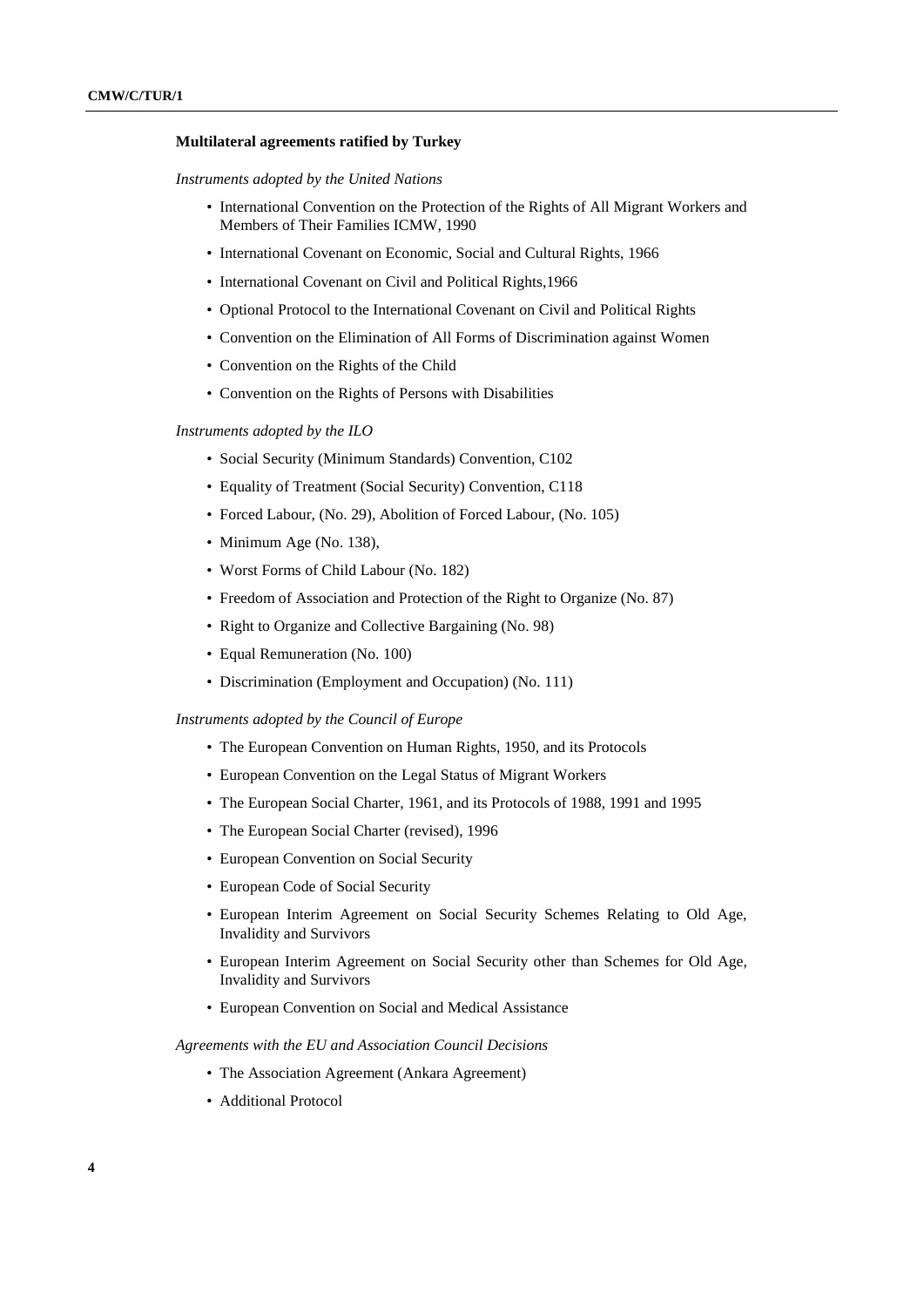- Association Council Decision 1/80
- Association Council Decision 3/80

6. Turkey has concluded readmission agreements with European Union, Syria, Greece, Kyrgyzstan, Romania, Ukraine, Pakistan, the Russian Federation, Nigeria, Bosnia-Herzegovina, Yemen, Moldova, Belarus, Montenegro and Kosovo.

# **(c) Legislative and practical measures taken by the State party to ensure the rights guaranteed in part III of the Convention to migrant workers and members of their families who are non-documented or in an irregular situation;**

7. Principles related to foreigners working in Turkey are regulated by the Law and Implementation Regulation on Work Permits of Foreigners numbered 4817.

8. Significant amendments have been introduced in work permits of foreigners with Law on Foreigners and International Protection numbered 6458. With this Law, valid work permit and Work Permit Exemption Certificate granted based on Article 10 of the Law on Work Permits of Foreigners numbered 4817 shall be considered as residence permit.

9. "International Convention on the Protection of Rights of All Migrant Workers and Members of Their Families" signed on January 13, 1999 by Turkey does not only consider migrant workers but also their families. Since it may especially cause partition in the families, it is specified in the introduction of the Convention that the fact that migration may bring very serious problems both in terms of migrant workers and their families shall be considered. Besides, there is the statement "State Parties, recognizing that the family is the natural and fundamental unit of society and is entitled to protection by society and the State, shall take appropriate measures to ensure the protection of the unity of the families of migrant workers" in Article 44 of the Convention. In this framework;

10. Within the framework of Articles 34 and 35 of the Law on Foreigners and International Protection numbered 6458, family residence permit is issued for the family members of foreigners, who legally work in our country. On the other hand, the definition of supporter in Article 3 of the same Law is "Turkish citizen or person legally residing in Turkey, who is taken as a reference to the application by the parties who request residence permit and who bear expenses of foreigners to arrive Turkey for ensuring unity of the family". Within this context, foreigners, who hold work permit, are accepted as supporters in family residence permits on condition that they fulfill the conditions.

11. Family members of migrant workers may apply to Provincial/Sub-Provincial Migration Directorates for receiving residence permit (family residence permit) that suits the purpose of their stay within the period specified (before the visa terminates) as soon as they arrive our country with the visa required for that purpose.

#### **(d) Any instruments of national legislation that provide for the application of the Convention to refugees and/or stateless persons (art. 3 (d) of the Convention);**

12. In national legislation of Turkey, there is no specific regulation that the Convention is applicable to refugees and stateless persons. However, the rights mentioned in the Convention are provided for refugees and stateless persons with prescribed legal provisions below.

- Law on Foreigners and International Protection, Law No. 6458
- Law on Work Permits of Foreigners, Law No. 4817
- Law on Social Security and General Health Insurance, Law No. 5510
- Law on Passport, Law No. 5682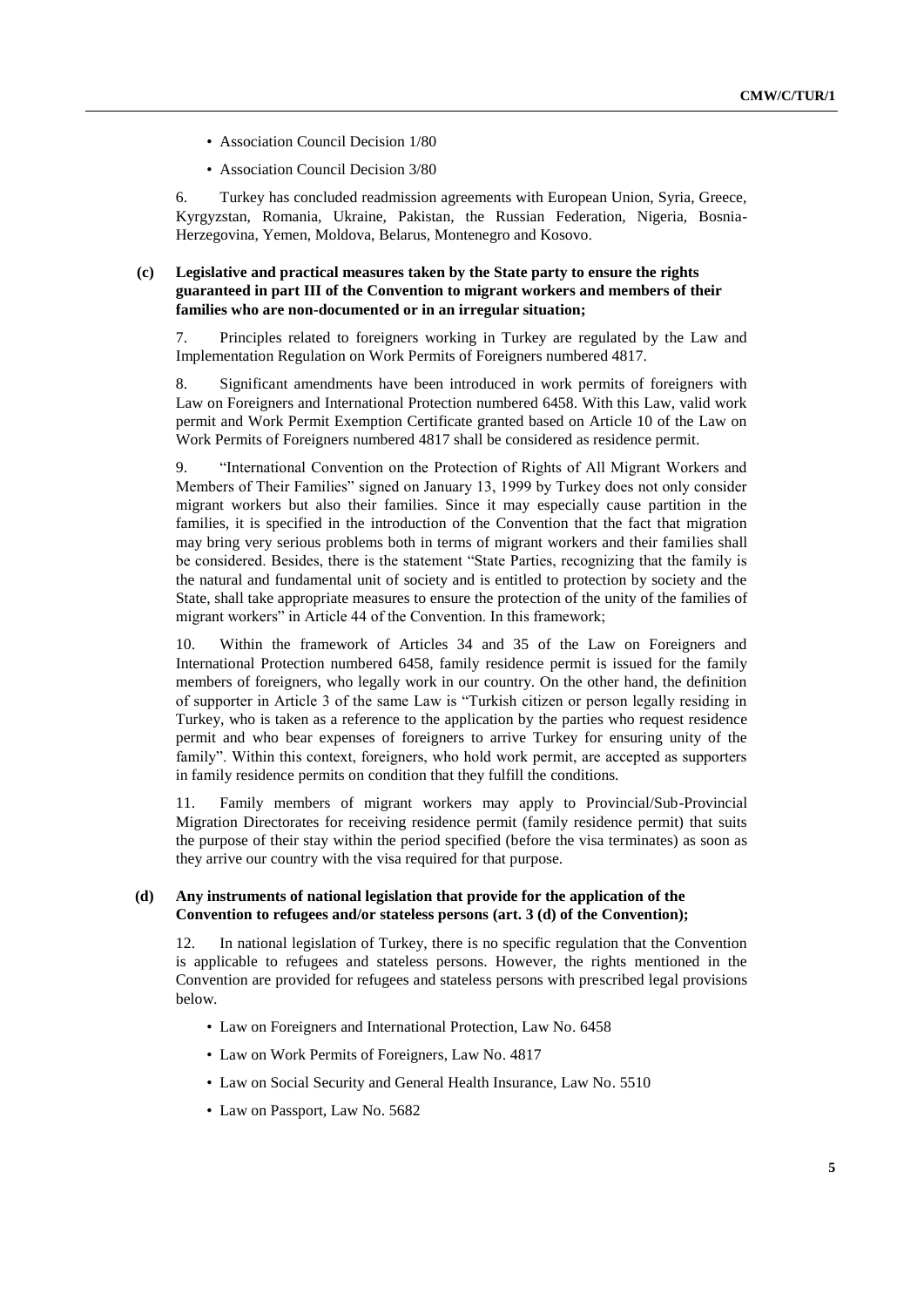- Law on Child Protection, Law No. 5395
- Attorneyship Law, Law No. 1136
- Circular No. 2010/03 of 24 March 2010 was issued and put into effect by the General Directorate of Social Services and Children Protection
- Circular on Social Assistance and Solidarity Foundation dated 2009

### **(e) Clarification of the status granted to refugees who have fled their conflict-ridden countries outside the Council of Europe, particularly Syria.**

13. The proceedings and procedures of foreigners with Syrian nationality, arriving en masse in Turkey due to the conflicts in their country and demanding protection are conducted under Article 91, entitled Temporary Protection, of the Law dated 04/04/2013 and numbered 6458 on Foreigners and International Protection, as well as Regulation on Temporary Protection dated 22/10/2014 and numbered 6883 issued by the Council of Ministers pursuant to this Article. Within the framework of the aforementioned legislation, Syrian foreigners are considered as being under "Temporary Protection" status in Turkey.

14. No one within the scope of this Regulation shall be returned to a place where he or she may be subjected to torture, inhuman or degrading punishment or treatment or, where his/her life or freedom would be threatened on account of his/her race, religion, nationality, membership of a particular social group or political opinion (Art. 6/1).

15. Foreigners under this Regulation may be provided with health, education, access to labor market, social assistance, interpretation and similar services (Art. 26/1).

16. Patient contribution fee shall not be collected for primary and emergency health services and the respective treatment and medication (Art. 27/1-b)

17. Education activities for foreigners under this Regulation shall be conducted inside and outside temporary accommodation centers under the control and responsibility of the Ministry of National Education. In that regard:

18. Pre-school education services may be provided to children who are 36-66 months old, where the children who are 54-66 months old are prioritized.

19. Education activities for those at the age of primary and secondary education shall be carried out in line with the relevant legislation of the Ministry of National Education.

20. Language education, vocational courses, skills trainings and hobby courses addressing all age groups may be organized on demand.

21. Procedures and principles related to associate, undergraduate, masters and doctorate degrees shall be determined by the Presidency of Council of Higher Education.

22. A document indicating the content and duration of the education shall be issued to foreigners receiving education in our country within the scope of this Regulation (Art. 28).

23. Persons, who hold a Temporary Protection Identification Document, may apply to the Ministry of Labour and Social Security to receive work permits to work in the sectors, professions and geographical areas (provinces, districts or villages) to be determined by the Council of Ministers.

24. Validity period of the work permits given to the persons benefiting from temporary protection shall not be longer than the duration of the temporary protection. The validity of the work permits issued within this scope shall end upon the end of temporary protection. The work permits issued to persons benefiting from temporary protection shall not substitute residence permits regulated in the Law. The persons benefiting from temporary protection do not require work permit if they work seasonal agricultural jobs.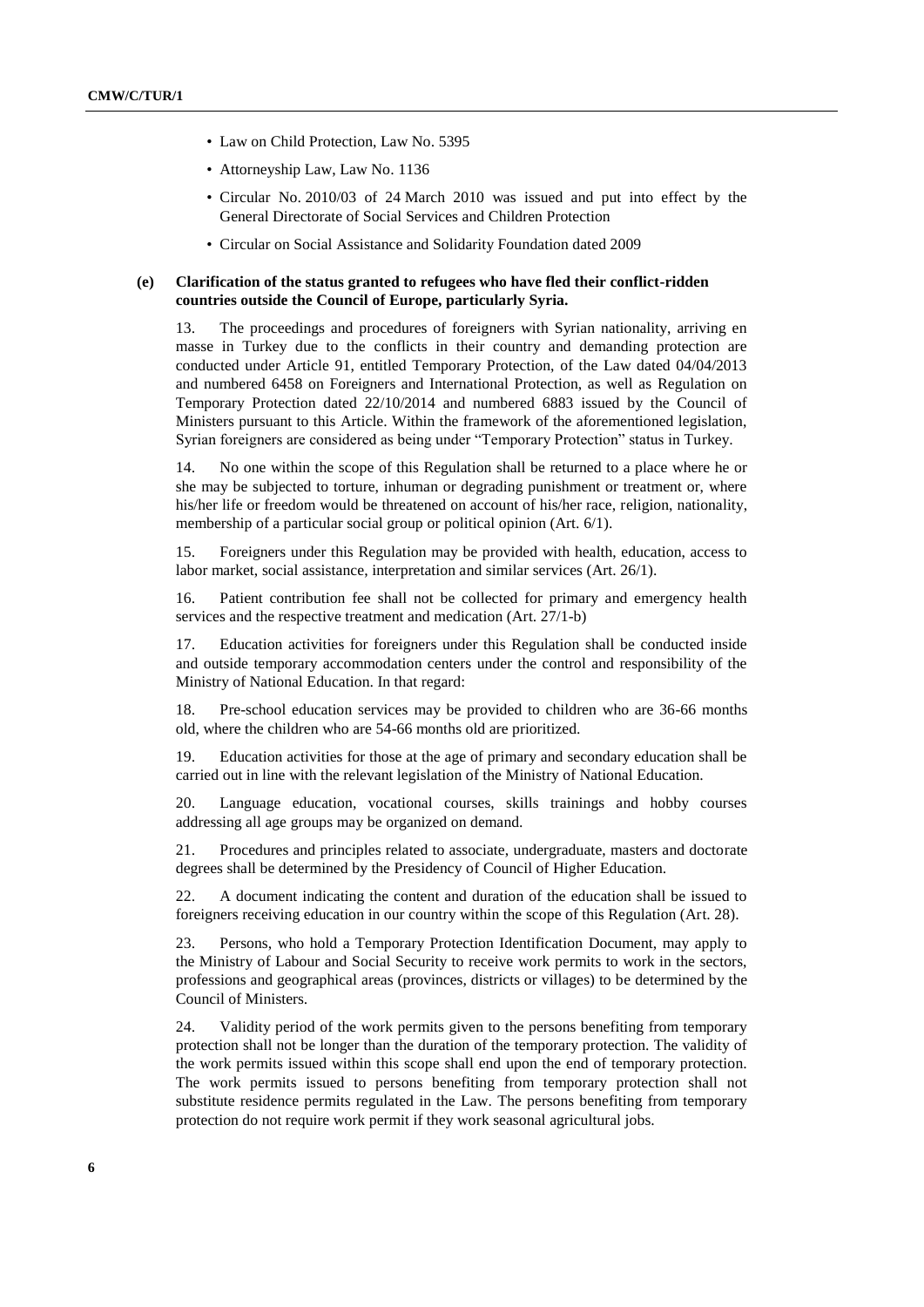25. Those among the foreigners under this Regulation, who are in need, may be allowed access to social assistances and social services.

**2. Please inform the Committee about the measures, including specific legislative, administrative, judicial or other measures taken by the State party, to ensure the effective implementation of the Convention. Please include information on the ministry or institution responsible for coordinating and monitoring the implementation of the Convention in the State party. Please also include information on steps being taken to ensure the full implementation of the Act on Foreigners and International Protection (No. 6458) of 4 April 2013, and the harmonization of national legislation with the provisions of the Convention. Regarding that Act, please inform the Committee about:**

### **(a) Secondary legislation and implementation regulations;**

- Temporary Protection Regulation dated 22 October 2014
- Regulation on Work Permits of Foreigners Under Temporary Protection dated 15 January 2016
- Regulation on Implementation of the Law on Foreigners and International Protection (LFIP) dated 17 March 2016
- Regulation on Combating Human Trafficking and Protection of Victims dated 17 March 2016

# **(b) Specific coordination mechanisms, including at the ministerial and local levels, to ensure its full implementation;**

# **(c) Establishment of new bodies to deal with the human rights of migrant workers, such as the Directorate-General for Migration Management and its human and financial resources.**

26. In order to contribute to the studies related to the 24th Chapter during the negotiation process with the European Union along with all national and international stakeholders, a transparent and participative process has been followed, and "Law on Foreigners and International Protection" (LFIP) was accepted in the General Assembly of Grand National Assembly of Turkey on April 4, 2013. LFIP was endorsed as Law No. 6458, on April 10, 2013 by the President and put into force after being published in the Official Gazette numbered 28615 dated April 11, 2013.

27. With LFIP, "Directorate General of Migration Management" (DGMM) under the Ministry of Interior has been established in order to execute procedures and proceedings regarding migration and asylum.

28. Removal ban has been granted complying with Articles 4 and 55 of LFIP, and it was prevented to return a person to any country that he/she has the risk of facing torture and similar inhuman treatment. With this article, "non-refoulement principle", which is a principle of international law, has gained a legal basis for the first time.

29. Additionally, through Articles 46 and 63 primarily for those whose lives and freedom are in danger, the mechanisms of humanitarian residence permit and secondary protection are arranged to ensure the stay of the individuals, who are not returned to their countries due to mentioned articles.

30. With Law No. 6458, Work Permit Exemption Certificate granted according to the Article 10 of the Law on Work Permits of the Foreigners numbered 4817 and dated 27/2/2003 shall be accepted as residence permit. Foreigners, who are granted Work Permits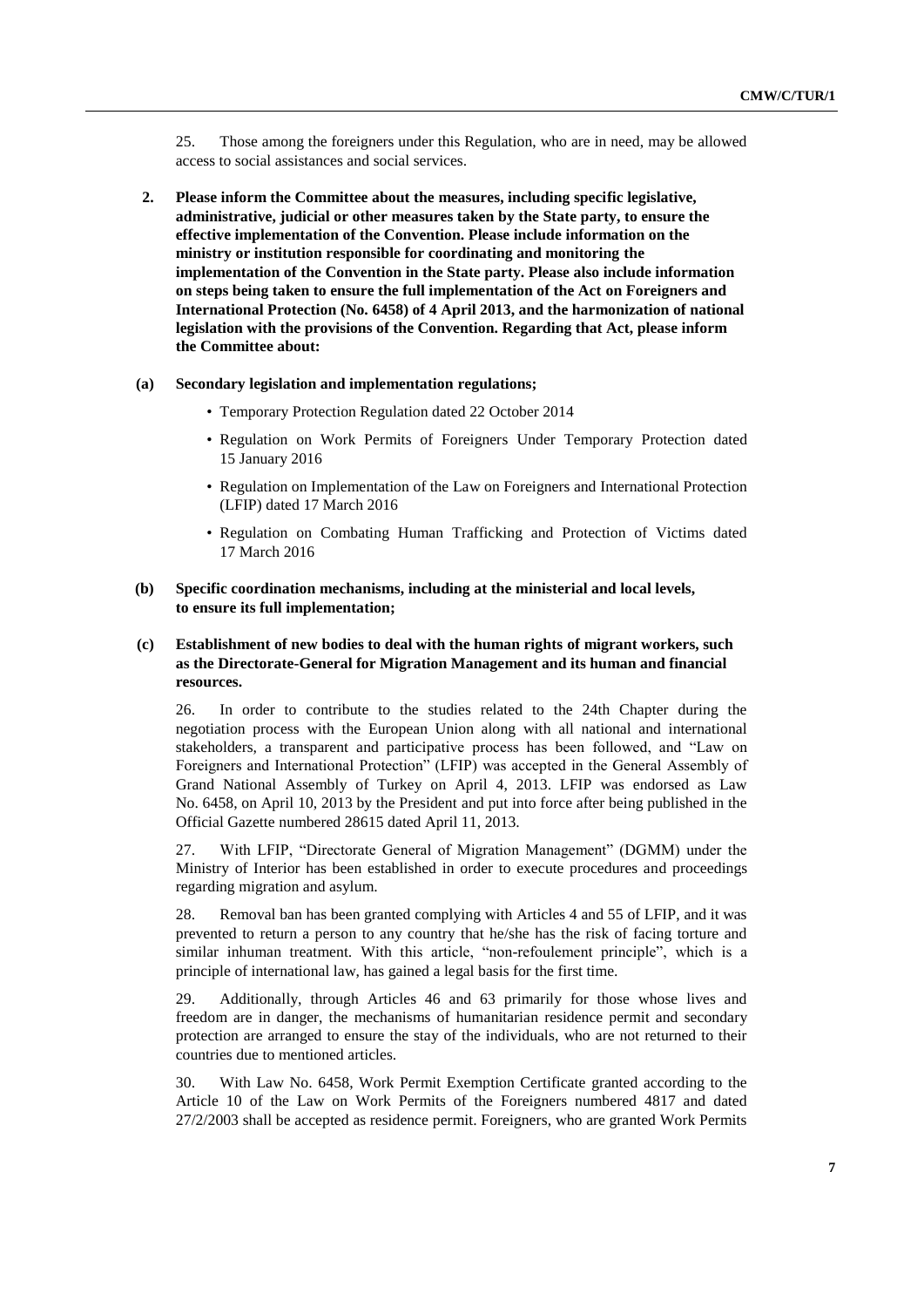or Work Permit Exemption Certificates, are obliged to pay charges according to the term of their work permits complying with Law on Duties numbered 492 and dated 2/7/1964. In order to grant a work permit or extend the term of the permit, the condition of not being within the scope of Article 7 is sought for the foreigner.

**3. Please inform the Committee about the main activities carried out by the Office of the Ombudsperson to promote and protect the human rights of migrant workers and members of their families, regardless of their administrative status, and the human and financial resources available for those activities. Please also clarify the Ombudsperson's mandate and authority to intervene on all migration-related administrative decisions and investigate complaints made by migrant workers, including those in an irregular situation.**

31. Firstly, according to Article 5 of Law No. 6328, Ombudsman Institution is "responsible for investigating, researching all kinds of actions and works and attitude and behaviours of administration, upon the complaints on the functioning of the Administration, with the understanding of justice based on human rights and in terms of appropriateness to law and fairness." According to Article 17 of the Law, foreigners can also make their complaints to the Institution.

32. While the Ombudsman has no authority to intervene in decisions on migration by any institution, it may make suggestions to withdraw or abolish the decisions if violation of rights and interests are detected as a result of the decision taken. If a complaint is made by migrant workers including those entering into Turkey illegally, the Ombudsman has the authority to carry out investigations and researches regarding the compliant, to request all kinds of information and documents from the complained administration, to assign experts and to hear witnesses, and finally to make suggestions to the related public administration body.

**4. Please provide details on the National Human Rights Institution (NHRI) and indicate whether its mandate includes monitoring the human rights of migrant workers. If so, please clarify whether it has investigative powers on issues related to the human rights of migrant workers, including those in an irregular situation. How is cooperation between the Office of the Ombudsperson and the NHRI assured, in order to avoid duplication and confusion?**

33. If an application is conveyed both to the Ombudsman Institution and to the National Human Rights Institution on the same issue, the two Institutions conduct separate investigations and take decisions. It would be preferable to cooperate on such cases if information is received in a timely manner from the National Human Rights Institution.

**5. Please provide information on the steps taken by the State party to promote and publicize the Convention and relevant migration legislation and to increase awareness and understanding of the provisions of those instruments within the State party among the general public, migrant workers and members of their families, employers, teachers, health workers and government officials, including law enforcement officials and the judiciary. With respect to migrant workers who are nationals of the State party working abroad, please also describe the measures taken by the State party to promote training programmes, including on gender sensitivity, for government staff dealing with migration issues. In particular, please provide information on training for those providing legal and consular assistance to nationals of the State party abroad who are seeking justice against abuse in the workplace, and regarding migrant workers or members of their families who have been arrested, held in prison, placed in custody pending trial or detained in any other manner.**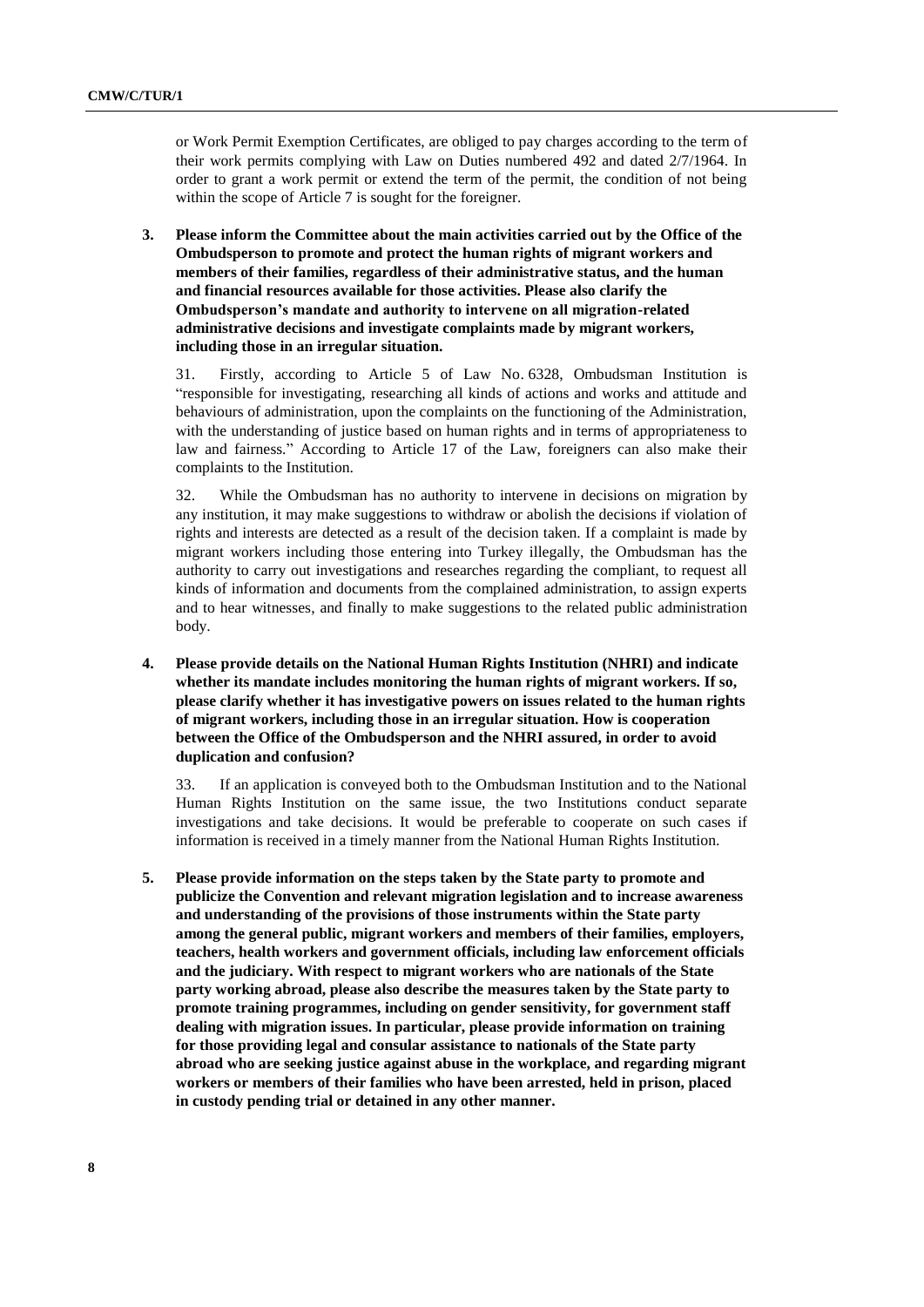34. Meetings were held with various public institutions by the Department of Harmonisation and Communications established within the Directorate General of Migration Management in order to announce the Law No. 6458 on Foreigner and International Protection, and to increase awareness on the issue and ensure its implementation. Moreover, "Preliminary Meeting on Harmonisation Activities Curriculum" was held with public institutions, and consultations conducted regarding the harmonisation of foreigners to the country. "Migration Post" Bulletin, the periodical of the Directorate General, is published trimonthly and delivered to related public institutions working for increasing awareness and sensitivity about foreigners and migration.

35. Counsellors and Attaches of labour and social security are posted at the offices of Turkish diplomatic missions by the Ministry of Labour and Social Security. They serve in 50 missions in 23 countries on behalf of Turkish migrants irrespective of their immigration status. Migrant workers and members of their families can obtain at these offices legal and administrative assistance, accurate information about social security, employment, vocational training, free movement of workers, family formation, family reunification, discrimination, etc. as well as all related formalities and facilities that may be of interest. Such services provided at these offices are free of charge. The same service is also provided to those migrant workers and members of their families who returned to Turkey temporarily or permanently.

**6. Please provide information on the cooperation between the State party and civil society organizations working on migrant workers' rights in relation to the implementation of the Convention. Please also provide information on the involvement of civil society organizations in the design and implementation of policies related to labour migration and human rights. Please indicate whether civil society organizations were involved in the preparation of the replies to the present list of issues.**

36. It was not possible to cooperate with the nongovernmental organizations during the preparation of the report.

# **7. Please provide information on any reviews the State party has carried out or plans to carry out to withdraw or amend its reservations and declarations regarding articles 15, 40, 45, and 46 of the Convention.**

37. With the Law on Trade Unions and Collective Agreements No. 6356, formation of trade union organs and procedures for the establishment of trade unions are facilitated and the condition for founders of trade unions to have Turkish citizenship is removed. After this development, Turkey is considering withdraw its reservation for Article 40.

### **B. Information relating to the articles of the Convention**

### **1. General principles**

**8. Please provide information on: (a) judicial and/or administrative mechanisms competent to examine and decide on complaints by migrant workers and members of their families, including when they are non-documented or in an irregular situation, in case of a violation of their rights; (b) the complaints examined by such mechanisms in the past five years and their outcome; (c) any redress provided to victims of such violations; and (d) any measures taken to inform migrant workers and members of their families about the remedies available to them for violations of their rights.**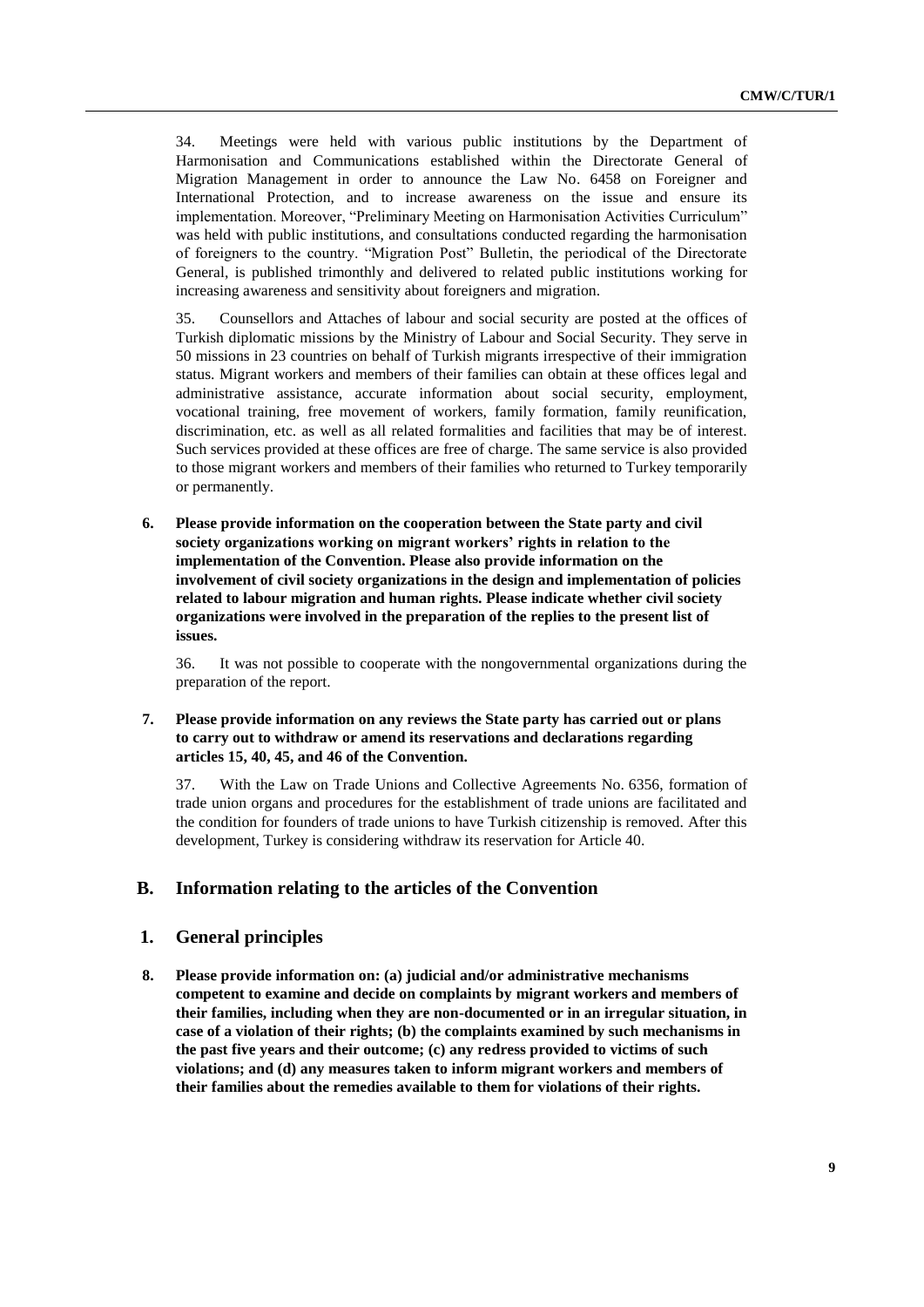38. In case rights of persons migrant workers and their families, including those who enter Turkey illegally without having any documents, are violated, one of the mechanisms responsible for investigating the complaints by these people and to make a decision is the Ombudsman Institution. Ombudsman Institution can only carry out investigation and research in case of complaint in accordance with the Law No. 6328, and can prepare special reports in issues it deems necessary. The Ombudsman Institution started to receive complaint applications as of 29 March 2013. Until today, no application has been made with the claim that rights of migrant workers and their families have been violated. Thus, no investigation and research has been carried out regarding this issue. As a result, no personnel or financial resource have been allocated on this count.

39. Brochures and booklets are published in order to provide information to migrants. Efforts are continuing to establish a Children's Web Page and Communication Center for Foreigners (ALO 157) to serve in 4 different languages.

40. The Law on Foreigners and International Protection was translated into 10 different languages. DGMM web page was translated into English to ensure the access of migrants to the necessary information. Translation into other languages: Since 2014, along with Turkish and English, our web page was launched in 4 different languages including German and French, and content translations still continue. Moreover, translation studies in 7 other languages (Italian, Spanish, Russian, Greek, Bulgarian, Arabic and Persian) continue. Turkish languages courses are given in 3 pilot provinces (Kayseri, Konya and Afyonkarahisar) in order to better harmonize the foreigners residing in Turkey with the society. It is envisaged that the courses will be expanded to include all provinces in 2015, if required. An article introducing the Migration Management and the Law was published recently in Skylife Magazine of Turkish Airlines. Thus, information on the institution and the Law reached approximately 50 million people.

# **2. Part II of the Convention**

**Article 7** 

**9. Please inform the Committee about measures taken to guarantee non-discrimination, both in law and in practice, to all migrant workers and members of their families with regard to the rights provided for in the Convention. Please include information on education, training and awareness-raising programmes to combat stereotypes, xenophobia and discrimination against migrant workers.**

41. The concept of harmonization has been regulated with Law numbered 6458 for the first time in Turkey. Within the economic and financial possibilities of the country, compliance activities are planned benefiting from the recommendations and contributions of public institutions and entities, local administrations, non-governmental organizations, universities and international organizations in order to facilitate harmonization of the foreigner and applicant or people who have status of international protection with the local community and to equip them with information and experience they need in order to act independently in our country, in the country they are re-settled or in countries they returned in any area of social life. In order to identify the road map of harmonization, workshops are being arranged with academicians and CSOs, and solutions are tried to be found to the questions and problems of the migrants.

42. Main harmonization policies of Turkey are regulated in Article 96 of the Law on Foreigners and International Protection numbered 6458 under the title "harmonization", and the foreigners and applicants or international protection status holders were aimed to benefit from those policies. In coordination with International Organization for Migration "Project for Developing Turkey's Harmonization Strategy Document and National Action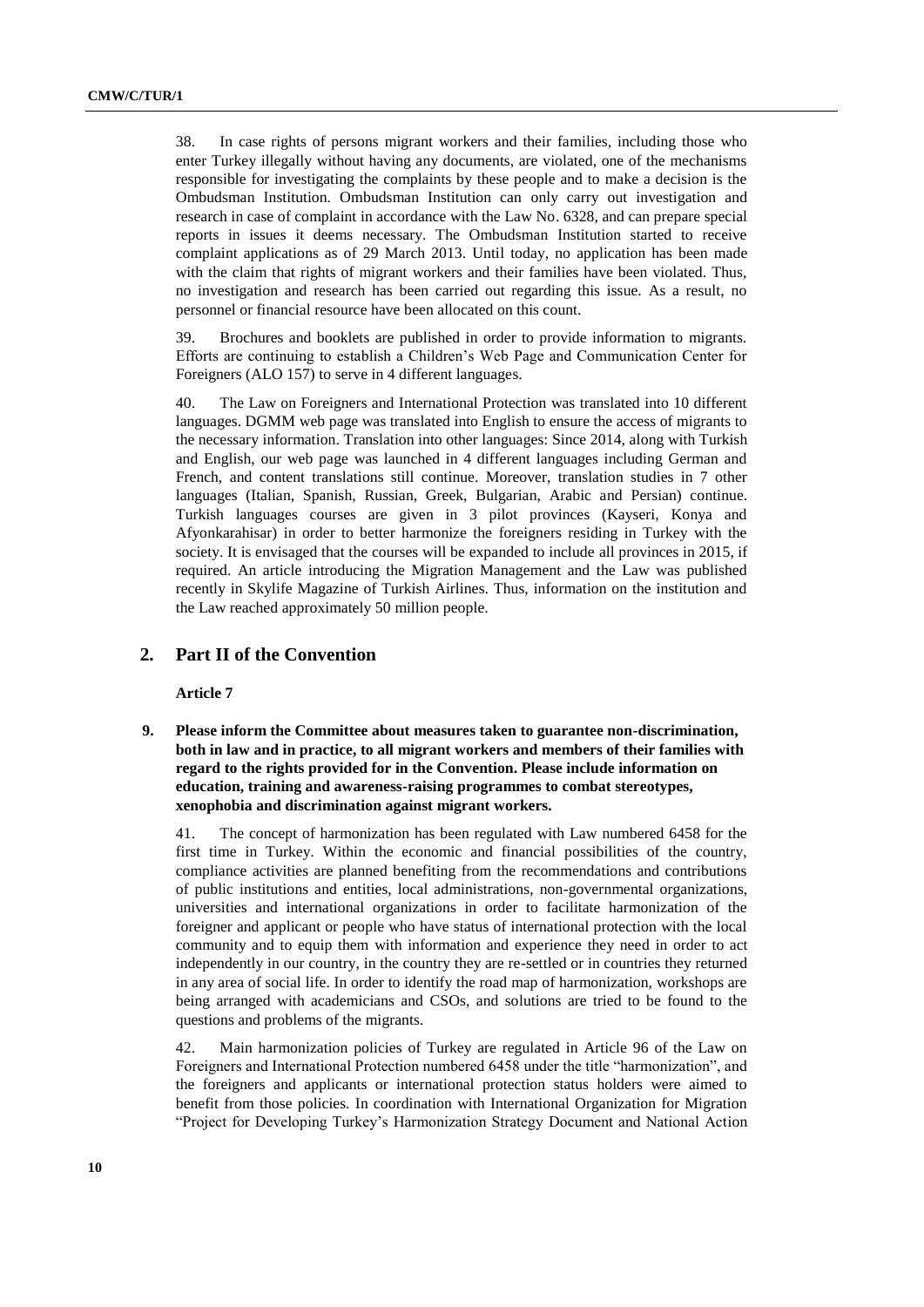Plan" has been initiated. The purpose of the project is to develop a comprehensive, strategic and institutional framework compliant with the effective international and European Union approaches and consistent with political, socio-economic and historical migration context specific to Turkey. It is planned to establish a commission, in which executives of the related public institutions and entities in order to create a consultancy and decision making mechanism about Development of Harmonization Strategy Document and National Action Plan participate. Besides, after the commission is established, a "National Technical Team" shall be established to manage technical processes of the project. Expected output of the project is to make harmonization issue an inseparable part of the migration management system. Inclusion of other related public policies as education, health and employment in harmonization policies shall be ensured. Additionally, policies and implementation tools (strategy paper, action plan) shall be developed in a way to consider harmonization issue effectively and comprehensively.

43. Developing policy tools as strategy paper and action plan, raising awareness and informing public institutions and entities, municipalities, CSOs, academicians, research institutions and entities, media agencies and migrant groups those are related to harmonization, and establishing a governance mechanism are needed.

44. Mentioned strategy paper and action plan shall also include the activities to be carried out for Syrians within the scope of the temporary protection.

45. In coordination with Directorate General of Life-Long Learning and DGMM, for organizing Turkish language courses, harmonization courses and courses to improve occupational and social skills, and for certifying the successful trainees, it is decided to sign a cooperation protocol. Thus, the activity area shall be extended via public education centers that have an extensive nationwide network.

46. It is planned to open community centers aiming to serve Syrians, who are under temporary protection, as well as to assist their harmonization with the society. Infrastructural efforts have been initiated with the participation of other public institutions for discussing technical and service standards of community centers, which shall come to life within the scope of an international project and its operations shall be under the responsibility of Turkish Red Crescent, as well as the establishment of the related legal infrastructure.

# **10. Please provide information on measures to ensure that migrant workers and members of their families who are documented/in a regular situation or non-documented/in an irregular situation, as applicable, enjoy the same treatment granted to nationals of the State party, in law and in practice, in relation to access to medical care, housing, including social housing schemes, social services, education and work.**

47. In Turkey, there exist no distinction, exclusion, restriction or preference, in law or in practice, between persons or groups of persons, on the basis of race, colour, sex, religion, political opinion, nationality or social origin, which would have the effect of nullifying or impairing the recognition, enjoyment or exercise of equality of opportunity/treatment in employment or occupation, access to medical care and education and housing schemes. However the restrictions by the related Turkish laws regarding acquisition of immovable property by the foreigners are preserved.

48. Migrants who are non-documented or in an irregular situation have the right to access to medical care in case of emergencies free of charge if they do not have sufficient financial resources.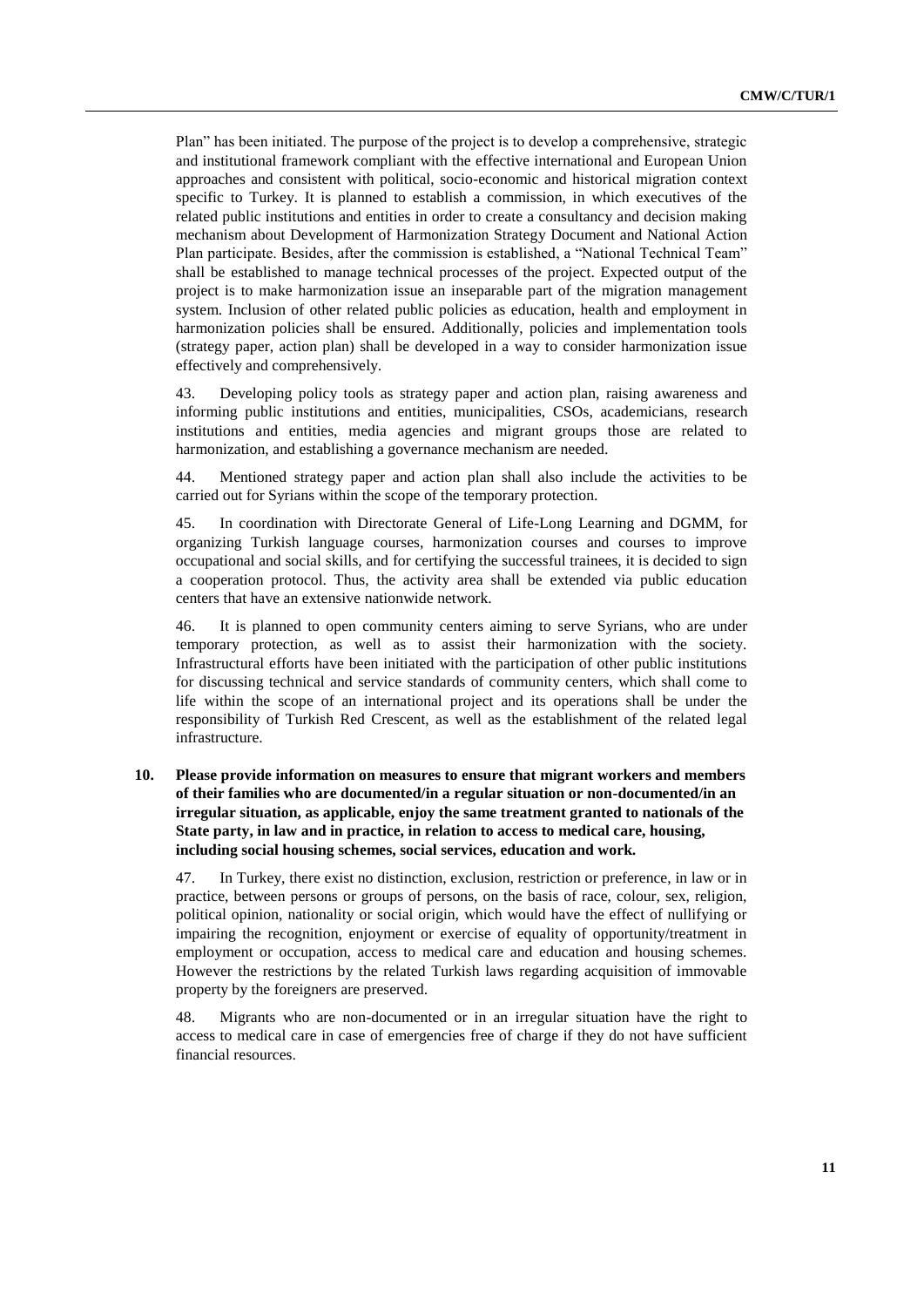# **3. Part III of the Convention**

**Articles 8 to 15**

**11. Please provide information on the measures taken to combat abuse and exploitation of migrant workers and members of their families, particularly women in an irregular situation, and to prevent the exploitation of migrant workers, particularly women, for prostitution in the State party.**

49. In relation to the aforementioned issues, there are preventive measures in the Turkish legislation about sexual abuse of especially women by force. In this regard; within the framework of Article 80 of the Turkish Penal Code, a heavy sanction such as imprisonment from eight to twelve years and a judicial fine equivalent to ten thousand days are envisaged for those committing the crime of human trafficking.

#### **Articles 16 to 22 and 83**

**12. Please describe the due process safeguards in situations of investigation, arrest and detention of migrant workers and members of their families for criminal offences and administrative infractions, and with regard to the latter, please include immigrationrelated matters. Please indicate whether the State party has taken any measures to provide for non-custodial alternatives to detention.**

50. In Article 90 of the Law numbered 6458, there is responsibility for the applicant or person, who holds international protection status, to notify updated information on his/her work status in thirty days. In the same Article, for the foreigners, who violate the administrative responsibilities, an administrative sanction is imposed restricting the rights other than education and basic health rights.

51. However, for the ones, who were identified to work without a work permit, deportation decision shall be given complying with Article 54 of the Law numbered 6458. On condition that it is specified on the decision for deportation, a time period of up to 30 days shall be given not being less than 15 days to let the foreigners leave Turkey. For the ones subject to a deportation decision if there is the risk to run away and disappear, if he/she violates the rules for entering to and leaving Turkey, if he/she uses inaccurate or false documents, if he/she does not leave Turkey within the specified period of time without an acceptable reason, and if he/she causes threat in terms of public order, public security or public health, then administrative detention decision can be taken by the governorate. Administrative detention decision is not a decision given as a result of a penal jurisdiction due to the delinquencies the foreigners in terms of penal code. If the foreigner commits an illegal act, its results remain within the jurisdiction of the penal code, however; the fact that if the act he/she commits causes a reason for deportation shall be evaluated separately. Nevertheless, complying with Article 59 of Turkish Penal Code, the foreigner, who is convicted to imprisonment due to the crime he/she committed, shall be immediately notified to Ministry of Interior in order to be evaluated about deportation after his/her conditional release and completion of his/her sentence any way. If Ministry of Interior gives deportation decision, the foreigner may be kept under administrative detention until the decision is executed. However, even in this situation, administrative detention is subject to law on foreigners and administrative law and not subject to penal code.

52. If the results to be achieved with administrative detention are achieved via other means, then administrative detention shall not be implemented yet the liabilities to reside at a specified address or giving signature on specified days and etc. may be brought as specified in paragraph 4 of Article 57 of the Law.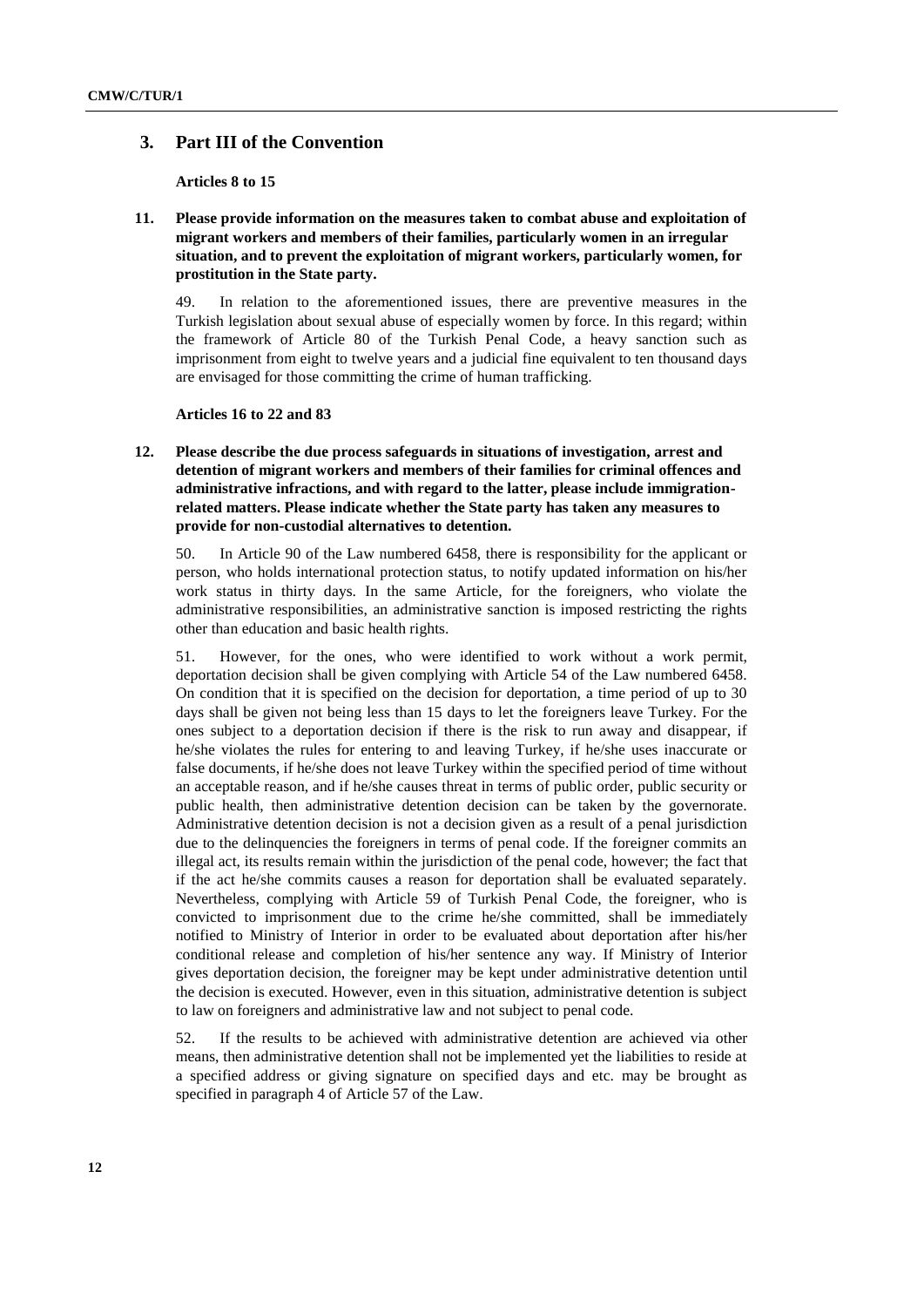53. It is understood that there is no provision exclusive to migrant workers and their families and which restricts their rights in Turkish Criminal Code No. 5237, Criminal Procedure Code No. 5237 and other laws containing special criminal provisions. The persons in question are, in the framework of general provisions, entitled to be tried in a short period of time, have his/her relatives informed in case of his/her arrest or custody, not to be subjected to an arbitrary arrest or detention according to the investigation and prosecution procedures to which citizens of Turkish Republic are subject.

# **13. Please provide detailed information on migration detention centres, conditions of detention for migrant workers and efforts to improve those conditions, including whether:**

54. With the improvement efforts, removal centers taken over from Directorate General of Security by Directorate General of Migration Management with the capacity of 1.740 have reached the capacity of 2.890 through the improvements realized during the handover process. Following conducted works and newly-opened centers, current capacity has reached 5.870. 5 of 6 of the reception and accommodation centers established within the scope of the EU Project have been planned to convert to removal centers. In this context, conversion processes of the 3 centers were completed and put into service. Conversion processes of the other two centers are ongoing. It is planned to complete the deficiencies and operate the centers as of June 2016.

55. Removal Centers Project with a national budget, covering the construction of 12 removal centers, has been taken to the Investment Programs of 2014 and 2015 by Ministry of Development. Total capacity of those centers is 4.820 and construction of one of the centers shall be completed by June and the center shall be opened. Container centers, being constructed in two provinces, shall be completed in the upcoming months and they are planned to be opened in the coming months. It is observed that the capacity of removal centers shall be 13.970 people by June 2016. Projecting and tender procedures for other centers are still going on. It is planned to commission 12 of the centers by the end of 2017.

56. In removal centers, within the scope of the Law on Foreigners and International Protection numbered 6458; arrangements have been made related to the tasks and operations of the center's management and people who shall stay in the shelter. Those arrangements have been put into force by "Directorate General of Migration Management's Directive on Removal Centers" dated 16.10.2015. With the Directive, arrangements have been made on operation units, personnel issues, acceptance of foreigners to the center and proceedings related to admission, settlement, provision of information to the individuals staying at the shelter about their rights and responsibilities, services provided in the center, communication and visits, and overall security of centers. With the latest actions, the Directive on" Procedures and Principles regarding the operation of removal centres" dated 18.02.2016 has been put into force. With this Directive; the issues on risk groups, visits, communication, physical conditions, services provided and offering ways, life styles and placement of the foreigners at the centres, administrative transactions from admission and entry into centre to deportation of the foreigners, working units and missions of centre's personnel as well as arrangements on the centres' security have been made.

#### **(a) The State party has in place alternatives to detention for immigration-related matters;**

57. In Article 58 of the Law on Foreigners and International Protection numbered 6458, implementation of "administrative detention for deportation" has been arranged and foreigners excluded from the implementation are kept in removal centers. Administrative responsibilities as residing in a specified address and notifying addresses in periods and methods to be specified can be requested.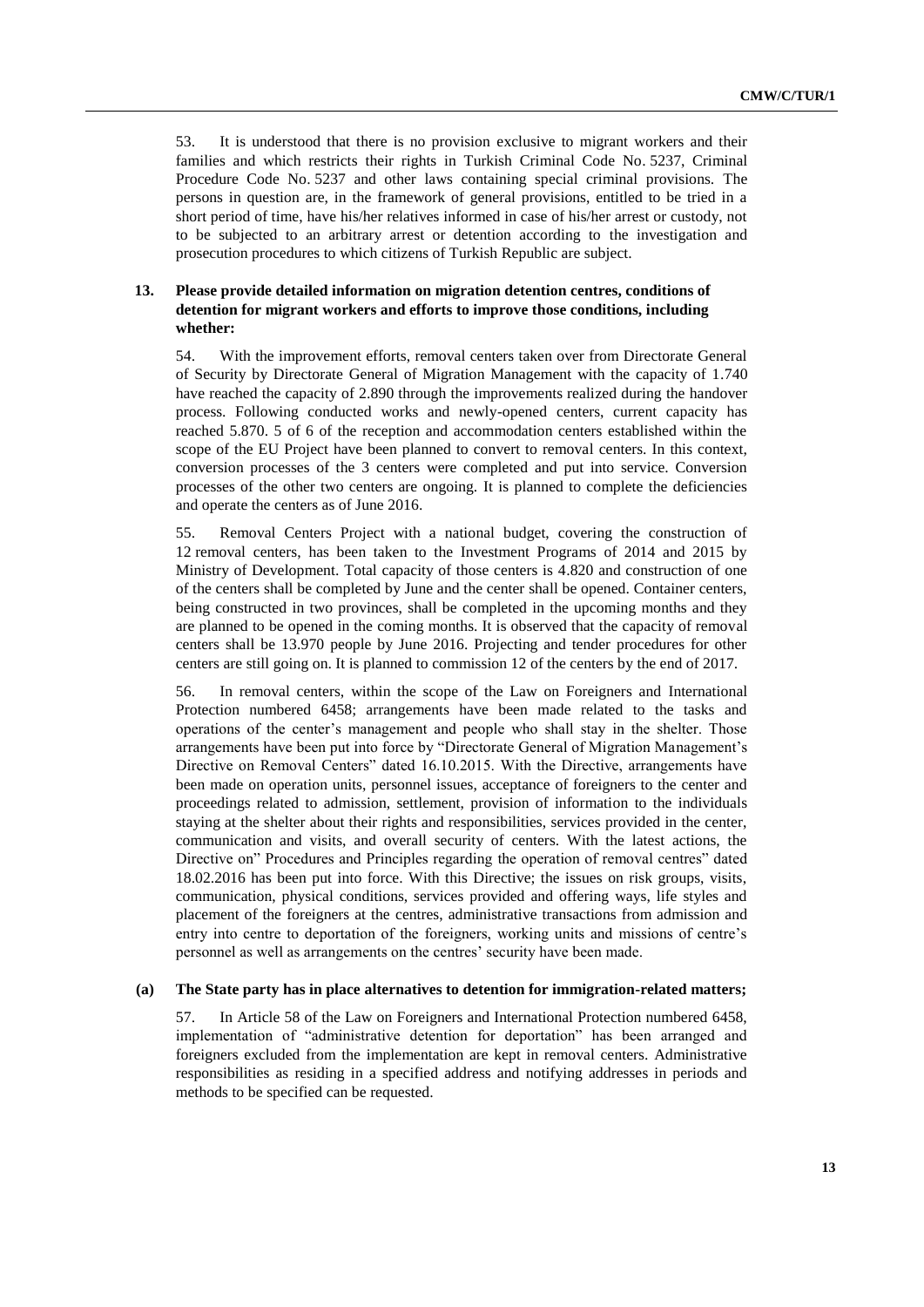# **(b) Persons detained for immigration reasons are held in separate facilities or together with convicted persons or persons detained pending trial;**

58. Although prisoners and detainees stay in prisons within the scope of Penal Code, people, who are under administrative detention due to reasons related to migration, are kept in removal centers complying with Article 58 of the Law numbered 6458. Removal centers are centers established for the purpose of ensuring shelter for foreigners who are under administrative detention and for controlling them and operated directly, or centers operated upon a protocol with public institutions and entities, Turkish Red Crescent or associations working for public welfare with expertise in migration issues. People, who are arrested or imprisoned due to acts in penal code, do not stay in these centers.

# **(c) Measures to ensure that alternatives to the detention of children exist in the State party. In cases in which alternatives are not used, please provide information on how the State party ensures that children and women are held in gender and ageappropriate detention conditions, including by separating children from adults and female from male detainees who are not family members or partners;**

59. It is ensured that foreigners kept under administrative detention are sheltered in separate divisions arranged for women, men, children, families and disabled.

#### **(d) Women detainees are supervised by female personnel;**

60. There are sufficient female staff in centers to supervise foreign women kept under administrative detention for deportation, if needed. In the recruitment of personnel in services and security of the centers, the personnel are recruited so as to meet the needs in terms of gender. Female personnel accompany women when they visit the hospital and the security of the section reserved for women, corridors, entry points, body search of women are conducted by female personnel.

### **(e) Family-friendly facilities are provided for families where possible and appropriate.**

61. Family rooms are being established in centers to keep the families together. Also, in newly built centers those rooms are included in the projects of the centers. In case the rooms within the centers are not occupied, families are not separated and union of family is ensured. If it is impossible to keep families together due to the possibilities of the centers, family meeting hours must be arranged in addition to the time spent outdoors and in meals. Manager of the center is responsible for those hours and their arrangement according to the occupancy rate of the center.

62. The mission of the Ministry of Family and Social Policies is to formulate, apply and monitor fair, supply-oriented and integrated social policies with a participatory understanding targeting the entire society prioritizing disabled segments to increase individuals, families and society's welfare.

63. The Ministry is in cooperation with International Social Services (ISS) which undertakes international case studies for the resolution of social, administrative, psychological and legal problems of citizens of foreign nationality in our country. Cooperation of Turkey with ISS starting in 1963 is generally in social, legal and familial areas. Currently nearly 600 case studies are being conducted. The said cooperation involves all citizens of the country in cooperation with the organization based on the principle of reciprocity of services. Therefore the scope of the services provided is for citizens of the countries which are parties to the organization and to the Turkish national citizens in related countries.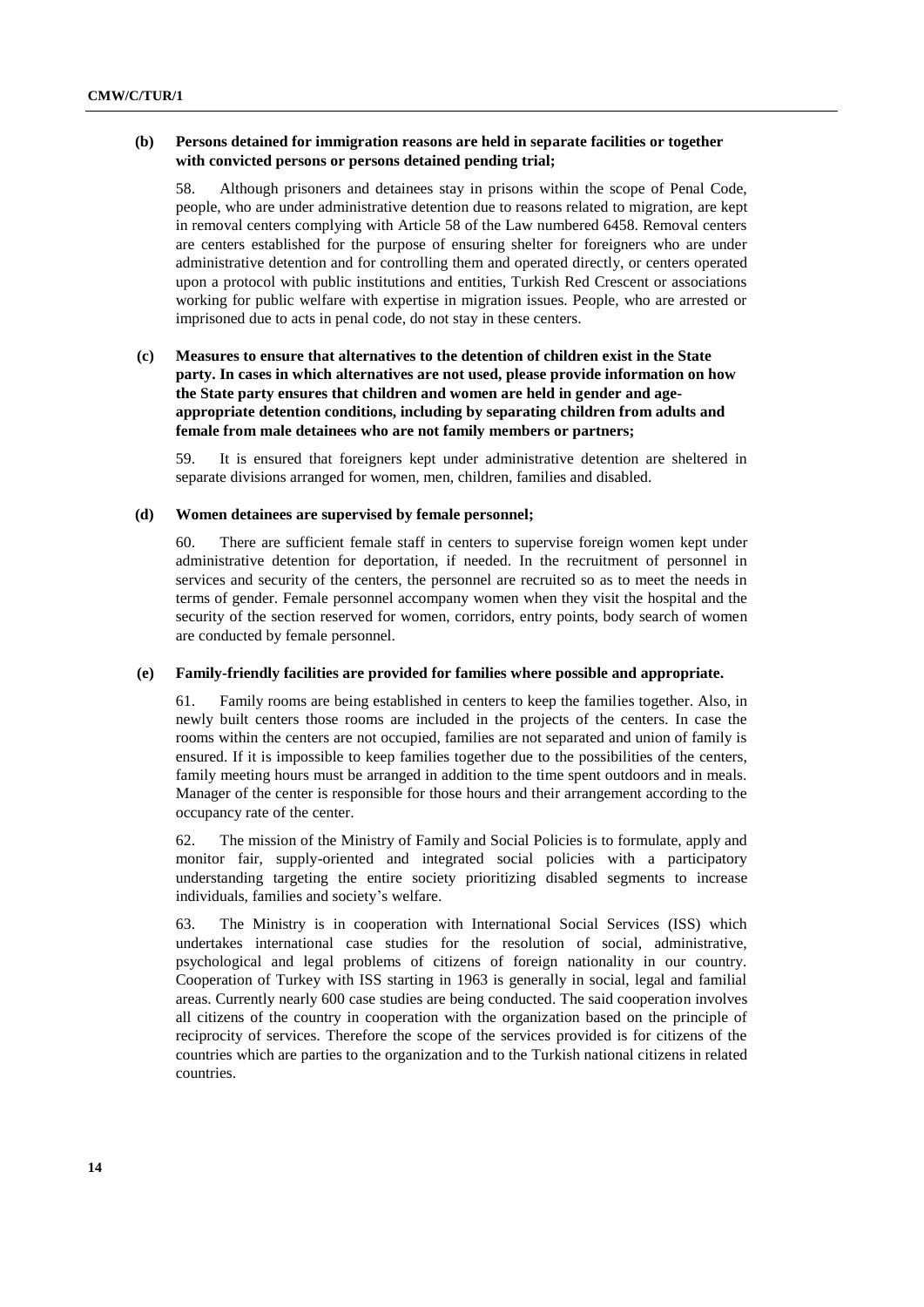64. Citizens of foreign nationals residing legally in our country can apply to the Ministry of Family and Social Policies via hardcopy mail or in petition via Prime Ministry Information Centre or to Family and Social Policies Provincial Directorates for their social, legal and family problems. With the said application, the Ministry ensures conducting of necessary social analysis at home and abroad and thereby preparation of needed social analysis reports to help resolution of problems of individuals or families stemming from below mentioned reasons and guiding the preparation of reports in such way as to aim service quality by assessing the said social analysis reports and determining social services models to be presented:

- Family Reunion
- International Child Abduction
- Divorce
- Child Welfare
- Parenthood Rights
- Custody
- Child Abuse and Negligence
- Reestablishment of Communication
- Investigation of Roots
- Return

# **14. With regard to article 22, paragraph 4, and article 83 of the Convention, please provide information on the implementation of the right to appeal decisions on the withdrawal of residence authorization and expulsion. Please provide information on cases of collective expulsions.**

65. Complying with Article 25 of the Law No. 6458, decisions on rejection of residence permit requests or their cancellations are notified to the foreigner or her/his legal representative or her/his lawyer. The notice includes how foreigner may use her/his rights effectively to object to the decision and her/his rights and liabilities regarding this process. Foreigner may file lawsuit against the administrative proceeding in the administrative court within the framework of the general provisions.

66. According to the same Law, foreigner, legal representative or lawyer may apply to the administrative court within fifteen days as of the day the deportation decision is notified. Authorized administrative court is the court where the administrative office, executing the administrative proceeding of administrative contract subject to the case, is located. The person who have applied to the Court informs the application to the authority that gave the decision for deportation. Applications made to the court are finalized in fifteen days (LFIP, Art. 53/3). However, this is not quite possible in practice. The decision rendered by the court for this subject is final. Reserving the right of the foreigner, during the period granted for opening a court case or in case of application made to the court, the foreigner cannot be deported until the jurisdiction is completed.

67. A deportation decision is taken separately for each foreigner. Reasons for deportation, case of the foreigner, if the foreigner is within the scope of the people for whom deportation decision cannot be made, and other issues are evaluated separately for each foreigner individually.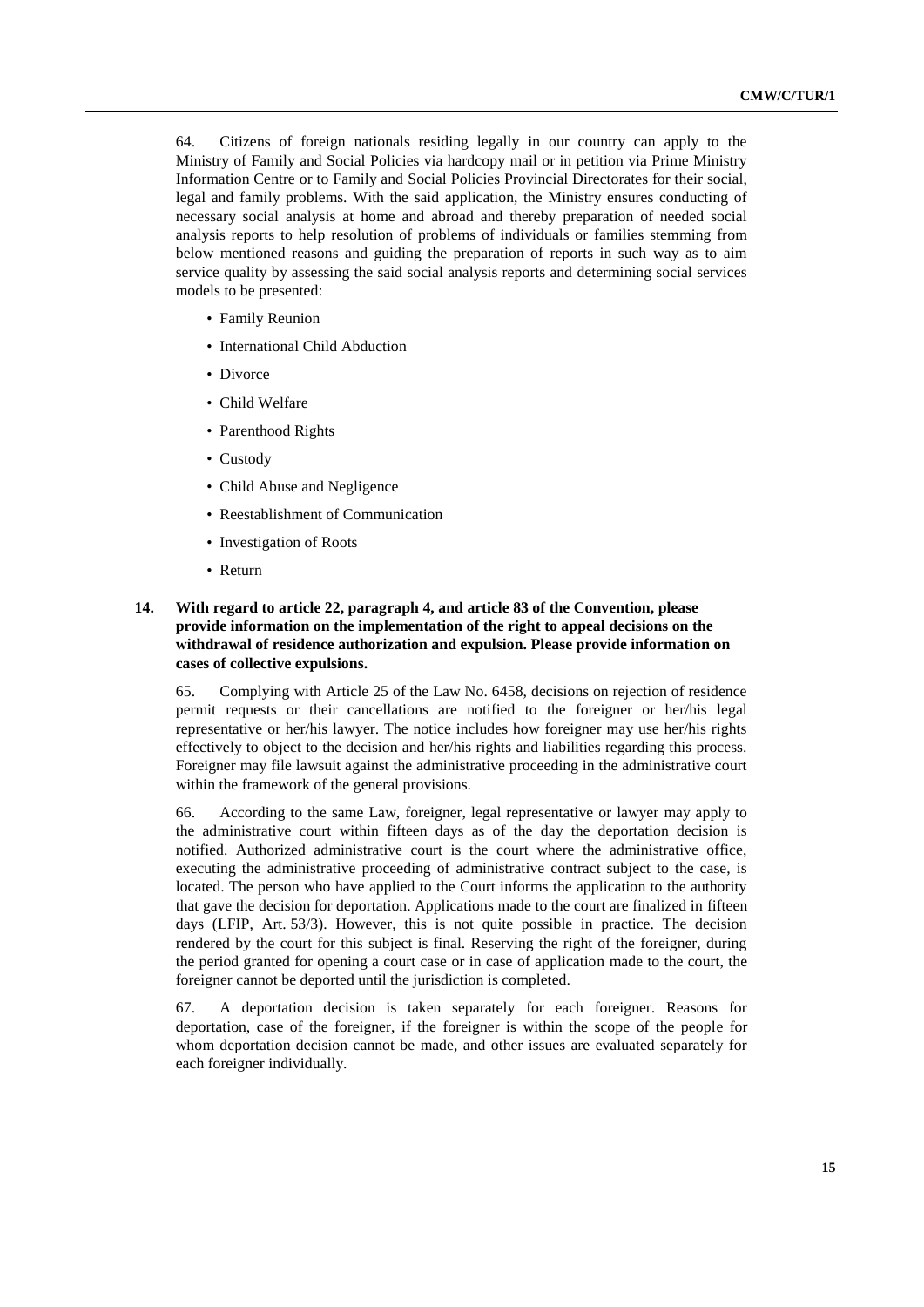#### **Article 23**

**15. Please provide information on the mandate and resources of the Directorate-General for Consular Affairs with regard to Turkish workers abroad. Please indicate which consular services are provided to Turkish workers and members of their families abroad, including those in an irregular situation. Please also provide statistics on and examples of the legal assistance provided and indicate whether due process is observed, including in detention and/or expulsion cases. Please indicate whether foreign migrant workers and members of their families in Turkey are informed of their right to have recourse to the protection and assistance of the consular or diplomatic authorities of their State of origin whenever the rights recognized in the Convention are impaired, particularly in case of expulsion.**

68. With regard to guaranteeing the rights of the Turkish workers abroad, the relevant Turkish Ministry to sign and implement bilateral social security agreements is the Ministry of Labor and Social Security. The Directorate General for Consular Affairs of the Ministry of Foreign Affairs assists the Ministry of Labor and Social Security in conclusion and entry into force of these agreements. Besides, the Turkish consular missions abroad, upon request, prepare necessary documents for the Turkish workers for their social security payments.

69. Regardless of the statuses of Turkish citizens living abroad, such as "worker/employer" or "asylum seeker/refugee", all the acts related to their civil status, nationality, passport, and notarial acts are carried out by the Turkish General Consulates and Consular Sections of the Embassies of the Republic of Turkey.

70. Most of the General Consulates operating in areas with dense Turkish populations employ legal advisers in order to provide direct legal aid to Turkish citizens. Those legal advisers provide legal assistance to our citizens during detention or expulsion procedures, upon request for consular protection. In other General Consulates, which do not employ any legal advisers provide citizens with a list of names of legal advisers working in the area. General Consulates issue necessary travel documents for citizens about whom the expulsion procedures were completed and the relevant remedies were exhausted, for their return to Turkey.

**Articles 25 to 30**

**16. Please describe labour laws and regulations relating to remuneration and conditions of work, including on overtime, hours of work, weekly rest, holidays with pay, safety, health, termination of work contract and the minimum wage applicable to migrant workers in both regular and irregular situations. Please indicate whether the same labour laws and regulations relating to labour and social protection apply to nationals of the State party. Please describe the measures taken to ensure that migrant workers in an irregular situation enjoy equality of treatment with nationals of the State party with regard to conditions of work.**

71. The Constitution of Turkey guarantees the right to work. Article 5 of Labour Law No. 4857 entitled "principle of equal treatment" prohibits discrimination on the ground of language, race, sex, political thought, philosophical belief, religion, sect and similar grounds in employment relations. In case of violation of the provisions of this article, the worker can demand the rights that he/she has been deprived of, in addition to an appropriate indemnity equivalent up to four months' wages. Article 18 of Labour Law concerning the conditions for termination of labour contracts explicitly state that race, colour, sex, marital status, family obligations, pregnancy, maternity leave, religion, political opinion and similar reasons do not constitute a valid reason for such termination.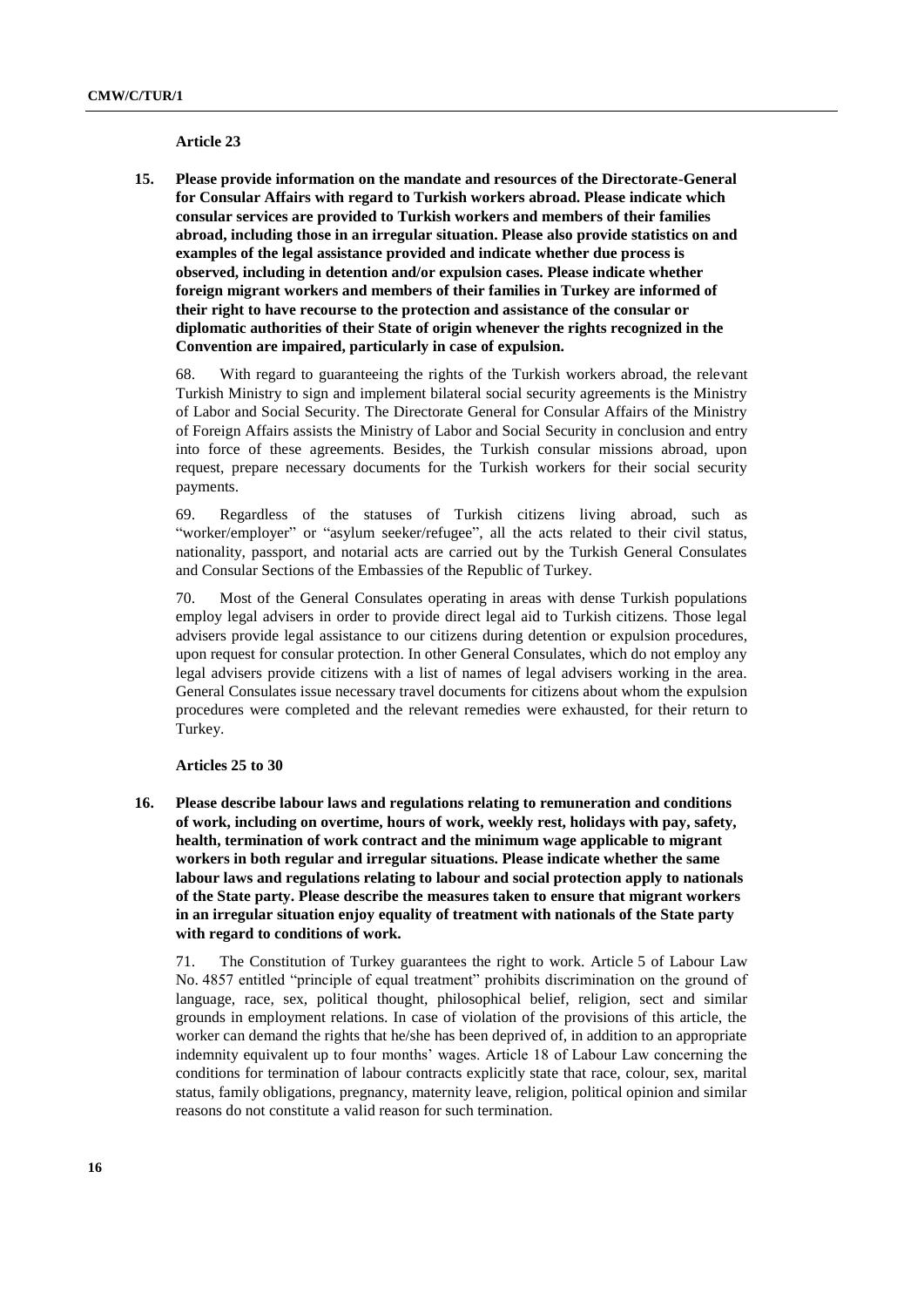72. Furthermore, allegations of discrimination in labour relations can be placed before the Labour Inspection Board of the Ministry of Labour and Social Security. Besides, legally employed migrant workers enjoy from the services of Turkish Employment Agency on an equal basis with the Turkish citizens such as providing information, guidance and consultancy services, placement and occupational training. The legal and administrative regulations do not have any limitation for migrants regarding the presentation of these services.

### **17. Please clarify to what extent migrant workers and members of their families in an irregular situation have trade union rights and access to social security and emergency health care.**

73. Migrant workers and members of their families who are non-documented or in an irregular situation do not have the right to become a member of a trade union.

74. Migrant workers who are in an irregular situation have the same social security rights as Turkish nationals if they paid social insurance contributions during their employment. If they don't have enough contribution periods, their contributions shall reimburse to them.

75. Migrant workers and members of their families who are non-documented/in an irregular situation have the right to access to medical care in case of emergency situation free of charge if they don't have sufficient financial resources.

76. In addition to all these, article 1 of the Law on Encouraging Social Assistance and Solidarity No. 3294 states "This law aims to help the needy persons accepted to Turkey under whatever means, ensuring fair distribution of income taking measures to promote social justice and to encourage social help and solidarity."

77. In this regard, if needy foreign citizens apply to Social Help and Solidarity Foundation and they can benefit from the services of that foundation. Foreigners in Turkey can be grouped into two categories in terms of social assistance:

- Foreigners with interim identity number: All Foreigners in Turkey with interim identity number can access to same conveniences as Turkish citizens
- Foreigners without interim identity number: Foreigners without interim identity number can benefit from other assistance programs except for regular assistance

78. Regarding the remuneration and other employment and working conditions or membership of trade unions and enjoyment of collective bargaining rights are provided on the equal level for migrants and Turkish citizens.

**18. Please describe how the different social security schemes in place in the State party are applied to migrant workers who are documented or in a regular situation and to those who are non-documented or in an irregular situation. Please indicate whether contributions made by migrant workers to pension schemes, if any, are reimbursed to them and/or whether Turkey is a party to bilateral or multilateral agreements on the recognition and transfer of accrued pension benefits.**

79. In Turkey, migrant workers who are documented or in a regular situation and those who are in an irregular situation have the same social security rights as Turkish nationals if they paid social insurance contributions during their employment. During the registration stage, Turkish Social Security Institution does not ask any question to foreign migrant whether they have working or residence permit.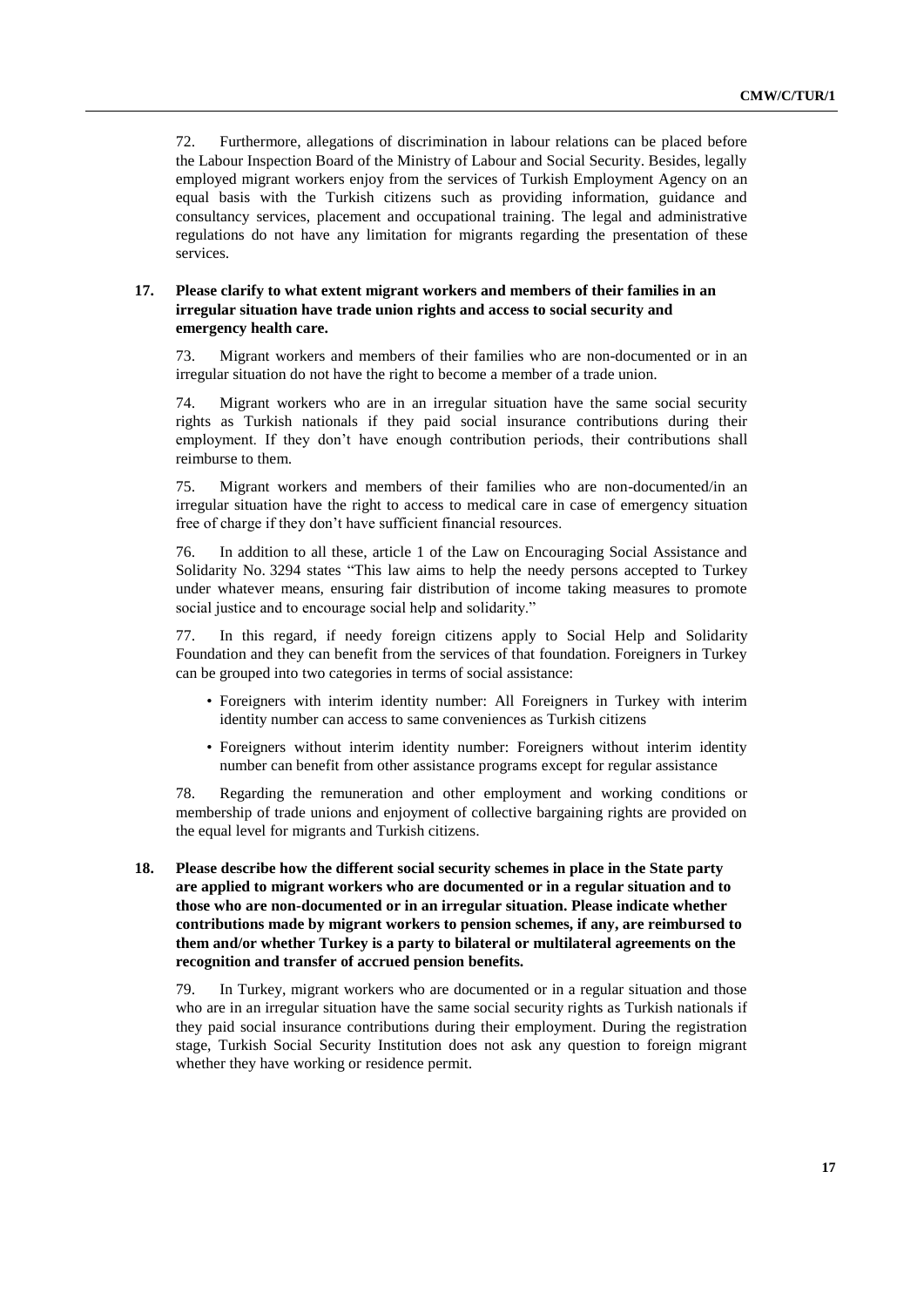80. Migrant workers who are documented or in a regular situation and those who are in an irregular situation have enough contribution periods shall be entitled social insurance benefits. If they don't have enough contribution periods, their contributions shall reimburse to them.

81. The provisions of bilateral or multilateral social security agreements which Turkey is a party ensure to nationals of other contracting party, irrespective of their migrant status social security rights within the principles of equality.

**19. Please indicate what measures the State party has taken to guarantee that children of migrant workers abroad, including children of migrant workers who are undocumented or in an irregular situation, enjoy the right to be registered at birth and to have their nationality of origin ensured in law and in practice.**

82. The children of migrant workers who are undocumented or in an irregular situation, are registered at birth by the Turkish General Consulates, in consultancy with the General Directorate of Civil Registration and Nationality (Ministry of the Interior), after confirmation of Turkish citizenship of one of the parents.

**20. Please inform the Committee about the domestic legislation that guarantees access to education for all children, including the children of migrant workers. Please indicate whether primary and secondary education is compulsory and available free of charge for all children of migrant workers, including those who are non-documented or in an irregular situation, and provide statistical data on the enrolment of children of migrant workers at the primary, secondary and tertiary levels of education.** 

83. The importance of the right to education is highlighted in several legal regulations and international agreements, especially in the Constitution of Turkey. With the enactment of Law No. 6287, compulsory education in our country has been extended to 12 years and is free for all children.

84. Foreigners' entry to, stay in and exit from Turkey as well as the procedures and principles related to the scope and implementation of the protection to be provided to foreigners requesting protection from Turkey are determined in Law No. 6458 on Foreigners and International Protection. The Ministry of Education has prepared a guidance and explanatory regulation in line with the related legislation to eliminate problems and hesitations experienced by foreigners in education services in Turkey.

85. With Circular No. 2014/21 on "Education Services for Foreigners", limitations to access to educational institutions of the Ministry have been removed for all registered foreigners. Foreign children's access to education, including the children of migrant workers in our country, is regulated by Circular No. 2014/21.

86. Foreign nationals' children should be registered for accessing primary and secondary education. No services except for emergency health care can be provided for unregistered foreigners according to the Circular issued by the Ministry of Interior.

87. Enrolment in primary schools is carried out within the scope of Article 10, 11, 12, 13, 14 and 15 of Early Childhood Education and Primary Education Institutions Regulation. To follow the enrolment and attendance of foreign students at compulsory school age, students must have residence permits and ID number that will be taken from the district's population departments according to Circular No. 2014/21. Enrolment and attendance to school of Children in immigrant families are the same status with the students who have Turkish Republic (TR) ID numbers. In the 29th article of Secondary Institutions Regulation, enrolment principals are regulated for the foreign students including the children of migrant workers.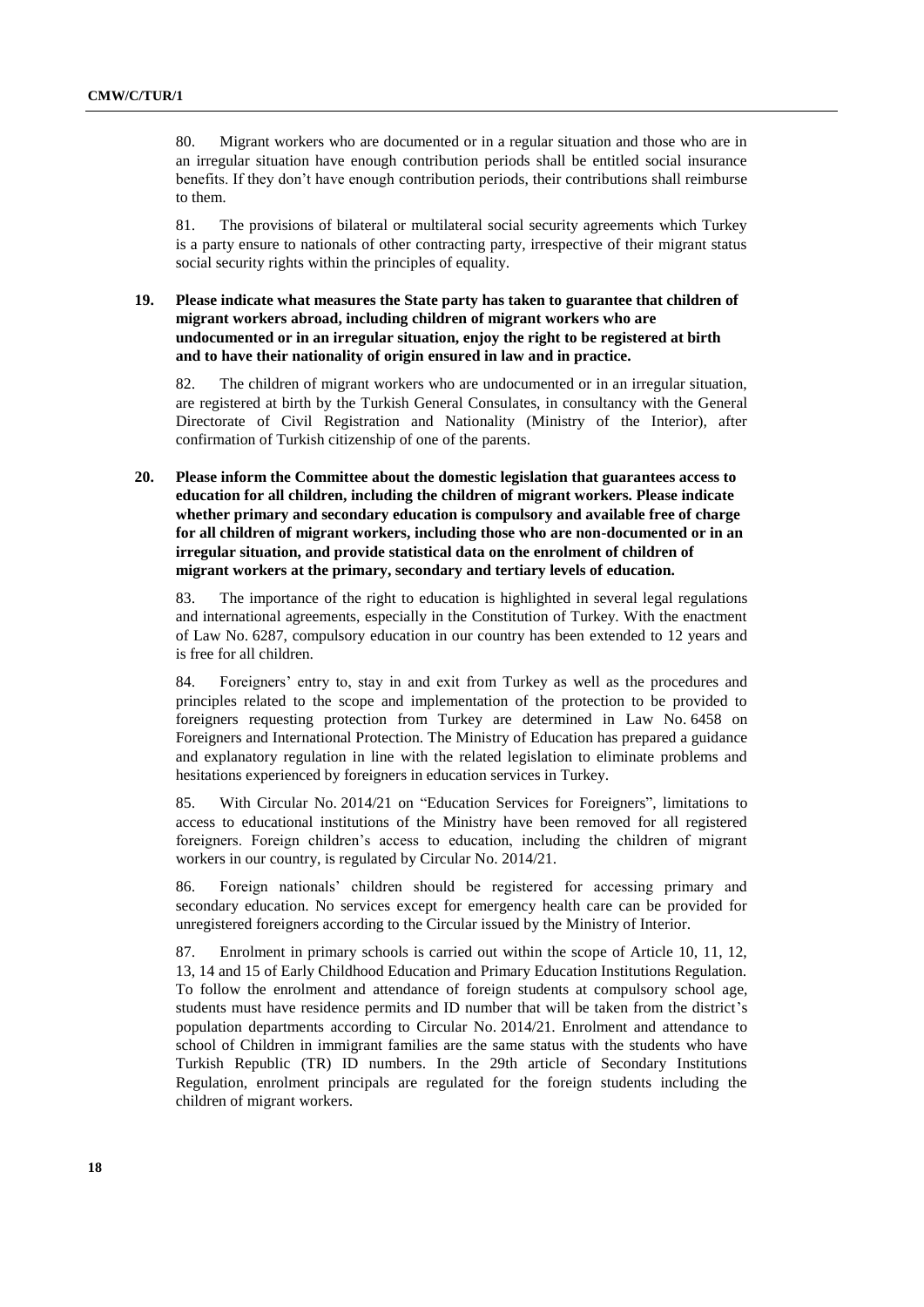88. Issues related to special education services are also regulated by laws, decrees and regulations. In this context, issues related to the educational services offered to individuals with special educational needs are carried out in accordance with the provisions of Law No. 5378 on Disability, No. 573 Decree on Special Education, Decree No. 652 and Special Education Services Regulation. In order to provide training for individuals with special educational needs, they should be Turkish Republic citizens or have identification numbers given to foreign citizens who will reside in Turkey more than six months. Individuals who have ID number or his/her parents may apply to guidance and research center providing services in the area of residence and thus necessary measures for individuals with special educational needs are taken and they can access to education. Family counseling services are also available for these children and their families.

89. Foreign nationals in Turkey can benefit from open schools on the condition that they have Turkish Republic ID numbers or "Foreign Identification Card" and meet the registration admission requirements of the Open Schools.

90. Foreign nationals in Turkey who have temporary TR Identity Number or foreign identification card can also study for free of charge in 3065 different programs (social and cultural courses, vocational and technical courses and literacy courses) that are given in 1346 non-formal Education Institutions. These 1346 non-formal education centers are located in every province and district of Turkey. So, the accessibility is high for all Turkish and non-Turkish beneficiaries.

91. Foreign nationals are not subject to compulsory education in Open Schools. If they request they can benefit from the open schools for a nominal registration fee (30 TL) Registration fee is applied for both Turkish and non-Turkish students at the same amount.

92. The quantitative data of the Syrian and Iraqi students under temporary protection in our country is collected from the [provincial directorates for national education](http://tureng.com/tr/turkce-ingilizce/provincial%20directorate%20for%20national%20education) on 15 February 2016. In line with this data, the numbers of students in public schools of Ministry of National Education and in temporary education centers are presented in the table below. According to this, 75.748 students in public schools of Ministry of National Education, 247.844 students in temporary education centers, totally 323.592 students, are benefiting from educational services.

| Class                                          | <i><b>Official</b></i> | Temporary<br><b>Schools Education Centers</b> | Total   | School Age | Gross<br>Population Schooling rate |
|------------------------------------------------|------------------------|-----------------------------------------------|---------|------------|------------------------------------|
| Total number of students in Pre-school (5 age) | 4757                   | 13 684                                        | 18441   | 72 633     | 25%                                |
| Total number of 1. Grade (6 age)               | 23 4 76                | 50 275                                        | 73 751  | 71 348     | 103%                               |
| Second Grade students (7 age)                  | 13 033                 | 50 275                                        | 63 308  | 68 4 30    | 93%                                |
| Third Grade students (8 age)                   | 8 0 9 7                | 31 686                                        | 39 7 83 | 67882      | 59%                                |
| Fourth Grade students (9 age)                  | 6 8 0 9                | 23 215                                        | 30 0 24 | 62 240     | 48%                                |
| Fifth grade students (10 age)                  | 5 2 5 5                | 18 9 64                                       | 24 219  | 55 0 21    | 44%                                |
| Sixth grade students (11 age)                  | 3 7 4 6                | 16 211                                        | 19 9 57 | 50 633     | 39%                                |
| Seventh Grade students (12 age)                | 3 0 1 0                | 12441                                         | 15451   | 51 074     | 30%                                |
| Eighth Grade students (13 age)                 | 2 3 5 1                | 10 2 8 2                                      | 12 633  | 49733      | 25%                                |
| Ninth Grade students (14 age)                  | 1785                   | 9679                                          | 11464   | 50 301     | 23%                                |
| Tenth Grade students (15 age)                  | 1 3 9 6                | 6 9 0 1                                       | 8 2 9 7 | 49 164     | 17%                                |
| Eleventh Grade students (16 age)               | 1 0 9 4                | 4 601                                         | 5 6 9 5 | 54 865     | 10%                                |
| Twelfth Grade students (17 age)                | 939                    | 6812                                          | 7 7 5 1 | 53 627     | 14%                                |
| <b>Total number of students</b>                | 75 748                 | 247 844                                       | 323 592 | 756951     | 43%                                |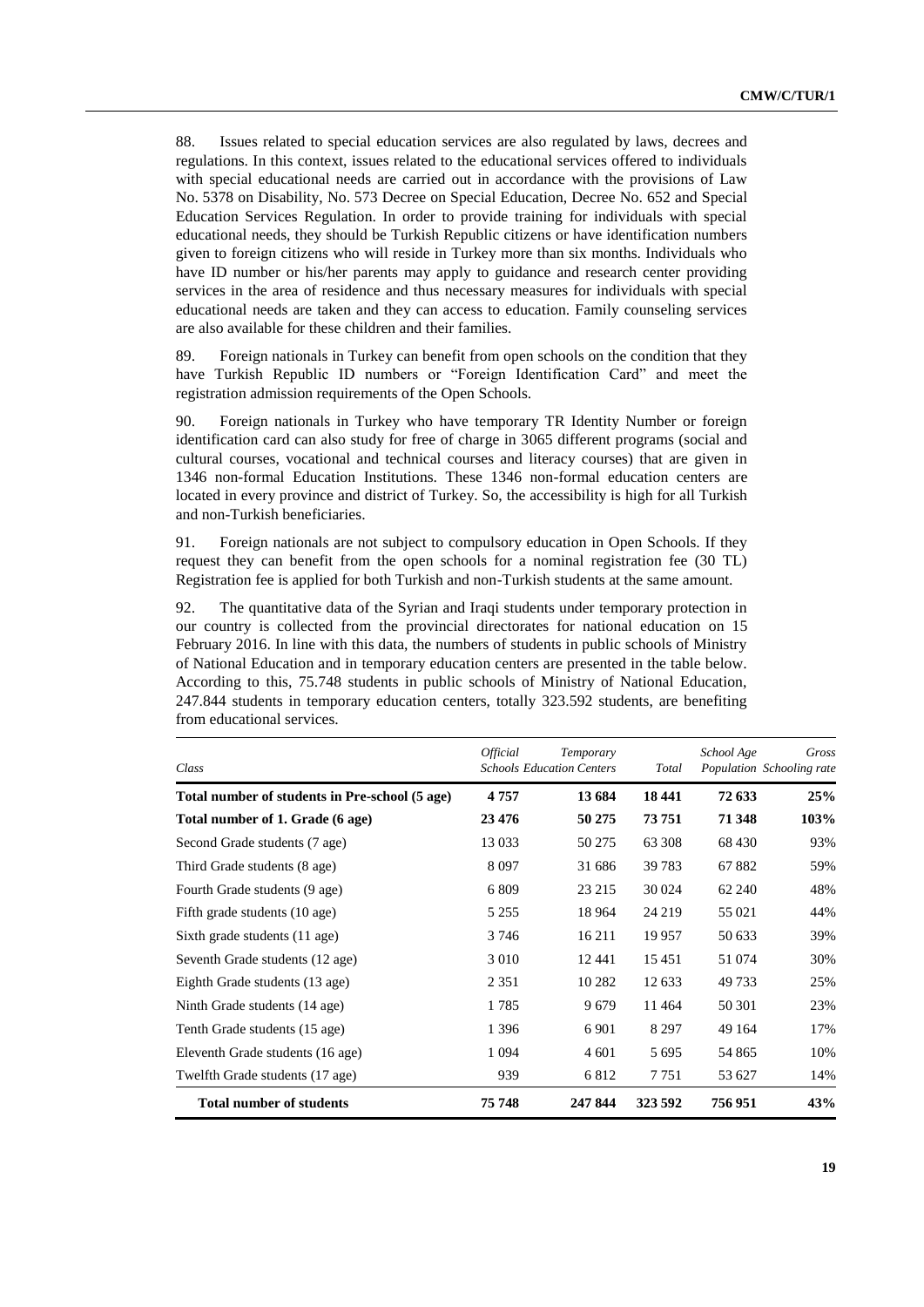93. The Ministry of National Education has organized training courses in cooperation with UNICEF to support the Syrian teachers who teach as a volunteer in temporary education centers that are set up for the citizens of Syria under temporary protection in accommodation centers and in the cities, and developed new training modules according to the demands and needs of Syrian teachers who participated in the trainings. So far, the Syrian teachers participated in the trainings below:

- Minimum standards of education in emergency situations
- Providing psycho-social support in the school environment to the war-affected children
- Classroom management in crowded class
- Preparing a lesson plan with basic lines
- Reflective Teachers Model
- Basic Principles and Processes of Development Programme
- Coping with trauma

94. 6,500 participants who participated in ''Coping with trauma'' training were given a certificate of participation.

#### *Teacher Data in Temporary Education Centers*

95. 1.013 Turkish teachers serve in temporary education centers. 11.060 teachers serve as a volunteer teacher. There are totally 11.939 teachers.

| Total number of Turkish teachers |     |       | Total number of Syrian teachers |       |        | Total number of teachers |       |              |
|----------------------------------|-----|-------|---------------------------------|-------|--------|--------------------------|-------|--------------|
| Woman                            | Man | Total | Woman                           | Man   | Total  | Woman                    | Man   | <b>Total</b> |
| 508                              | 490 | l 013 | 6306                            | 4.753 | 11 060 | 6 7 3 8                  | 5 231 | 11 939       |

#### *Workshops for Educational Needs of Syrian children*

96. With the coordination of Ministry of National Education and UNICEF, a workshop in Gaziantep has been organized in 08-11 December 2015 on the subject of Syrian Children's Educational Needs. Representatives from Turkish and Syrian teachers, students, parents, academics, social organizations and governmental organizations has attended this workshop. The workshop was about students, teachers, parents and organizational needs which were studied in four scope groups. On the axis of educational environments fundamental needs of Syrian students, teachers and parents and psychological support possibilities have been discussed and a report has been prepared on advised solutions.

#### *Project*

97. The project for Supporting the Education of Syrians under temporary protection financed by European Union will be implemented by Turkey Office of UNHCR and the beneficiary is Ministry of National Education. The Project aims to protect the rights of migrant workers and their families. It will support the educational services especially for the Syrians under temporary protection by Ministry of National Education.

- 98. Aims of the Project are:
	- The development of program and material for teaching Turkish as a foreign language for the different age groups of the foreigners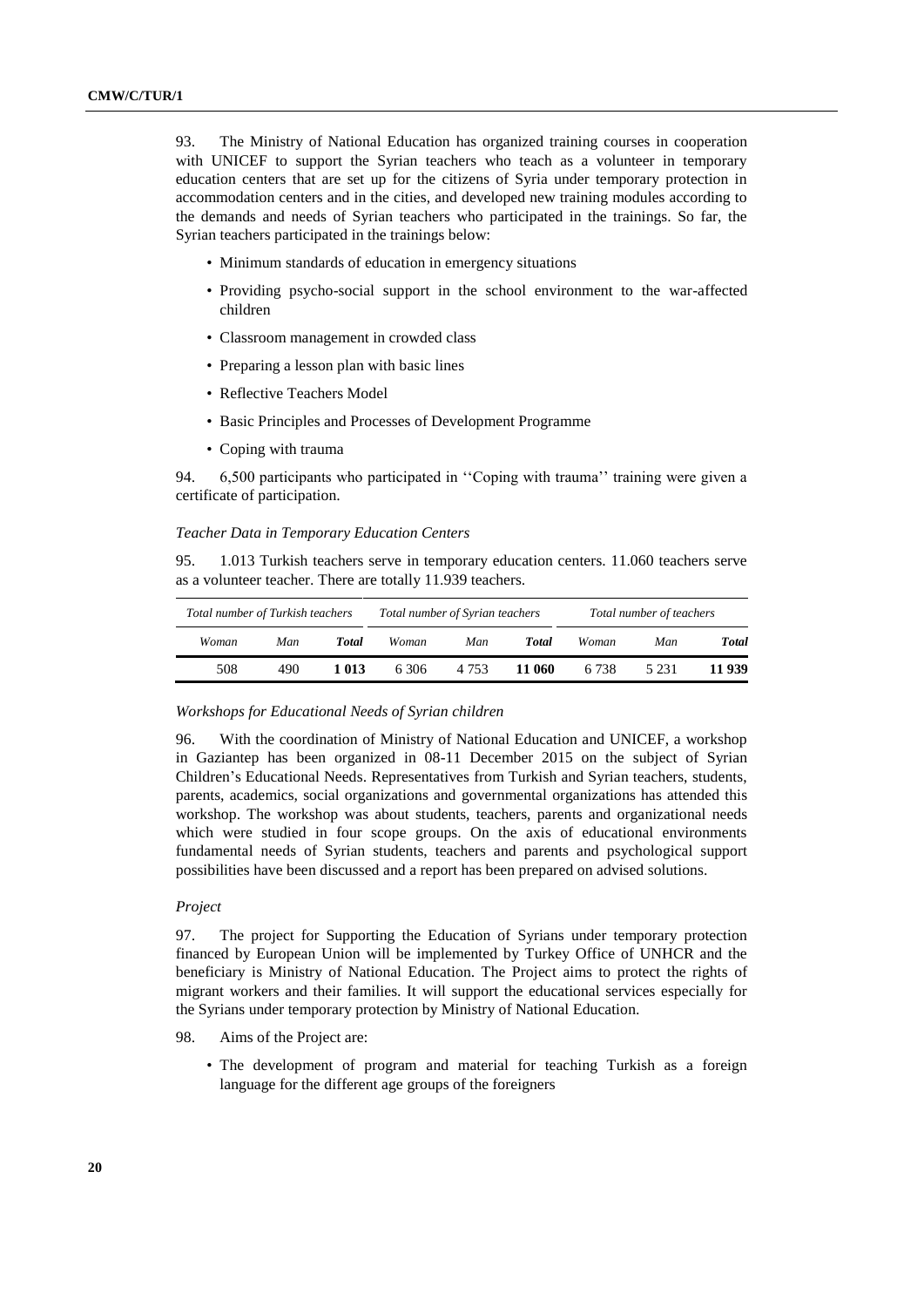- Reviewing the Turkish teaching materials that are used in the Public Education Centers for foreigners
- Organizing courses for the teachers on how to implement the development programs and materials on teaching the Turkish for foreigners
- Implementing the compensation programs for the Syrian children registered in the MoNE Schools
- Development of Arabic curriculum and material for the Syrian children not to forget their own culture
- Implementing the concentrated university preparation course for the Syrian students to increase their academic success
- Preparing and reviewing suitable modular programs for the vocational trainings of both Turkish and foreign adults in Public Education Centers
- Preparing press brochures and web site to inform the foreigners especially Syrians to facilitate their access to formal and non-formal education in Turkey
- Organizing the activities for the development of the institutional capacity of MoNE to support the more efficient delivery of services for foreigners

### **Articles 31 to 33**

### **21. Please provide information on the measures taken to guarantee respect for the cultural identity of migrant workers and members of their families.**

99. Turkey opens schools, sends teachers/religious officers and organizes cultural/ educational/religious events abroad to guarantee respect for the cultural identity of the Turkish migrant workers and members of their families. The Turkish diplomatic and consular missions abroad, within their responsibilities under international conventions, give necessary assistance to all Turkish citizens, including Turkish migrants workers abroad to protect their cultural identity.

# **22. Please provide information on measures taken by the State party to ensure that during and upon the termination of their stay in the State party, migrant workers and members of their families have the right to transfer their earnings and savings and, in accordance with the applicable legislation, their personal effects and belongings. Please provide additional information on the measures taken to facilitate the transfer of those private funds, particularly to reduce the cost of such transactions.**

100. Within the framework of the principles identified in the section entitled "Provisions on "Invisible Transactions" of the Circular No. I-M of Central Bank of the Republic of Turkey which entered into force by being published in the Official Gazette No. 20918 dated 3 July 1991, it is free for the persons who have migrated to Turkey and are working in the workplace or independently or engaged in an independent business to transfer their wage and earnings as in exchange or in Turkish currency.

101. As a result of the regulations within the scope of liberalization of Exchange Legislation, there is no restriction for the migrant workers in transferring their wage and savings.

**23. Please inform the Committee about any steps taken to inform and guide its nationals going to work abroad prior to their departure, and migrant workers and members of their families in, or in transit through, the State party, of their rights and obligations in the State of employment, in a language that they understand.**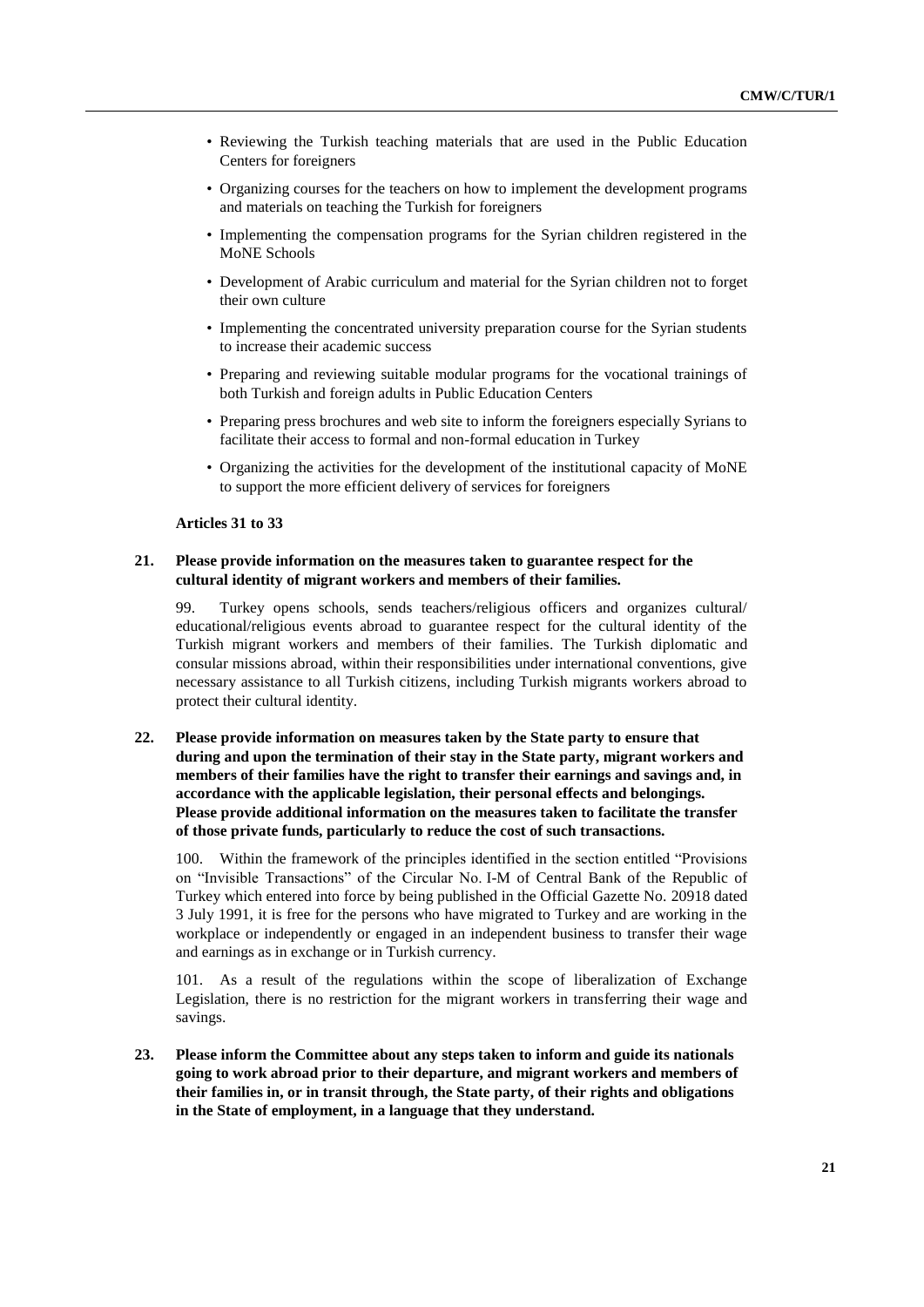102. Turkish Employment Agency (İş-Kur) which is a national placement agency gives services of finding jobs and employees. Employers abroad need approval of İş-Kur to bring their personal to another country for work. By this way it's aimed to eliminate any kind of using informal labour force abroad and secure workers' rights related to work abroad. İŞ-Kur informs migrant workers about their rights in the employment state. Employers also have to provide necessary documents including copies of contracts indicating migrant workers' rights and responsibities.

# **4. Part IV of the Convention**

**Article 37** 

**24. Please provide information on the measures taken to fulfil the right of migrant workers and members of their families to be fully informed of all conditions applicable to their admission, stay and remunerated activities in which they may engage, as well as of their rights under applicable laws in the State party.**

103. Foreigners who want to work in Turkey can benefit from the services of the embassies and the consulates of Turkey. Councellors and Ataches for Labour and Social Security, Economy, Finance, Custom, Education, Religion and the staff of Ministry of Foreign Affairs shall inform the migrant workers and members of their families (preferably in their own about language) application process for work and residence permit, working conditions, social security rights, education, finance, double taxation, custom, religion and all the necessary information they may require.

104. There are detailed information and explanations about the formalities related to the work permit application of migrant workers and national legislation in the main website of the Ministry of Labour and Social Security [\(www.yabancicalismaizni.gov.tr\)](http://www.yabancicalismaizni.gov.tr/). The website which has been designed in line with the languages of the migrant workers applying officially for work permit in Turkey, offers service in English, Russian, Arabic and Chinese together with Turkish.

#### **Article 40**

**25. Please provide information on how the Trade Unions and Collective Labour Agreements Act (2012) that repealed the Trade Unions Act ensures fundamental trade union rights and meets international standards and commitments undertaken by the State party. Given that the new Act provides that foreign migrant workers may form associations and trade unions, please indicate whether the State party is considering withdrawing its reservation to article 40 of the Convention.**

105. The Constitution safeguards the right to form trade unions and to conduct collective bargaining.

106. In the reporting period, the Law on Trade Unions and Collective Agreements and the Law Amending the Law on Trade Unions of Civil Servants entered into force with a view to reflecting the amendments made to the trade union rights in the Constitution to the related laws. These laws introduce significant changes regarding the extension of the trade union rights.

107. With the Law on Trade Unions and Collective Agreements No. 6356, formation of trade union organs and procedures for the establishment of trade unions are facilitated and the condition for founders of trade unions to have Turkish citizenship and be Turkish literate is removed.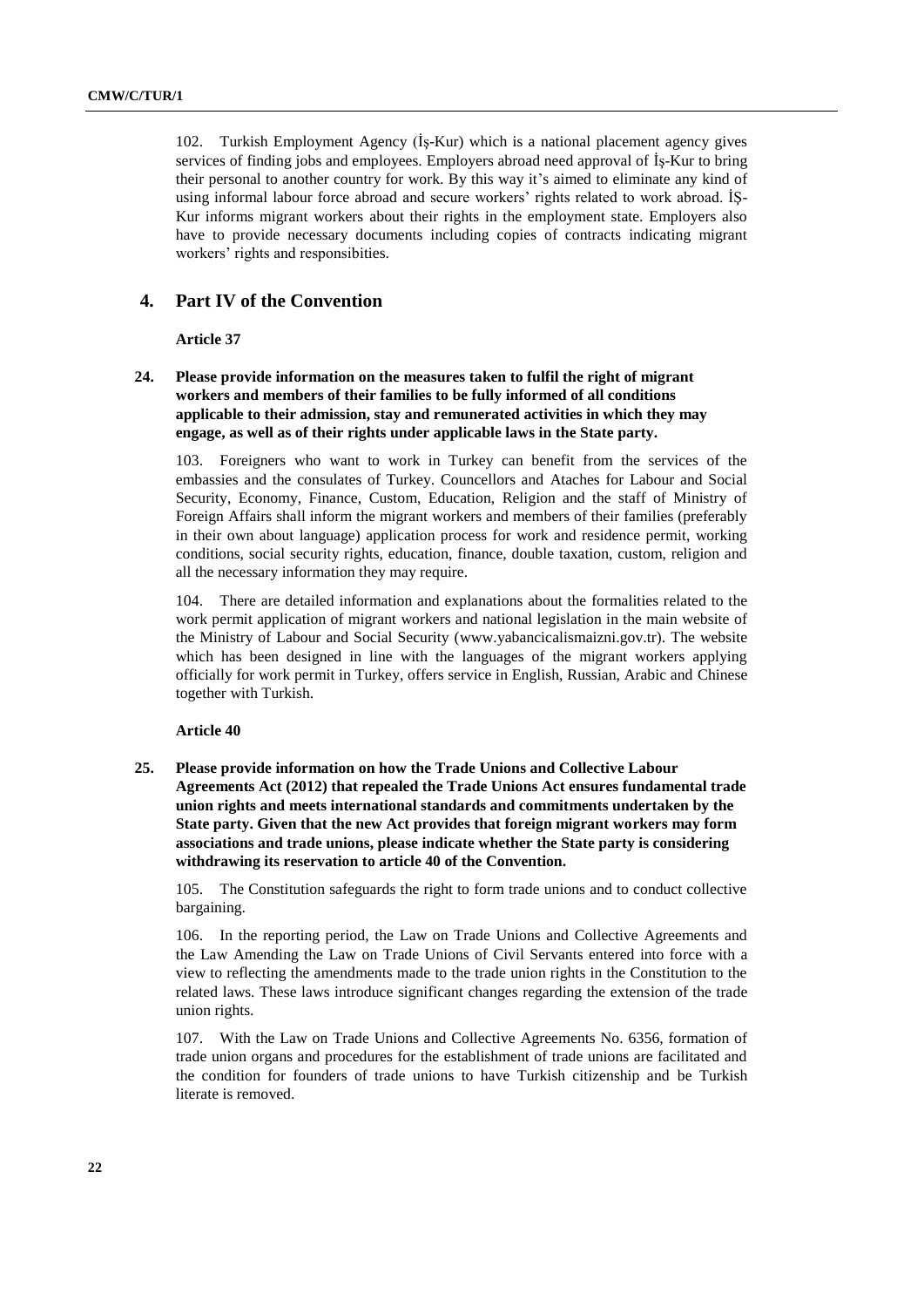108. Regarding the remuneration, employment and working conditions or membership of trade unions and enjoyment of collective bargaining rights are provided on the equal level for migrants and Turkish citizens.

109. As far as the reservation to Article 40 of the Convention is concerned, Turkey is considering withdrawing this reservation.

# **Article 41**

# **26. Please provide information on the steps taken by the State party to facilitate the exercise by Turkish workers living abroad of the right to vote and to be elected at elections held in the State party, including updated information about amendment No. 6304 of 18 May 2012 to the electoral law.**

110. The issues related to elections are regulated in the Law No. 298 dated 26/4/1961 on Basic Provisions of Elections and Voter Registers. Nevertheless, a significant progress has been achieved regarding this issue, with the Law Amending the Law No. 6304 dated 9/5/2012 on Basic Provisions and Voter Registers and in Certain Laws.

111. While citizens living abroad had a chance to vote only at customs gates prior to the amendments No. 6304, with Articles 94/A and 94/C added to the Law No. 298 by the Law No. 6304, district election boards were established abroad and their duties and mandates were determined; Supreme Election Board was authorised at voting points of voters abroad using ballot boxes, customs gates or electronic voting together or separately. With the said arrangement, it was ensured that voting method at ballot box would not only be applied at customs gates but also in our foreign representatives and if required, in places considered appropriate by local authorities. Furthermore, with Article 94/B added to the Law No. 298, it was made possible to vote by letter in addition to electronic method.

### **Articles 46 to 48**

# **27. Please provide detailed, updated information on the bilateral and multilateral agreements concluded in the field of migration, in particular temporary labour programmes and other agreements concerning employment, protection, double taxation and social security for migrant workers and members of their families.**

#### *Social rights and working condition*

112. Information on migrant's workers social rights and working condition is given at the section "A. General Information".

113. It should be indicated that foreigners legally residing in our country are treated equally with Turkish citizens in terms of legislation and implementation in the areas of taxes, charges and social security premiums.

#### *Vocational training services*

114. Foreigners who want to benefit from the vocational training services in Turkey need to be entitled to a residence permit. "Vocational Qualification Law", issued on 21 September 2006 aims to determine national qualification criteria based on national and international vocational standards.

### *Legal protection*

115. The nationals of the Contracting Party in bilateral and multilateral agreements concluded by our country are accepted to benefit from legal aid. Namely, there are regulations on legal aid in Hague Convention on Civil Procedure dated 1954. European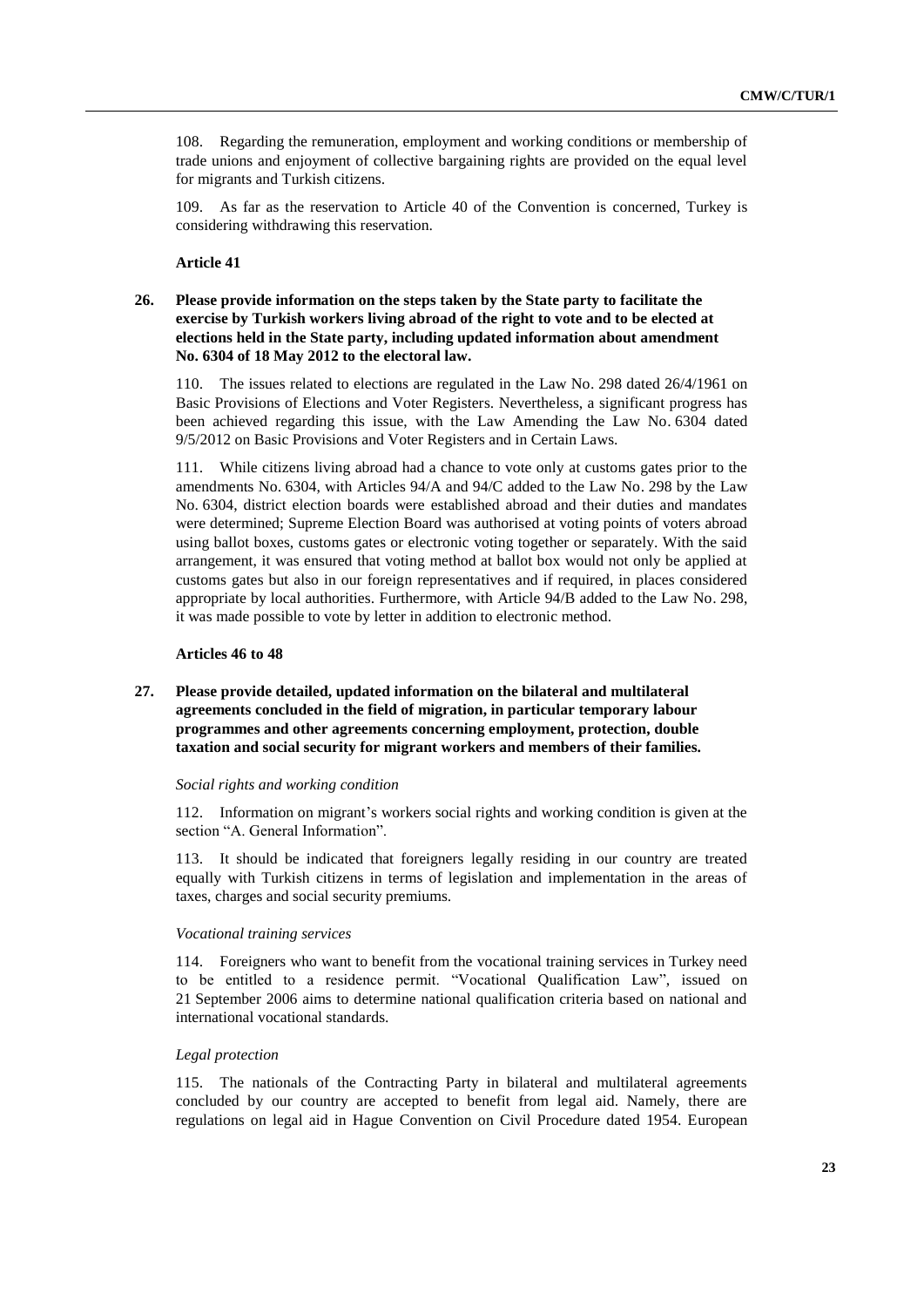Convention on Submitting Legal Aid Requests dated 1977, UN Convention on Collecting Maintenance Creditors Abroad dated 1956. Hague Conventions on the Rights of the Child dated 1958 and Recognition of Decisions on Maintenance Creditors dated 1973 which the Republic of Turkey is a Party to.

#### *Taxation*

116. Under Article 3 of the Law on Income Tax No. 193 entitled "Taxpayers" those continuously residing in Turkey for 6 and more than 6 months will be taxed over incomes and revenues obtained inside and outside Turkey in one calendar year and Article 4 states that those continuously residing in Turkey for 6 and more than 6 months and with residence in Turkey will be considered as settled. In Article 94 of the same Law, charges paid to service provider and payments considered as charges will be subject to taxation.

117. According to the paragraph 14 of Article 23 of the same Law, foreign currency wages paid to employees over the revenue earned outside Turkey by the limited-liabiIitytax-payer employer without a legal business office at Turkey are exempted from income tax.

# **28. Please provide information on remittances transferred by Turkish migrant workers abroad. Are any taxes levied on incoming remittances? Please provide information on any measures adopted to facilitate the transfer of migrant workers' earnings and savings to Turkey, including any agreements to reduce the cost of such transactions for migrant workers, and any State-run programmes to facilitate the productive use of remittances.**

118. There is free inflow of foreign currency to Turkey. It is not possible to give exact figures regarding the amount of foreign currency which Turkish workers abroad transfer to Turkey. However, there is still a regular inflow of workers' foreign currency to Turkey. Social insurance allowances play a particular role in this inflow. Related social security institutions transfer regularly old age, disability pensions and allowances for returnee Turkish workers while several countries pay total amounts of premiums at one time to the returnees.

119. The double taxation prevention agreements which Turkey is a party to determine the country to tax the social insurances payments. No taxes are collected from social insurance payments in Turkey. Therefore, social insurance payments made by various countries to Turkey are paid grossly to right owners.

120. For instance, an average monthly amount of old age pension paid to each entitled person who resides in Germany is 687,39 Euro whereas the average monthly amount of old age pension paid to entitled persons residing in Turkey amounts to 590,26 Euro. Accordingly, the amount of annual payment of social security pensions transferred to Turkey from Germany is about 690 million Euros.

121. Until 2014, it was possible for Turkish workers abroad to open worker currency accounts at the Central Bank of the Turkey. This practice paid a higher rate of interest to the Turkish workers. However, it was terminated on 01.01.2014.

122. Investment partnerships of Turkish workers had been supported from 1960 until the end of the 1970s in Turkey. Significant investments were made in this period. Although some of them survived, a high portion of these investments did not succeed.

123. On the other hand, the presence of Turkish workers abroad goes back until the beginning of 1960s. In this period, the Turkish citizens have passed from worker to the employer status and gained significant financial means to make considerable investments. They are subject to the same legislation as the other persons investing in Turkey.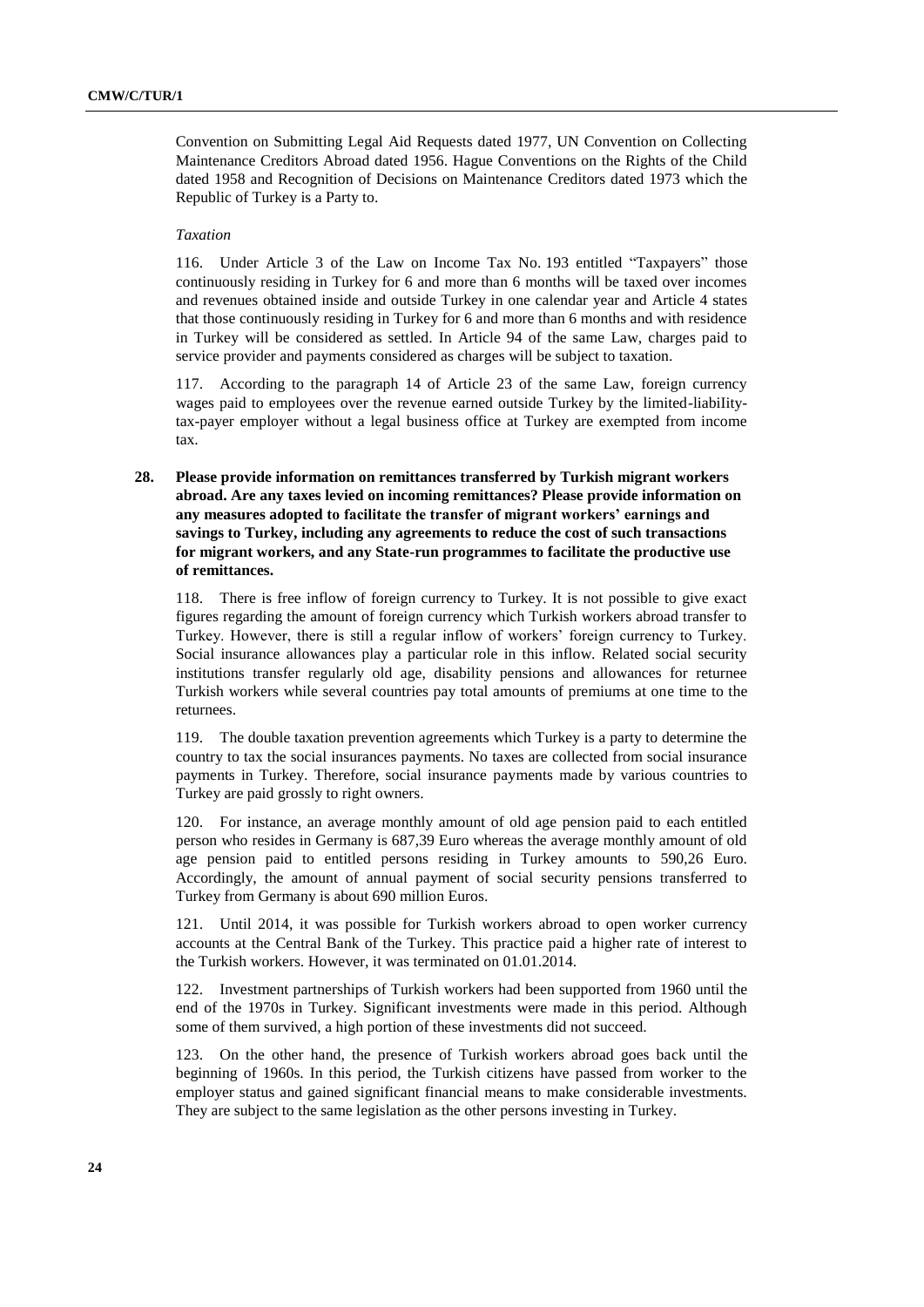**Article 49**

**29. Please provide information on measures taken to ensure that migrant workers in the State party, including those on short-term or temporary contracts, enjoy equality of treatment with nationals, are allowed freely to choose their remunerated activity without being regarded as in an irregular situation, and retain their authorization of residence in the event of termination of their remunerated activity prior to the expiration of their work permit or similar authorization. Furthermore, please provide information on measures taken to ensure that, in such cases, the authorization of residence is not withdrawn at least for a period corresponding to that during which the migrant worker may be entitled to unemployment benefits.**

124. Unless otherwise provided in the bilateral or multilateral agreements to which Turkey is a party, working permission for a definite period of time is given to be valid for at most one year, taking into consideration the situation in the business market, developments in the labour life, sectorial and economic conjuncture changes regarding employment, according to the duration of foreigner's service contract or the duration of work, to work in a certain workplace or enterprise and in a certain job.

125. After the legal working duration of one year, duration of the working permit may be extended up to three years, on condition of working in the same workplace or enterprise and in the same job.

126. At the end of legal working duration of three years, duration of the working permit may be extended up to six years, on condition of working in the same profession and at the disposal of a desired employer.

127. Working permission for a definite period of time may be given also to the, spouses and dependent children, who have come together with the foreigner or afterwards, on condition that they have resided with the foreigner legally and uninterruptedly for at least five years. The Ministry is entitled to expand or restrict the geographical validity area of the definite period of time working permission.

128. Foreigners applying for the extension of their Working Permit may carry on their activities at the same worksite and profession during the time passing until the conclusion of the application for. If not applied for an extension, the foreigner may carry on working at the same job for a maximum of 45 days.

129. As for the working permit; it is the duration after the Working Permit expiration but before the extension application is resulted. A foreigner may stay in the country for 15 days following the expiration of the Working Permit without being subjected to a fine and this is considered as the grace period (grace period can be defined as the extra time allowed for meeting a requirement or for satisfaction of an obligation). In this period the foreigner may reapply for a work permit but the application may not always result in this time being. If this is the case; the foreigner shall not leave the country before the application results or otherwise he/she may be subjected to a fine. At the end of the grace period, if there is not any ongoing application, the foreigner will be required to leave the country unless he/she has secured a work permit in the meantime or has secured permission to remain on another basis.

130. There is no different application among the insured persons. Each person can benefit from unemployment insurance, consultancy services and occupational activities provided that they are formally employed and their SSI premiums are paid. It should have paid at least 600 days in the past three years to be able claim unemployment insurance. But, they need also to be entitled to a residence permit. They can benefit from unemployment insurance within the validity of their residence permit.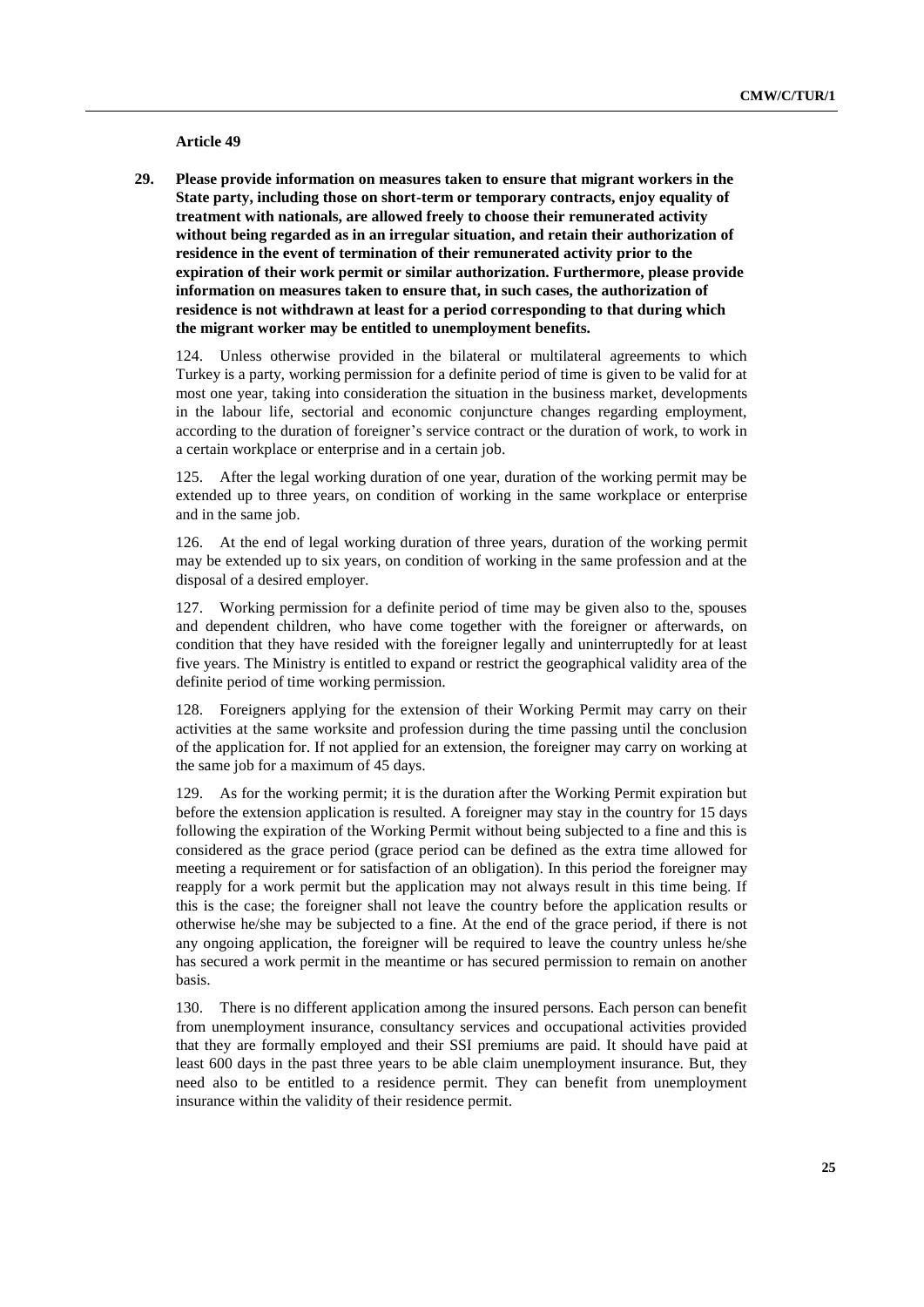#### **Article 56**

## **30. Please inform the Committee about the legal grounds on which migrant workers may be expelled from the State party.**

131. The issue of deportation of foreigners from Turkey is arranged in the Law on Foreigners and International Protection numbered 6458. A deportation decision can be given for the foreigners listed in Article 54 of the Law. Accordingly:

- People, who are evaluated to be deported within the scope of the Article 59 of the Law numbered 5237 (LFIP 54/1-a) (Article 59 of the Turkish Penal Code numbered 5237 indicates "A foreigner convicted to imprisonment for the criminal act s/he committed, is notified to the Ministry of Interior immediately as soon as s/he benefits from parole and completes the punishment for the evaluations related to the deportation proceedings).
- The ones, who are terrorist group leaders, members, supporters or leaders, members or supporters of criminal organizations established for special interests (LFIP Art. 54/1-b).
- The ones who use inaccurate information and false documents in procedures and proceedings carried out for entrance to Turkey, visa and residence permits (LFIP Art. 54/1-c).
- The ones who sustain their lives in Turkey through illegal methods (LFIP Art. 54/1 ç).
- The ones who cause a threat in terms of public order or security or public health (LFIP Art. 54/1d) (İ.G.).
- The ones who exceed the term of their visas or visa exemption periods more than ten days or the ones whose visas are cancelled (LFIP Art. 54-1-e).
- The ones, whose residence permits are cancelled (LFIP Art. 54/1-f).
- The ones who hold a residence permit yet they violate the residence permit period more than ten days as of the day the term of the certificate is over without having an acceptable reason (LFIP Art. 54/1-g).
- The ones identified as working although they do not have work permits (LFIP Art. 54/1-ğ).
- The ones who violate provisions of legal entry to Turkey or legal exit provisions from Turkey (LFIP Art. 54/1-h).
- The ones who are identified to arrive Turkey although they are banned from entering to Turkey (LFIP Art. 54/1-ı).
- The ones, who do not hold the right to stay in Turkey according to other provisions of the Law after the final decision is given for people whose international protection application is rejected, who are excluded from international protection, whose applications are evaluated as inadmissible, whose applications are taken back, whose applications are considered as taken back, and whose international protection status ended or cancelled, (LFIP Art. 54/1- i).
- The ones, whose applications for extending the term of residence permits are rejected but who fail to leave Turkey in ten days, (LFIP Art. 54/1-j).

132. If the migrant workers, who arrive Turkey, carry one or more of the conditions listed above, deportation decision can be given for those people.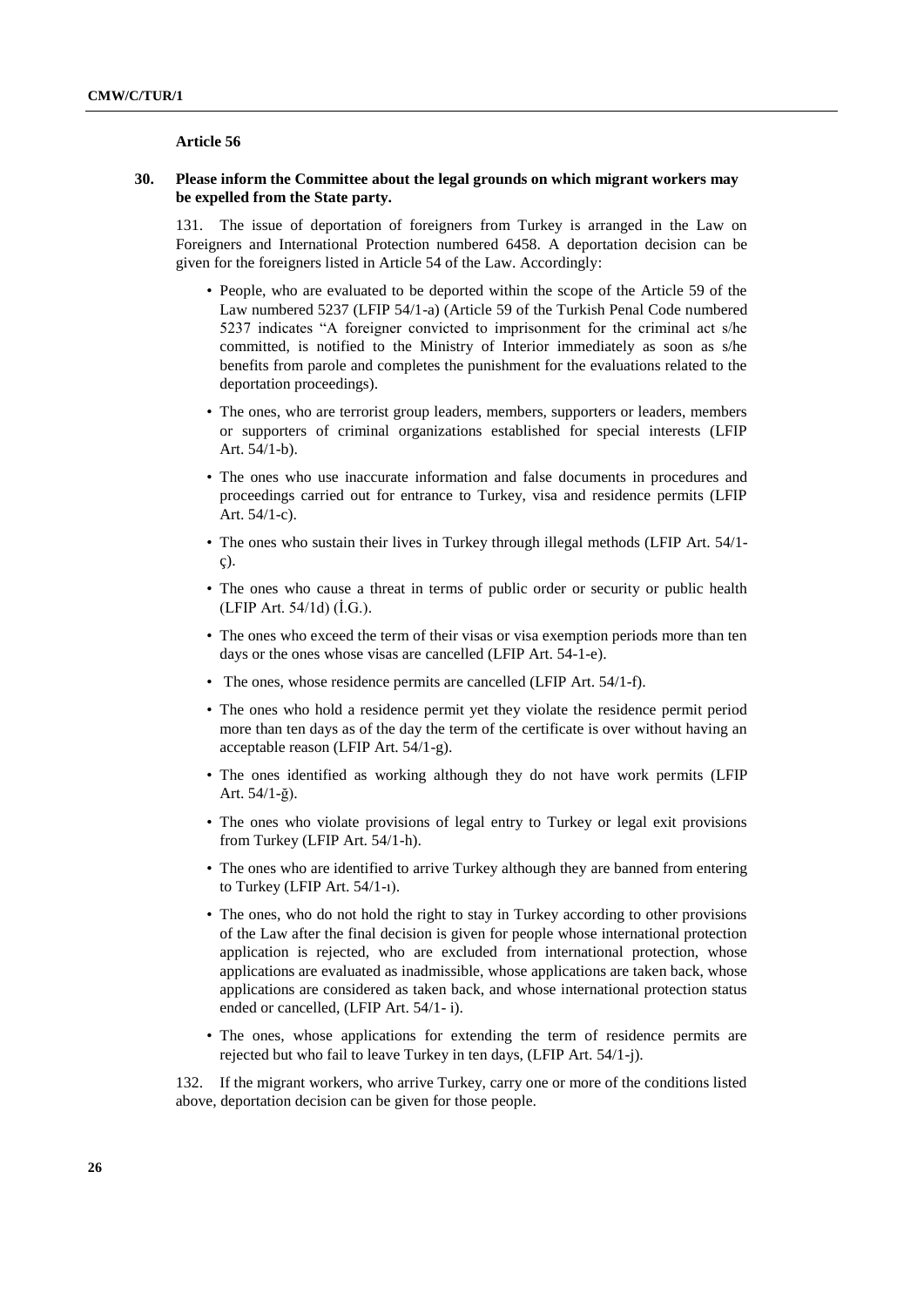# **5. Part V of the Convention**

**Articles 57 to 63**

# **31. Please provide information on the particular categories of migrant workers in the State party, including how many migrant workers are in each category and the specific measures adopted for each category by the State party.**

133. In Turkey, there are no migrant frontier workers. As far as the seasonal workers, itinerant workers, projet tied workers and self-employed workers are concerned; they are subject to the same labour conditions with nationals. Their social security rights are quarantined by bilateral and multilateral social security agreements. If they are nationals of non-contracting parties with Turkey, then they are subject to Turkish social security schemes.

134. Turkey has not statistics by the particular categories of migrant workers. In the table the number of work permits by some economic activities are provided. The activity code 5, 41, 43 and 63 can be considered as projet tied workers, and the activity codes 55 and 93 can be considered as seasonal workers.

| Activity |                                                              | Types of work permission |                |             |              |
|----------|--------------------------------------------------------------|--------------------------|----------------|-------------|--------------|
| code     | Economic activities                                          | Definite                 | Indefinite     | Independent | <b>Total</b> |
| 5        | Mining of coal and lignite.                                  | 289                      | $\Omega$       | $\Omega$    | 289          |
| 41       | Construction of buildings                                    | 431                      |                | $\Omega$    | 432          |
| 42       | Civil engineering                                            | 2036                     | $\Omega$       | $\Omega$    | 2 0 3 6      |
| 43       | Specialised construction activities                          | 452                      | 2              | $\Omega$    | 454          |
| 55       | Accommodation                                                | 6 2 4 0                  | $\mathfrak{D}$ |             | 6 2 4 3      |
| 63       | Information service activities                               | 38                       | $\Omega$       | $\Omega$    | 38           |
| 93       | Sports activities and amusement<br>and recreation activities | 1.549                    | $\Omega$       | $\Omega$    | 1.549        |

#### **2013**

# **6. Part VI of the Convention**

#### **Article 64**

**32. Please provide information on mechanisms and procedures to facilitate the identification of persons in need of international assistance and protection among migrants upon their arrival in the State party. Please include the measures taken by the State party to ensure that its migration control procedures safeguard the rights of vulnerable groups and individuals, such as children and persons fleeing violence and conflict in their own countries. Please include information with regard to the implementation of Act No. 6458 and the work and resources of the Directorate-General for Migration Management within the Ministry of the Interior, which was established under the Act.**

135. Each foreigner or stateless person can make an international protection application on her/his behalf. Applications for international protection are made to the Governorates personally (Provincial Migration Management Directorates). However, in times, concerning applications of unaccompanied children and other applicants who cannot make their applications on their own due to acceptable force majeure, applications can be taken in the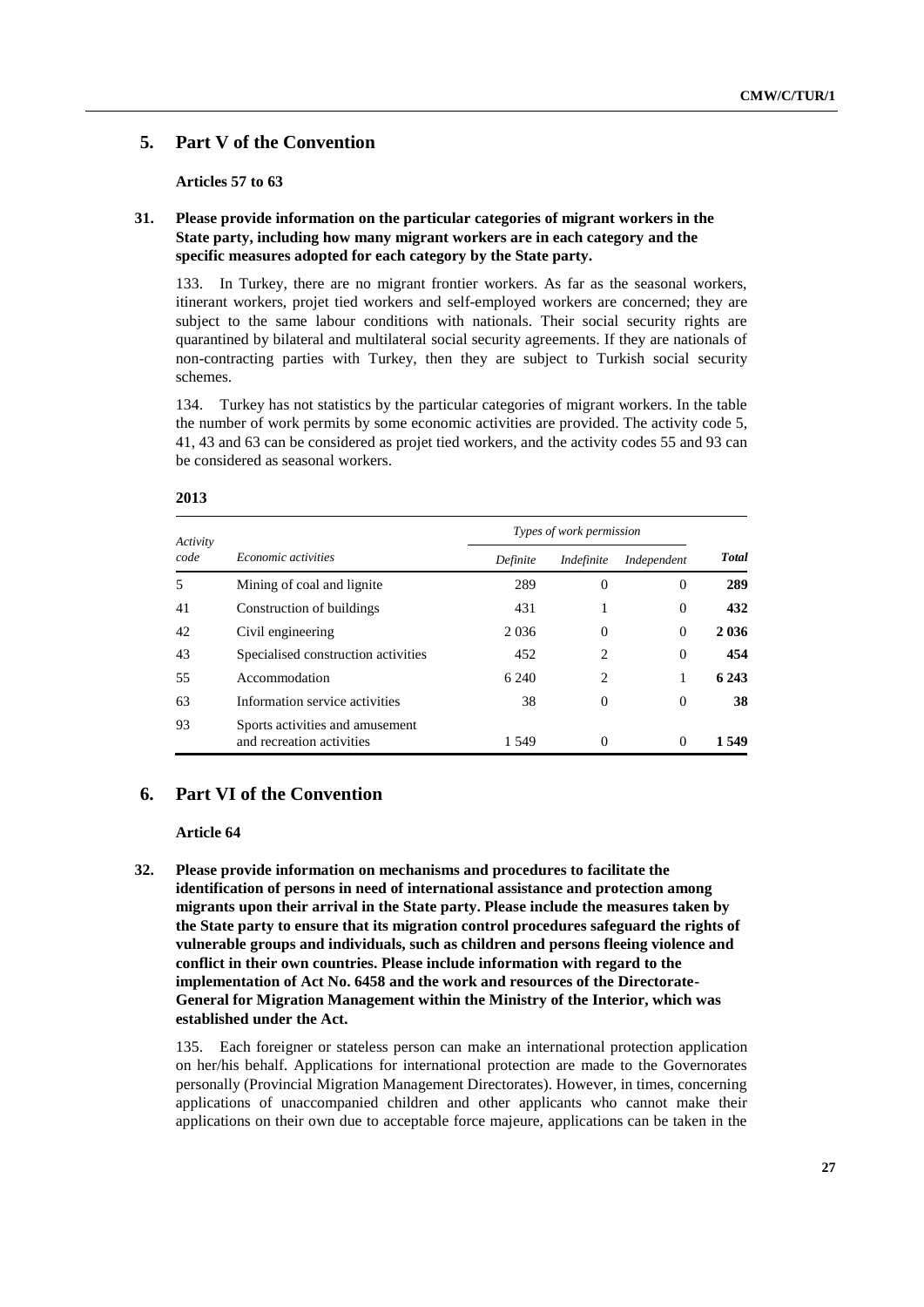premises of the individuals by related departments. If the applicants have special needs, they have priority in the written rights and proceedings within the scope of international protection. To the people who faced torture, sexual assault or other serious psychological, physical or sexual violence, sufficient treatment possibilities are provided to eliminate the damages of the acts listed. Required coordination with the related institutions (Ministry of Family and Social Policies, Ministry of Health, and etc.) shall be ensured within this purpose and possible unjust treatments are tried to be eliminated.

136. Besides, regulations on protection of vulnerable groups within LFIP are given below:

- Removal Ban: Complying with Article 4 of the Law on Foreigners and International Protection no one under the scope of the Law herein shall be returned to a place where s/he will be subject to torture, inhuman treatment or degrading treatment or punishment, or to a place where her/his life or freedom will be under threat due to her/his race, religion, nationality, or membership to a communal group or political ideas.
- Person With Special Need: In Article 3 of LFIP, the definition for person with special need is "out of those applicants and international protection beneficiaries, an unaccompanied minor; a disabled person; an elderly person; a pregnant woman; a single mother or a single father with an accompanying child; or a person who has been subjected to torture, rape or other serious psychological, physical or sexual violence". Persons with special needs have priority in written rights and proceedings, and to the people who faced torture, sexual assault or other serious psychological, physical or sexual violence, sufficient treatment possibilities are provided to eliminate the damages of the acts listed.
- Unaccompanied Children: With the term "unaccompanied children" defined in Article 3 of LFIP, it is meant "a child who arrives at Turkey without the attendance of an adult who by law or custom is responsible for him/ her or, is left unaccompanied after entry into Turkey, unless he/she is not taken under the active care of a person responsible for him/her. It is essential to pay attention to best interest of the minor in any proceeding related to the unaccompanied children having international protection application. As soon as the application is received, provisions of Law on Children Protection are applied, and families and unaccompanied children are accommodated in separate places. Additionally, applications of unaccompanied children cannot be evaluated in an expedited process.
- Humanitarian Residence Permit: Humanitarian residence permit is arranged in Articles 46, 47 and 48 of LFIP. Accordingly, the permit can be issued and extended by governorates for at least one year at most having the approval of Ministry of Interior. In this residence permit, the conditions sought for other residence permits are not sought. Cases, where residence permits can be given, are listed in LFIP. Accordingly, residence permits can be given:
	- When the best interest of the child is of concern;
	- A removal decision or ban on entering Turkey notwithstanding, foreigners cannot be removed from Turkey or their departure from Turkey is not reasonable or possible;
	- Even the person is within the scope of the foreigners to have deportation decision, when deportation decision is not given for reasons that s/he may be subject to the inhuman treatment in the country s/he is going to be deported, have serious health problems, and special conditions like pregnancy, foreigners who are victims of human trafficking and benefiting from support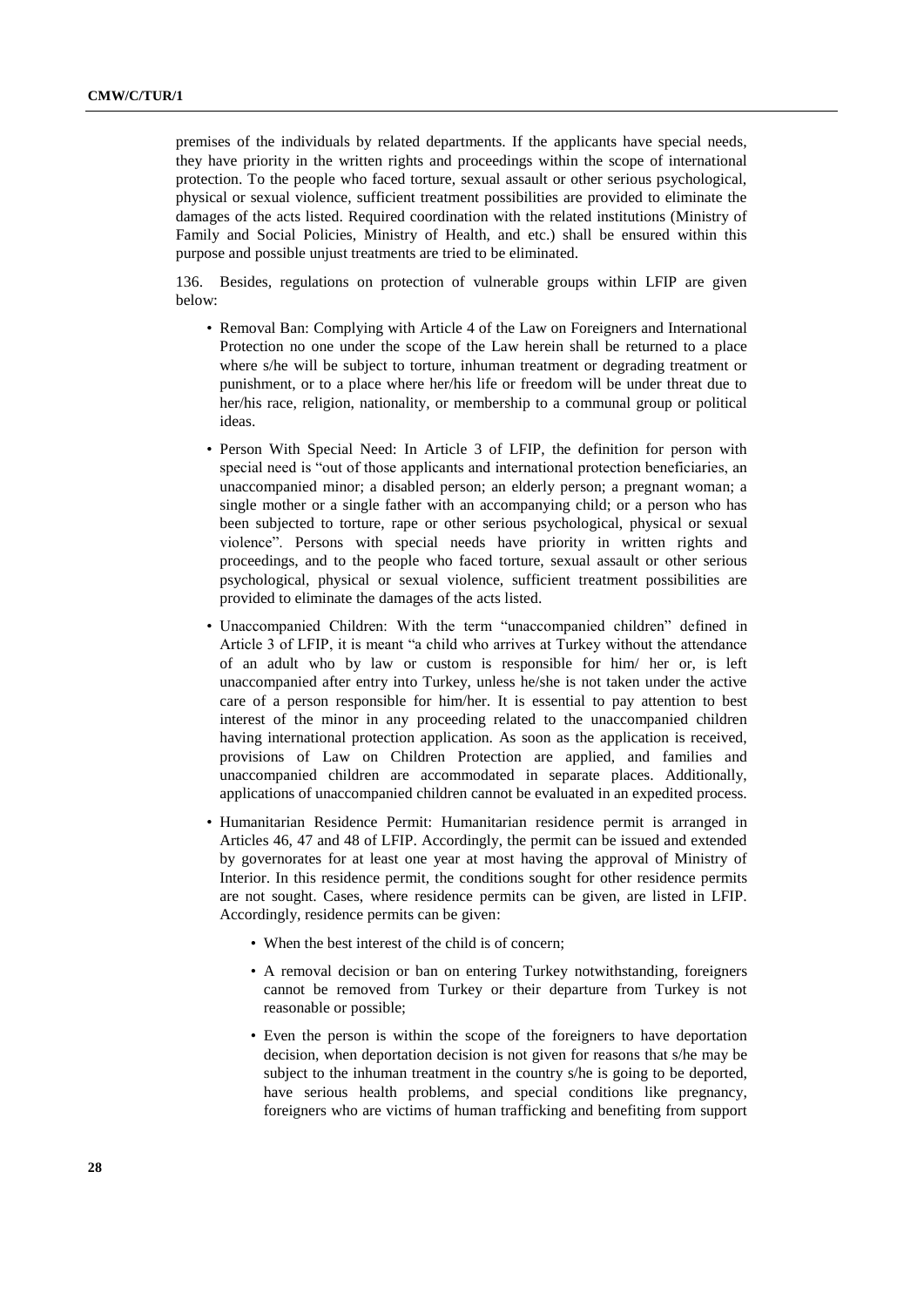process, until their vulnerability and treatment are over, and when deportation decisions are not taken for psychological, physical or sexual violence victims;

- When deportation decision is given, in case of availability of unacceptable application and if application is taken back/considered to be taken back, and when juridical procedures are applied against listed proceedings;
- Throughout the removal actions of the applicant to the first country of asylum or a safe third country;
- In cases when foreigners should be allowed to enter into and stay in Turkey, due to emergency or in view of the protection of the national interests as well as reasons of public order and security, in the absence of the possibility to obtain one of the other types of residence permits due to their situation that precludes granting a residence permit; and
- In extraordinary circumstances.
- Residence Permits for Victims of Human Trafficking: Residence permits for victims of human trafficking is arranged in Article 49 of LFIP. A residence permit valid for thirty days shall be granted by the governorates, to foreigners who are victims of human trafficking or where there is strong circumstantial evidence that they might be victims with a view to allow them to break free from the impact of their experience and reflect on whether to cooperate with the competent authorities. Additionally, the conditions requested for granting other types of residence permits are not sought. The residence permit granted to allow for recovery and reflection may be renewed for the period of six months at most for reasons of safety, health or special circumstances of the victim. However, the total duration shall not exceed three years under any circumstances whatsoever. The residence permit shall be cancelled in cases where it is determined that foreigners who are victims of trafficking or might be victims of human trafficking have re-connected with the perpetrators of the crime through their own will. The fact that deportation decision cannot be given for the victims of human trafficking who benefit from victim support process is ensured by law.
- **33. Please provide information on the measures taken to prevent irregular migration, including through international agreements, policies and programmes. Please include information on how such measures have been mainstreamed in general migration policies and programmes and indicate whether a measurable result in terms of the number of irregular migrant workers has been determined. Please clarify how the Coordination Board for Combating Irregular Migration, established under article 116 of Act No. 6458, ensures the human rights of irregular migrant workers.**

137. Turkey undersigned "Convention Against Transnational Organized Crime" and affiliated two protocols regulating the "Migrant Smuggling" and "Human Trafficking" issues, in Palermo, on December 13, 2000.

138. It is essential for the countries of origin, transit and target to collaborate, to establish social networks and to build bridges among them for developing strategies to combat irregular migration.

- 139. Strategies that can be developed in this context can be listed as follows:
	- Countries of origin, transit and target are to find a common ground and regulate required legal reforms.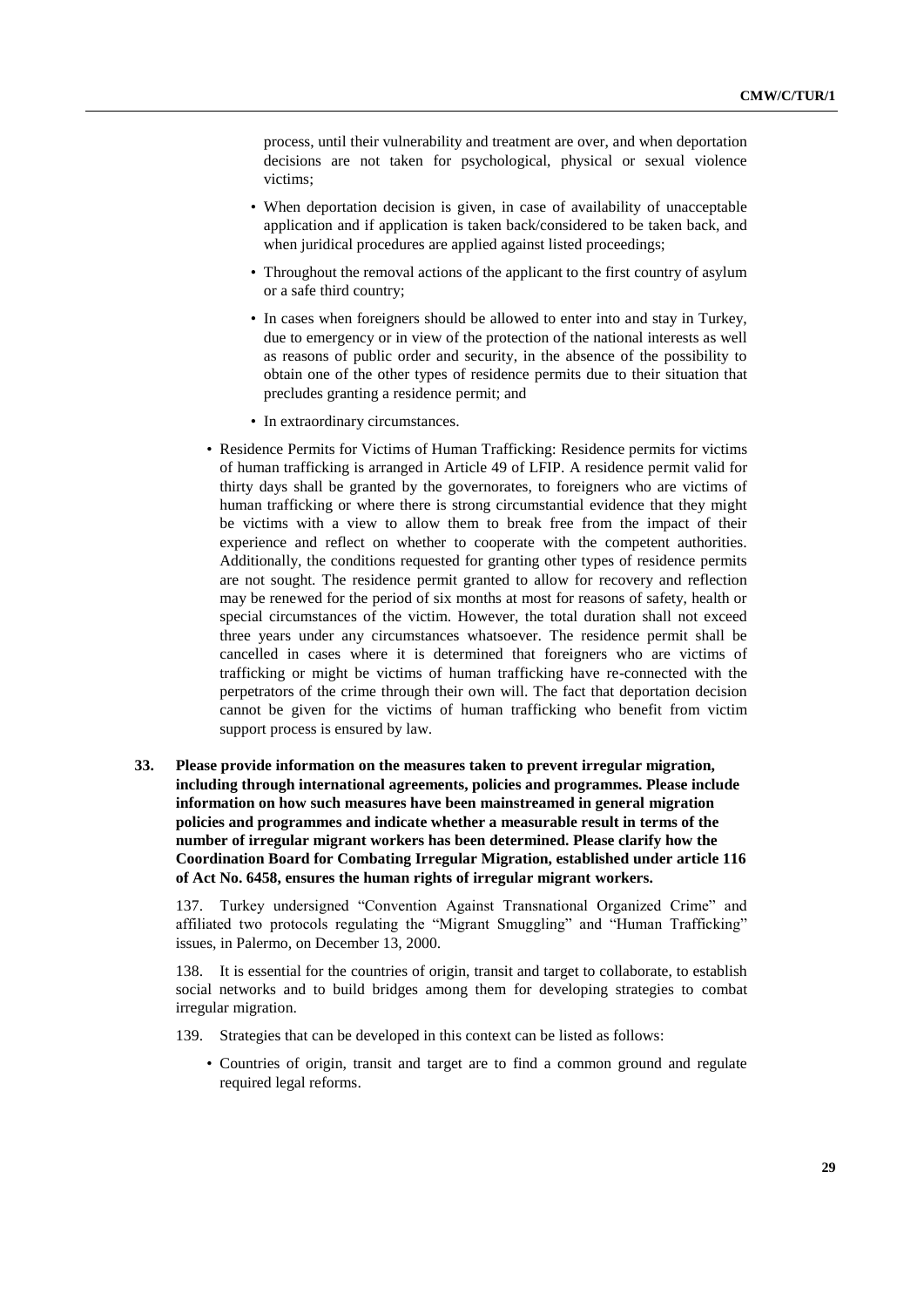- Ensuring coordination between all directly or indirectly relevant units of the state and all national and international organizations.
- Taking all measures improving border security.
- Initiating the use of advanced identification methods such as registering the fingerprints of all individuals.
- Making necessary regulations in the labor field and reducing illegal employment to a minimum level.
- Accelerating the process for migrants to obtain status.
- Strengthening the measures for combatting organized crimes.
- Defining strong sanctions against those who transport irregular migrants.
- Investigating the reasons behind emigration from countries of origin and developing projects for the eradication of such reasons.

140. Turkey's Strategy Document and National Action Plan on Irregular Migration, prepared by Directorate General of Migration Management in order to build irregular migration policies of Turkey and contribute to effective implementation of them, was approved by the Minister of Interior on March 5, 2015. The National Action Plan, covering the years of 2015 to 2018, consists of 6 strategic priorities, 16 strategic needs and 67 activities.

141. Within the framework of the National Action Plan, one of whose strategic priorities is titled as "Reducing Irregular Labor Migration Through Comprehensive Policies". The objectives of the Plan are as follows; "working on labor market management and labor policies in order to reduce irregular foreign labor", "strengthening mechanisms for controlling irregular labor", "ensuring coordination between the efforts for preventing irregular foreign labor and reducing informal economy" and "raising awareness about irregular foreign labor". Indicators of the all-purpose specific activities are identified and measurable objectives are set for assessing the implementation.

142. Furthermore, the Coordination Board on Combatting Irregular Migration is responsible for the effective implementation of Strategy Paper and National Action Plan and steering the above-mentioned goal-oriented efforts by ensuring coordination among institutions.

143. Law on Foreigners and International Protection stipulates the establishment of Coordination Board on Combatting Irregular Migration under the Directorate General of Migration Management for combatting irregular migration more effectively. The mandates of aforementioned Board covers ensuring coordination among relevant units, identifying irregular migration routes, taking measures against them and developing legislation on irregular migration.

144. The Coordination Board on Combatting Irregular Migration first convened on March 12, 2015 and it is planned to include the listed issues in the agenda of upcoming meetings.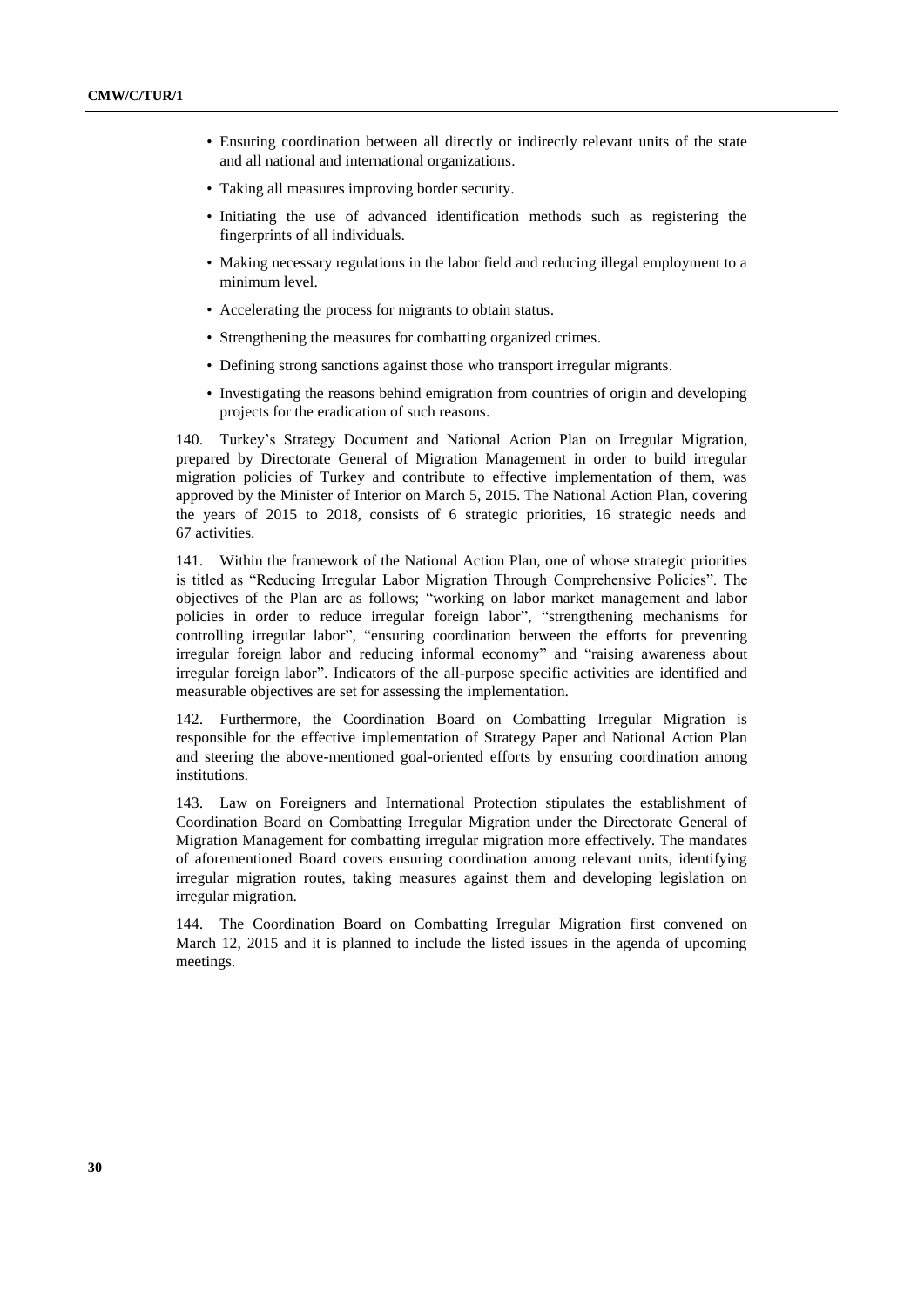**Article 66**

- **34. Please provide information on:**
- **(a) the ways and means by which Turkish nationals are typically recruited for work inforeign countries;**
- **(b) efforts to regulate recruitment activities within the State party; and**
- **(c) efforts to cooperate and consult with the main destination countries of Turkish migrant workers with a view to promoting sound, equitable and humane working and living conditions for Turkish nationals in those countries.**

**(a)**

145. The Turkish Employment Agency (İŞ-KUR) which is a national placement agency gives services of finding jobs and employees. Employers abroad need approval of İŞ-KUR to bring their personal to another country for work. By this way it's aimed to eliminate any kind of using illegally labour force abroad and secure workers' rights related to work abroad.

#### *Services and Processes Related to Foreign Employment*

146. Foreign study processes include meeting the labour demands of Turkish and foreign companies for positions abroad; performing the processes of job-seekers who apply for employment abroad; giving permission for job postings to be made for meeting their labour demands, processes of private employment agencies related to regulation of foreign employment services; regulation and approval of foreign service contracts; and passport procedures of employees and their families are main services given by İŞ-KUR.

#### *Services and Principles Related to Foreign Employment Services of İŞ-KUR*

147. According to the provisions of Law No. 4904, establishing Turkish Employment Agency and related legislation, employers searching workers to be employed abroad may apply to placement services given by Agency, benefit Private Employment Agencies' activities or use own sources.

148. Before service contracts are attested, Turkish companies are obliged to submit to provincial/branch directorates the document stating that the employees are provided with social security.

149. In order for foreign labour demands to be met made to the Agency, provincial/branch directorates are authorized to take necessary precautions as long as they do not violate the principles specified in the legislation.

150. A file is opened for each company that applies for process in provincial/branch directorates

#### *Documents to be submitted by companies to provincial/branch directorates of Agency*

151. The companies have to submit the documents specified below to provincial/branch directorates for meeting labour demand or permission for job postings.

*Documents to be requested from Turkish Companies*

• A copy of Commercial registry gazette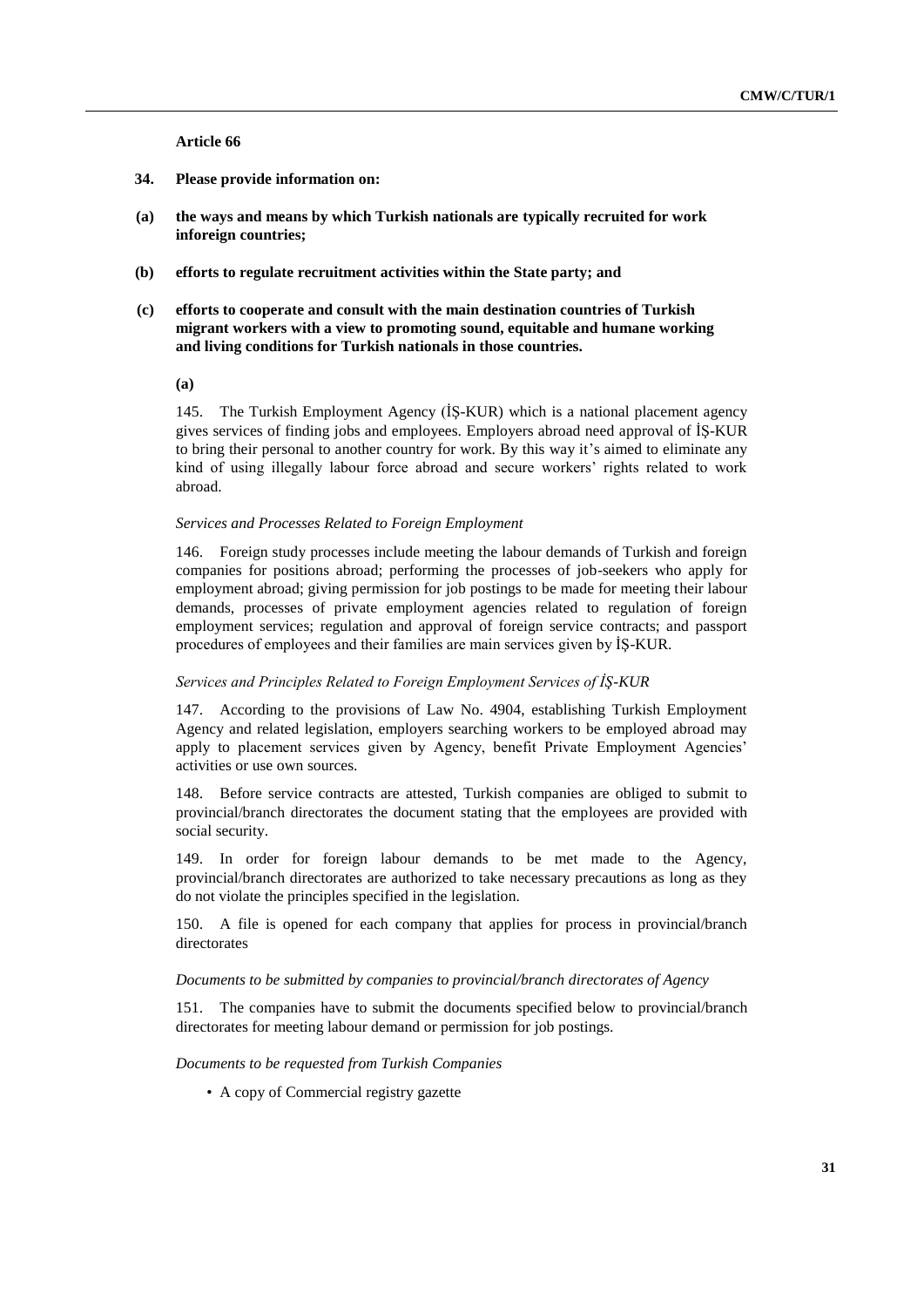- A letter or certificate of job receipt from our foreign representative's office in the country that the job is taken or from an authorized public agency in our country for contracting jobs
- For the jobs other than contracting jobs, a letter is required from Turkish diplomatic mission specifying the number of employees to be employed. Certificate for Contracting Abroad or Certificate for Temporary Contracting Abroad
- A document stating that the companies provide social security to employees in accordance with the social security regulations in force

#### *Documents Requested from Foreign Companies*

- Copy of company's articles of incorporation as attested by Turkish diplomatic mission or its translation to Turkish made by a certified translation agency
- A letter or certificate of job receipt from Turkish diplomatic mission in the country that the job is taken or from an authorized public agency in our country for contracting jobs
- For the jobs other than contracting jobs, a letter is required from Turkish diplomatic mission specifying the number of employees to be employed

### *Granting Job Posting Permission for Labour Demands*

152. Companies that have submitted the necessary documents and the text of the job posting to be published arc granted job posting permission by provincial/branch directorates to let them meet their labour needs by newspapers, the Internet or similar media.

153. On the other hand, in case a contract related to the job taken abroad is not signed yet, and submission of a document (such as correspondence between the contractor and the employee) stating that the job is taken to the provincial/branch directorate, necessary evaluations are made by the provincial/branch directorate, and a permission for job listing may be granted for recruitment of a person for managerial position as a preparation for the job taken.

154. The companies have to apply to provincial/branch directorates with a copy of the job listing and the Turkish text should be provided, as well, if the job listing is to be published in a foreign language.

155. Duration of the job listing permission to be granted cannot be longer than the duration of the job. Multiple job listings can be posted as long as they are about the same job and the text is the same as the text of the permission granted.

156. In ease of differences between the text of the published job listing and the text they submit to provincial/branch directorates, the company is asked to have the job listing reposted and another job listing is not permitted in case of a repeated incoherence.

#### **The number of Turkish workers employed by countries during last five years**

|              | 2010    | 2011     | 2012    | 2013    | 2014<br>(November) |
|--------------|---------|----------|---------|---------|--------------------|
| Iraq         | 5 4 0 5 | 10 5 8 4 | 15 010  | 15 294  | 6899               |
| Russia       | 7 7 1 8 | 9 2 6 5  | 13 762  | 13 4 63 | 8 3 7 5            |
| Saudi Arabia | 6 3 4 9 | 7867     | 8 1 8 4 | 5 20 6  | 3619               |
| Turkmenistan | 4 6 25  | 4898     | 4 8 1 0 | 3816    | 3 2 6 5            |
| Azerbaijan   | 555     | 1 5 9 4  | 2 1 9 7 | 3 0 6 9 | 2 2 6 5            |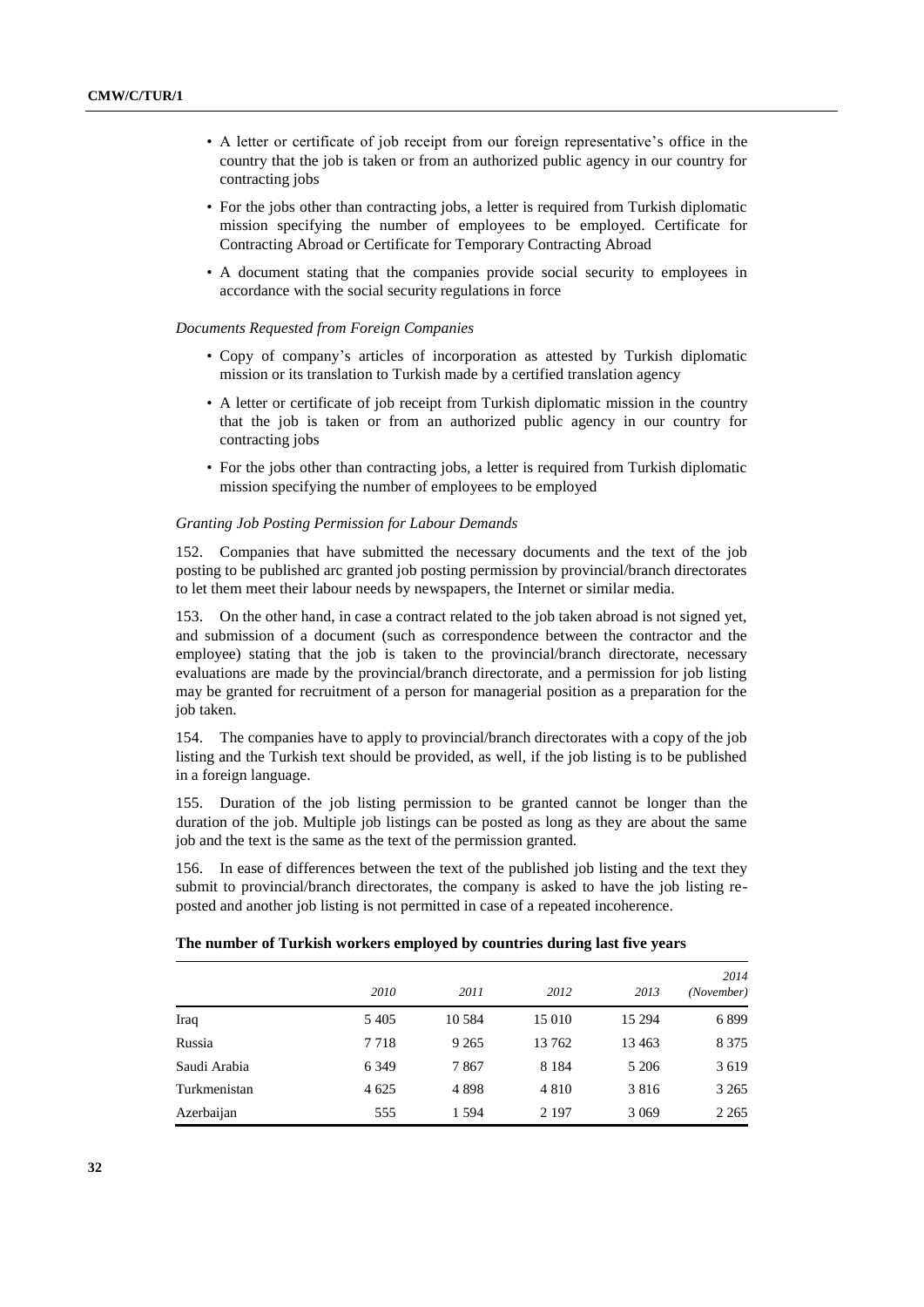|       |        |         |      |      | 2014       |
|-------|--------|---------|------|------|------------|
|       | 2010   | 2011    | 2012 | 2013 | (November) |
| Qatar | 3687   | 3 3 8 0 | 505  | 545  | 903        |
| Libya | 15 643 | 1950    | 690  | 1854 | 1 101      |

*Source*: Turkish Placement Office, 2014.

# **(b)**

157. According to article 62 entitled "Turkish citizens working abroad" of the Constitution, it is indicated that the State shall take the necessary measures to ensure family unity, the education of the children, the cultural needs, and the social security of Turkish citizens working abroad and to safeguard their tics with the home country and to help them on their return home.

158. By this way, the protection of rights of Turkish citizens working or living abroad is dedicated as a State's duty. In this context, several institutions are established to provide services for Turkish citizens or people with Turkish origins abroad.

159. Turkey has also concluded bilateral Labour Force Agreements with 12 countries on the employment of Turkish citizens with several countries. All these agreements contain provisions concerning the selection, travelling and employment conditions to be met and procedures to be followed for the employment of Turkish citizens in the countries concerned.

160. According to these social security agreements and labour force agreement, period of insurance and work completed with respect to the national legislation of contracting parties, can be aggregated for the purpose of benefiting from both countries' social security's systems on condition that such period do not overlap.

- Multilateral conventions in which Turkey takes part secure the equal treatment of Turkish citizens abroad and improve and encourage human rights and fundamental rights and freedom for all regardless of race, sex, language or religion. Among them it can be enumerated 'European Convention on the Legal Status of Migrant Workers', International Convention on the Elimination of All Forms of Racial Discrimination, European council Social Charter and European Council Social Charter Revised, etc.
- The Presidency for Turks Abroad and Related Communities has been established in 2010 for conducting studies about our citizens living abroad and developing solutions to their problems. The Presidency works in cooperation with institutions of related countries and nongovernmental organizations. Many activities are conducted in this framework and the Presidency provides also financial support to the NGOs established abroad.
- General Directorate of Immigration Administration and Department of Protection of Human Trafficking Victims were established under the Law on Foreigners and International Protection No. 6458. They are responsible for handling procedures on protection of human trafficking victims and addressing the crime of human trafficking.

**(c)**

161. Counsellors and attaches of Labour and Social Security providing services before Turkish diplomatic missions work in cooperation with institutions of related countries and non-governmental organizations established by Turkish migrants to increase the relation between the authorities of host countries and Turkish migrants. They organise also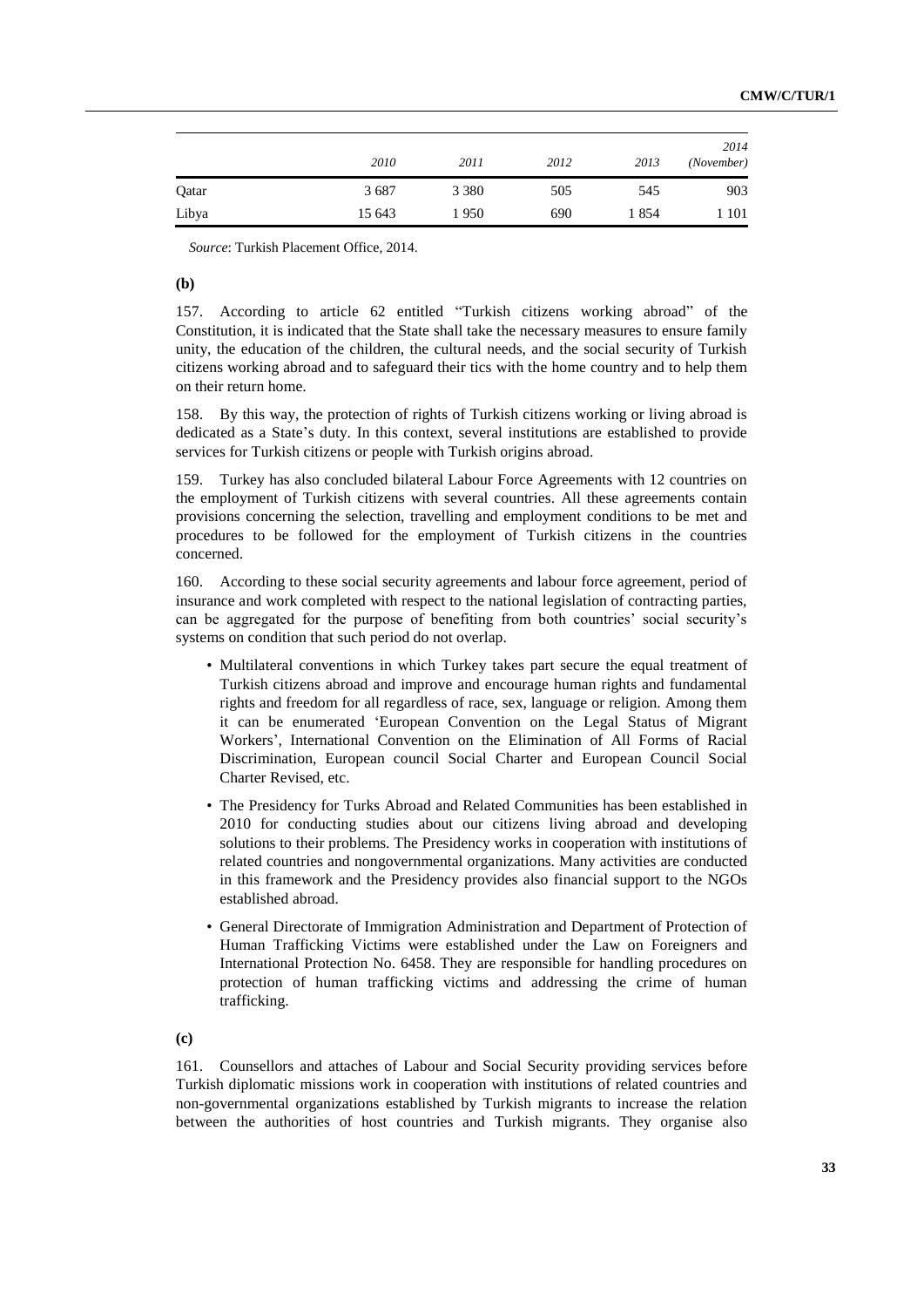information meetings on a regular basis and inform them to increase their participation to the social life of the host country.

162. The Presidency for Turks Abroad and Related Communities supports projects about ensuring familial integrity. Following projects have been realized for migrant families:

- Under "Family Education and Consultancy Centre" Project of a foundation in Vienna (Austria), consultancy services in subjects of health, education, child, family, marriage, psychology and invalid citizens by expert educators and education seminars were held to increase social cultural and economic development of Turkish community and to support active participation.
- Under "The Project of Education Support to Turkish Families and Their Children Living in Multilingual Environment'' in Belgium, school, mother tongue, importance of education and role of the family, families' lack of information on the job selection were elaborated.

163. With those projects, it is aimed that people who will emigrate from Turkey to other countries are provided with accurate information about the life in these countries and misleading propaganda is averted.

**Article 67**

**35. Please update and disaggregate the information from the Ministry of Foreign Affairs web page, which refers to three million Turkish migrants who returned to Turkey.**<sup>1</sup> **Please also provide updated information on the efforts undertaken to facilitate the safe and sustainable return of Turkish migrant workers and members of their families and their reintegration into the economic and social life of the State party.**

164. Article 67 of the Agreement deals with the issue of the return in an orderly manner of regular and irregular migrant workers and their families.

165. The Embassies or the Consulates General of the Republic of Turkey cooperate with the authorities of the countries involved to carry out the procedures for the return of irregular Turkish migrant workers and their families. (Identity card, preparation of travel document and the determination of the exhaustion of national law and other proceedings…)

166. On the other hand, the return of regular Turkish migrant workers and their families are completely on voluntary basis. Turkey uses all the means provided by international law to harmonize the Turkish people living abroad with the societies they live in, enjoy equal rights and encourages them to take the citizenship of the country of their residence. The dual citizenship is the preferred choice for Turkish people living abroad. If this is not allowed, the second choice is to obtain the citizenship of the country of residence, by leaving the Turkish citizenship with permission.

167. The persons who leave the Turkish citizenship are granted a special status to enable them to preserve their ties with Turkey and benefit from the rights equally with the Turkish nationals. Those who have this status do not have the right to vote and to be elected, to work as civil servants, to import vehicles and household goods with exemption and are not

<sup>&</sup>lt;sup>1</sup> "Turkish community living abroad amounts to more than 5 million people, around 4 million of which live in Western European countries, 300.000 in Northern America, 200.000 in the Middle East and 150.000 in Australia. This number increases to 8 million when 3 million Turkish migrants who returned Turkey are taken into account". Available from [www.mfa.gov.tr/the-expatriate-turkish](file:///C:/Users/Rosniansky/AppData/Local/Temp/notes1F4F7E/www.mfa.gov.tr/the-expatriate-turkish-citizens.en.mfa)[citizens.en.mfa](file:///C:/Users/Rosniansky/AppData/Local/Temp/notes1F4F7E/www.mfa.gov.tr/the-expatriate-turkish-citizens.en.mfa) (accessed 19 March 2014).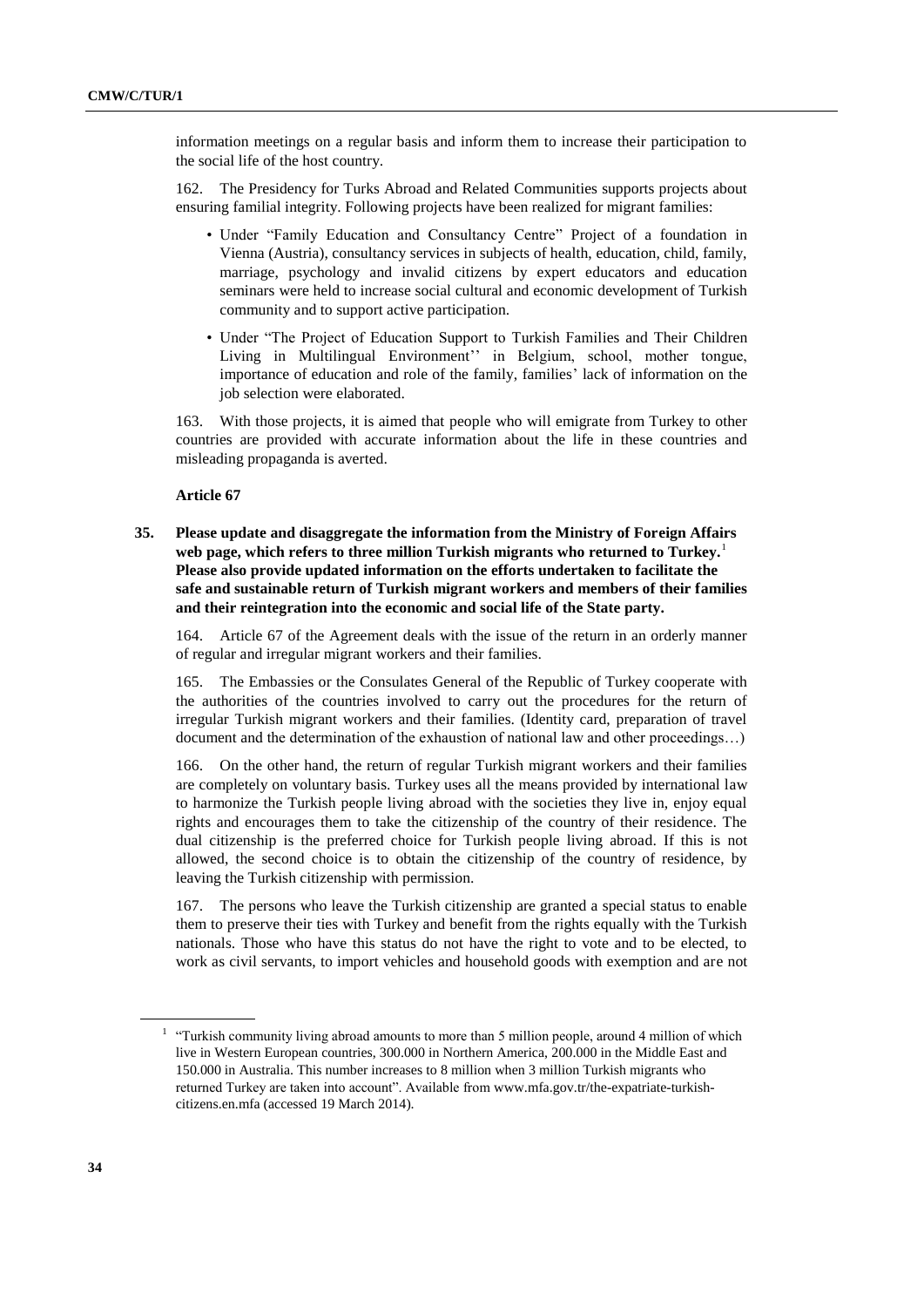obliged to do military service. Apart from these, their economic and social rights are the same with the rights of Turkish nationals.

168. Regular Turkish migrant workers and their families residing outside of Turkey at least 24 months have the right to import their private motor and motorless vehicles, used household goods, as well as capital goods, technical materials and office and shop supplies due to office relocation to Turkey. Private motor vehicles includes cars and their trailers and caravans; motorbikes, private airplanes and other entertainment and sports vehicles.

169. Returning Turkish citizens are generally Turkish migrant workers who are out of the labour market and their family members. After returning to Turkey, it is difficult for them to find employment. This situation causes them loss of income and leave them without social insurance coverage. Since 1978, provided that they have paid the minimum insurance premium payments, Turkey gives Turkish nationals who return to Turkey, old age, widow's and orphan's pensions. These persons also must have fulfilled the necessary conditions as Turkish citizens. Thus, migrant workers and their family members receive both pension and covered by health insurance. This policy is implemented rare to find in the world.

170. Before or upon their return to the country, the children of migrant workers are provided with a document indicating the equality of their educational level and they are placed in schools accordingly in their places of residence.

171. Turkish universities allocate a limited number of quota for the children of the Turkish migrant workers.

172. Significant problems are not encountered in the social and cultural adaptation of Turkish migrant workers and their family members and therefore specific projects are not prepared for this purpose. This may be explained as follows:

173. Embassies and consulates general and non-governmental organizations founded by Turkish immigrants are in close contact in countries where Turkish immigrant workers and family members live. The services rendered by Religious Affairs, Education, Labour and Social Security counsellors; and by teachers and religious functionaries affiliated with them; support and sponsorships of Culture and Tourism counsellors to the activities for the promotion of Turkish culture have always kept the relations of the Turkish community abroad with Turkey and Turkish culture warm. The Ministry of Family and Social Policies and the Administration for Turks Abroad and Related Communities also support these services.

174. Turkish migrant workers and their family members have preserved their close ties with their relatives in Turkey. Each year they create massive movements especially between Europe and Turkey by airway and highway to visit their homeland.

175. Finally, the ratings of televisions, newspapers and other press organs that broadcast for Turkish immigrant workers and their family members who live abroad are very high. Local media of the countries where Turkish citizens also act supportively for the preservation of cultural and social bonds.

176. The main issue to be considered here is how to improve the means so that the above mentioned efforts should not create obstacles for the adaptation Turkish nationals to the countries of their residence.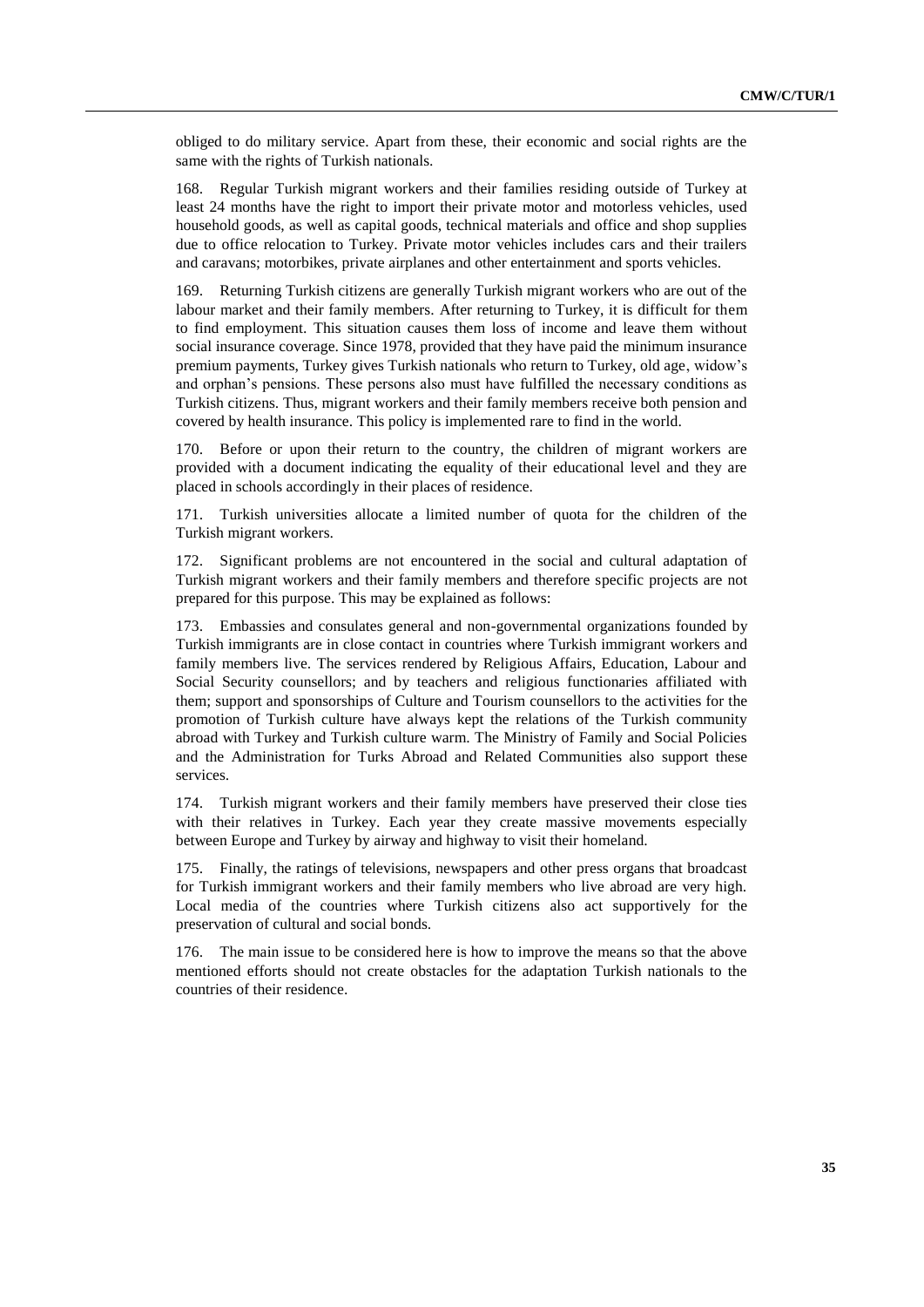### **Articles 68 and 69**

- **36. With regard to clandestine movements such as smuggling and trafficking in persons in the State party's territory, please provide information on:**
- **(a) The extent of the phenomena, and data on relevant investigations, prosecutions, and sentences imposed on perpetrators in the past five years;**

177. Please find attached the statistical data including last 5 years concerning investigation and prosecution of these crimes and punishments given to perpetrators. (Annex 1, Annex 2, Annex 3)

- **(b) Measures taken to prevent and eradicate trafficking and smuggling of migrant workers, systematically compile disaggregated data and bring perpetrators of trafficking and smuggling of migrants to justice, including in cases of complicity and involvement of public officials;**
- **(c) The latest developments regarding the specific legislative measures announced by the State party to criminalize human trafficking, the legal status of victims of trafficking while recovering, and the procedures for the protection and recovery of victims, including access to justice.**

178. Acts of Migrant Smuggling and Human Trade are regulated as crime in Art. 79 and 80 of TPC.

179. Law No. 6458 on Foreigners and International Protection brought new regulations on combatting human trafficking and the protection of victims. Within this scope:

- "Department for the Protection of Victims of Human Trafficking" has been established as an operational service unit of the Directorate General of Migration Management.
- Foreigners who are to highly suspected to be a victim of human trafficking are given a thirty-day reflection period in order to recover from the impacts of their past experiences and to decide whether to cooperate with the authorities. Additionally, residence permits for six months can now be granted to identify victims of human trafficking without exceeding three years in total.
- Law No. 6458 on Foreigners and International Protection concludes that the victims of human trafficking cannot be subject to deportation.

180. Additionally, within the scope of the secondary legislation on combatting human trafficking and protection of victims; various services are provided to identify victims within the context of victim support services. Support services for the victims of human trafficking are listed in the following two groups:

*1. Victim Support Program*

1. Considering security, health and special conditions of the victims during the reflection period, during and after the interrogation and prosecution stages, victim support program is provided based on informed consent of the individual.

2. Victim support program provided at a minimum within the bounds of possibility shall cover the following:

- (a) Providing accommodation in shelters or safe locations;
- (b) Establishing a safe and peaceful environment;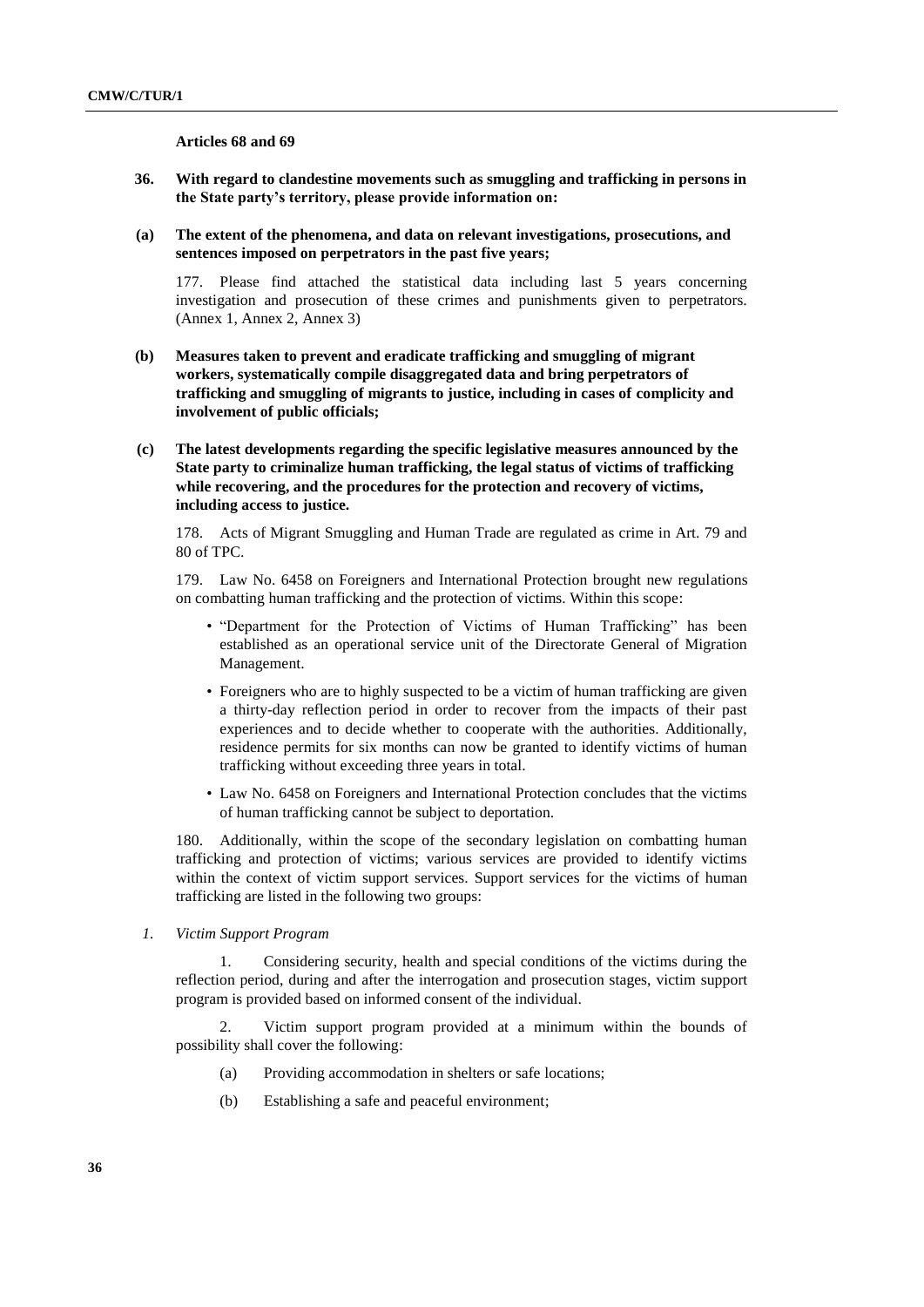- (c) Ensuring access to healthcare services;
- (d) Providing pyscho-social support;
- (e) Ensure accessing to social services and assistance;

(f) Providing counseling services and information on access to legal assistance and legal rights of the victims;

- (g) Guidance on access to education and training services;
- (h) Providing vocational training and access to labor market;

(i) Providing necessary guidance about financial support in accordance with the provisions of the Law No. 3294 on Promotion of Social Solidarity and Assistance dated 29/5/1986 with the purpose of supplying temporary financial support to meet the basic needs;

(j) Access to counseling services to be provided by relevant civil society organizations and international organizations;

(k) Providing interpretation services;

(l) Providing information to the (affiliated) Embassy or Consulate of the country which the victim is a citizen of, upon the consent of the victim;

(m) Providing an opportunity for the victim to meet the officials of the affiliated Embassy or Consulate;

(n) Providing assistance for obtaining documents related to identity information.

#### *2. Voluntary and Safe Return Program*

181. Voluntary and safe return program includes return of the victim to his/her home country or a safe third country, if the victim that he/she does not wish to make use of the support program during or at the end of the support program.

# **37. Please indicate whether the State party considers the possibility of regularizing the situation of migrant workers and members of their families who are in an irregular situation within its territory, including informal sector workers and long-term residents without legal status. Please provide information on the various residence categories contemplated by law and indicate whether appropriate account is taken of the family situation of such migrant workers. In cases of migrant workers in an irregular situation, please clarify whether a labour relationship, such as an official employment contract, is sufficient legal grounds to obtain an authorization of residence in the State party and if so, please specify its duration.**

182. Residence permit procedures of the foreigners have been conducted within the framework of the Law No. 6458 on Foreigners and International Protection and relevant communiqués, since 11/04/2014. Matters related to residence permit are stipulated in Articles 19 to 49 of Section Two under the title of "Residence".

183. Accordingly:

1. Foreigners who will stay in Turkey for a period of longer than ninety days or longer than the visa exemption period are required to obtain residence permit, pursuant to the Law.

2 Foreigners requesting a residence permit are required to hold a passport or another equivalent document with a validity period of 60 more days on top of the period they originally request.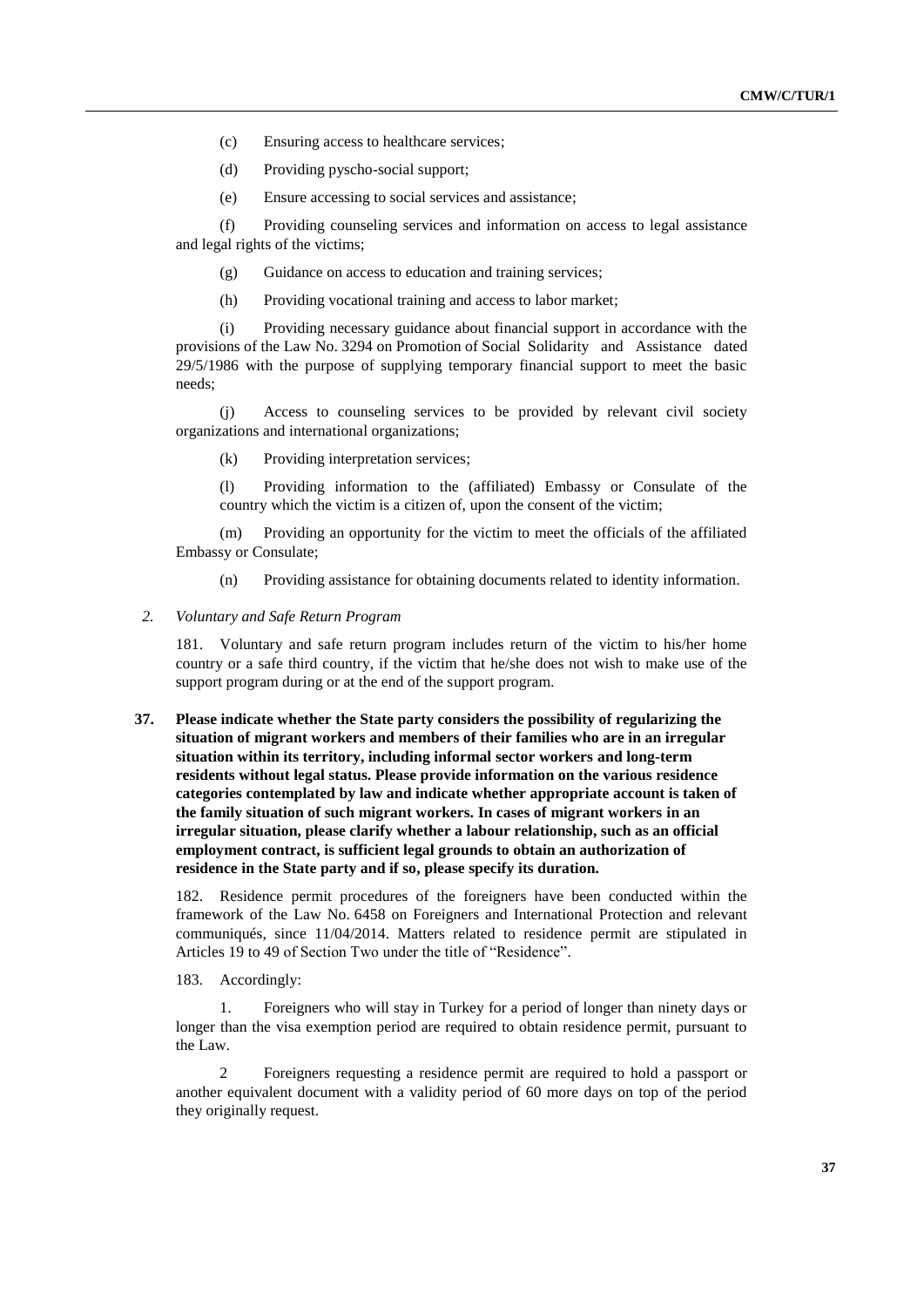3. Previously, residence permit applications were accepted only by the governor's offices within the country; however; pursuant to the new law, it is essential for the foreigners who will reside in our country to apply to the consulates in their home country or in the country that they legally reside. However, the residence permit applications of the foreigners who are in Turkey during the term of their visas can be made internally until 31/12/2014; within the process of raising awareness among foreigners about the new law.

4. Residence permit applications can be made by the foreigners themselves or by their legal representatives or lawyers.

5. Since 11.04.2014, "residence permit", of which the content and style is reidentified has been issued instead of "residence document". These permits are issued by our Directorate General and send to the addresses of the foreigners via post.

6. Residence permits regulated in the Article 30 of the Law are as follow:

(a) "Short term residence permit" each time issued for at most one year;

(b) "Residence permit for families" each time issued for at most two years;

(c) "Residence permit for students" issued in parallel with the period of study;

(d) "Long-term residence permit" issued without time restriction;

(e) "Humanitarian residence permit" each time issued for at most one year,

(f) "Residence permit for the victims of human trafficking" primarily issued for 30 days and extended for at most six months each time, without exceeding three years in total.

7. Accompanying procedures have been terminated with the new law. A separate application and a separate residence permit are issued for each and every foreigner.

8. Residence permit extension procedures are to be completed sixty days prior to the end of legal residence permit period and to the governor's offices under any condition before the termination of the residence permit period.

9. Foreigners exempted from residence permits are:

(a) Holders of stateless person identity card (included within this scope by the new Law);

(b) Officers of diplomatic corps in Turkey;

(c) Family members of officers of diplomatic corps in Turkey, indicated by the Ministry of Foreign Affairs;

(d) Foreigners working in representative offices of international organizations in Turkey and those given a status pursuant to Conventions that Turkey is a party to;

(e) Those exempted from residence permits pursuant to conventions, which the Republic of Turkey is a party to.

10. Foreigners residing in our country with a residence permit are required to notify relevant authorities regarding the changes in their addresses and marital status in at most twenty working days.

11. If the purposes the of the foreigners that constitute the basis for their residence permit change, foreigners can switch to another type of residence permit, family status is taken into consideration while issuing residence permits and Work Permit Exemption Certificate issued in compliance with Article 10 of the Law No. 4817 on Work Permits of Foreigners dated 27/2/2003 is also recognized as residence permit.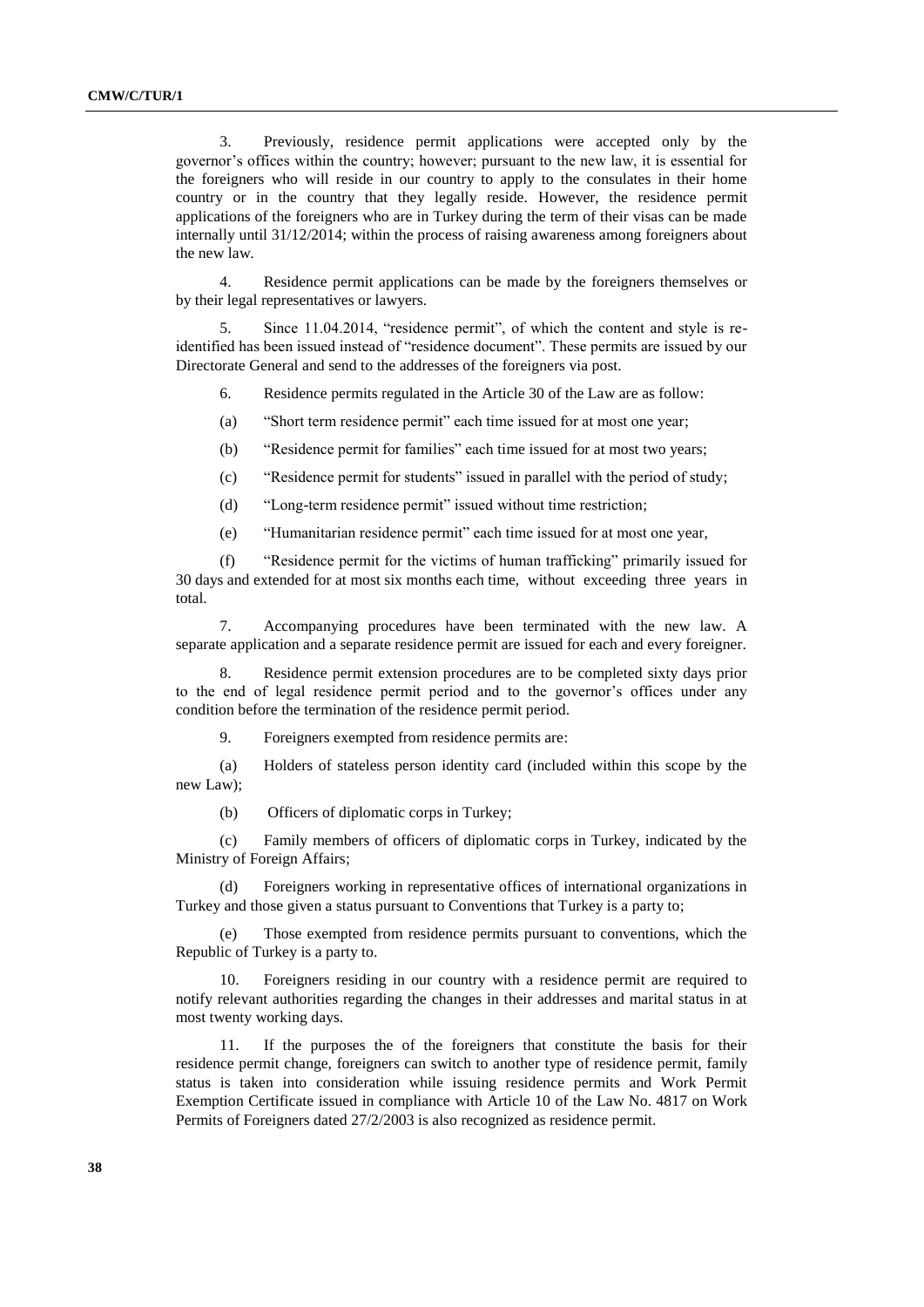# **Part II**

**In this section, the Committee invites the State party to briefly (three pages maximum) provide information regarding the protection of migrant workers and members of their families with respect to:**

- **(a) Bills or laws and their respective regulations, including the law on border management, and constitutional reform;**
- **(b) Institutions and their mandates and institutional reforms;**
- **(c) Policies, programmes and action plans covering migration, including their scope and financing;**

184. National Action Plan on Migration and Asylum prepared in 2015 targeted harmonization of the EU legislation and Turkish legislation on migration and bringing our country a separate institutional structuring for migration as well as a new migration approach. Improvements specified in the aforementioned action plan were achieved. Additionally, there are two strategic papers and a national action plan prepared in parallel with today's conditions together with a new and more comprehensive migration approach.

185. Efforts to develop "Irregular Migration Strategy Paper and National Action Plan of Turkey" were completed in 2015 in coordination with all stakeholder institutions and organizations within the scope of a project and approved by the Minister of Interior on March 5, 2015. The budget of the above-mentioned project lasting 18 months is 370,000 USD. One of the resolutions of Coordination Board on Combatting Irregular Migration is implementation of the plan and monitoring of the implementations.

186. "Irregular Migration Strategy Paper and National Action Plan's Implementation Focusing on Mixed Migration" project is a 12-month project funded by the United Kingdom and aims that the Turkish stakeholders understand the mixed migration flows better and increase their capacity to respond, implement Irregular Migration Strategy Paper and National Action Plan and handle the protection needs of migrants. The aforementioned project is carried out jointly by Turkish Coast Guard Command and International Organization for Migration under the coordination of our Directorate General. The budget of the project is 189,500 Pounds. "National Action Plan on the Implementation of Readmission Agreement signed by the European Union and Turkey", prepared by the Directorate General on March 5, 2015 with the purpose of utilizing readmission mechanisms accurately and effectively during the transit periods and for complete implementation of the Agreement, was approved by the Minister of Interior.

187. Harmonization Strategy Paper and National Action Plan will be prepared with the project on "Assistance for the Development of National Harmonization/Integration Policy of Turkey" initiated in December 2015, The project, which will last for 15 months, has a budget of 221,625 Pounds.

188. Additionally, Migration Management Strategy paper of our country will be prepared according to thematic areas with the contributions of international experts and experts of stakeholder institutions. Workshops related to thematic working groups were completed in February. Efforts on the draft documents are still ongoing.

#### **(d) Recent ratifications of relevant human rights instruments;**

189. Turkey has signed the Optional Protocol to the Convention on the Rights of the Child on a communications procedure (OPIC-CRC) on 24 September 2012. The ratification process of the Protocol is under way.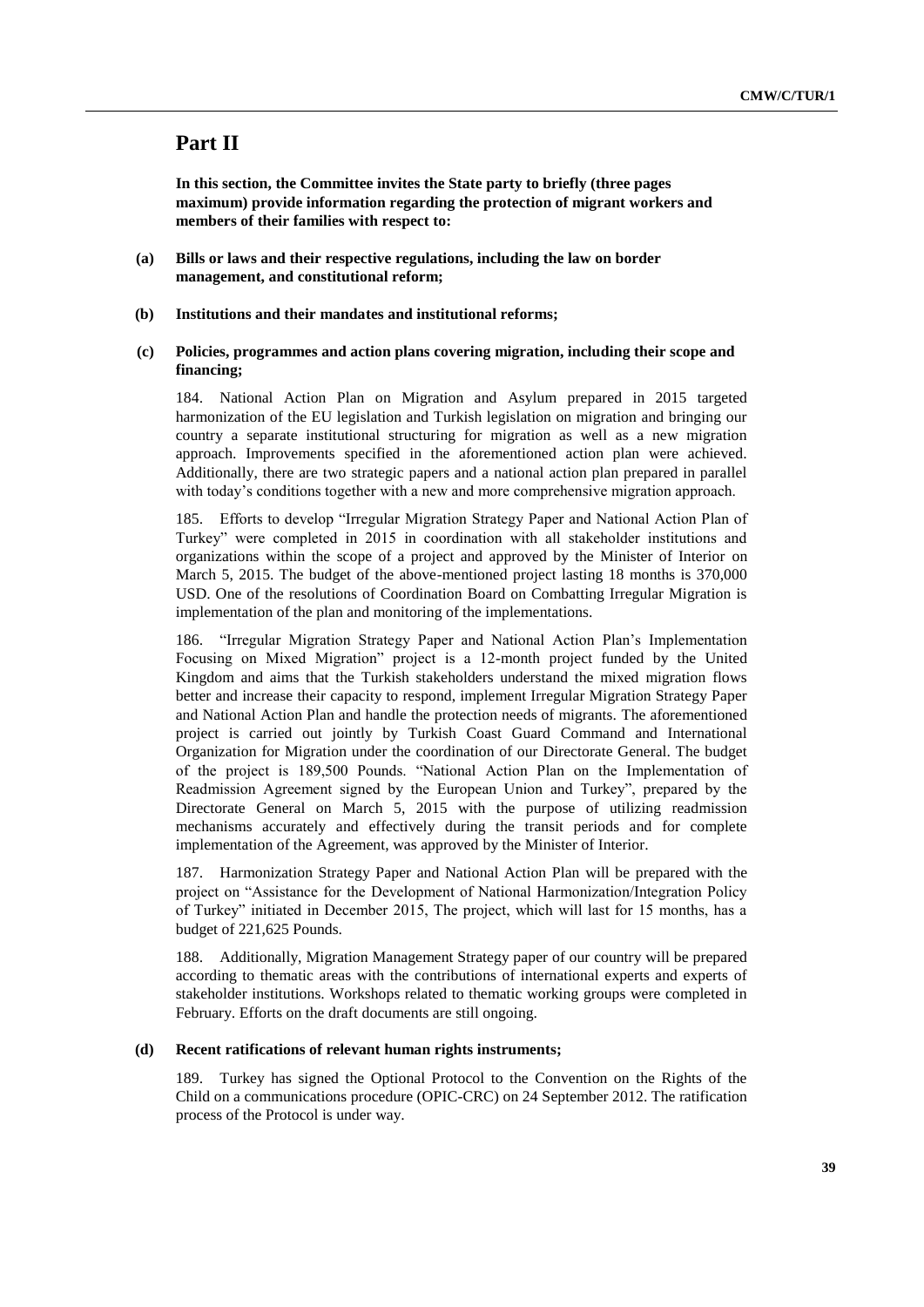- **(e) Steps to make the declarations provided for in articles 76 and 77 of the Convention;**
- **(f) Recent comprehensive studies on the situation of migrant workers and members of their families.**

# **Part III**

# **Data, official estimates, statistics and other information, if available**

- **1. Please provide updated, disaggregated statistical and qualitative data for the past three years (unless indicated otherwise) on:**
- **(a) The volume and nature of labour migration flows in and from the State party from the date of the entry into force of the Convention in the State party to the present;**

| Countries                           | Number of Turks | Turkish nationals |
|-------------------------------------|-----------------|-------------------|
| Germany                             | 3.076.440       | 1.527.118         |
| France                              | 611.515         | 221.243           |
| The Netherlands                     | 396.555         | 79.595            |
| Austria                             | 277.229         | 114.740           |
| Belgium                             | 213.143         | 39.551            |
| U.S.                                | 175.000         | 175.000           |
| England                             | 250.000         | 250.000           |
| Saudi Arabia                        | 130.000         | 130.000           |
| Switzerland                         | 122.228         | 71.269            |
| Australia                           | 119.411         | 79.965            |
| Sweden                              | 89.320          | 12.398            |
| Bulgaria                            | 67.064          | 67.064            |
| Denmark                             | 61.634          | 29.876            |
| Norway                              | 16.000          | 16.000            |
| Turkish Republic of Northern Cyprus | 46.330          | 46.330            |
| <b>Russian Federation</b>           | 40.000          | 40.000            |
| Canada                              | 38.002          | 38.002            |
| Italy                               | 36.115          | 36.115            |
| Romania                             | 29.857          | 29.657            |
| Greece                              | 22.540          | 22.340            |
| Azerbaijan                          | 15.187          | 15.187            |
| Ukraine                             | 14.912          | 14.912            |
| Kazakhstan                          | 14.621          | 14.621            |
| Turkmenistan                        | 12.925          | 12.925            |
| Georgia                             | 8.000           | 8.000             |
| Spain                               | 7.500           | 7.500             |
| Poland                              | 6.623           | 6.623             |
| <b>Total</b>                        | 5.898.151       | 3.106.031         |
| Other countries                     | 223.896         | 222.466           |
| <b>Total</b>                        | 6.122.047       | 3.328.497         |

**Number of Turks living abroad by countries – 2015**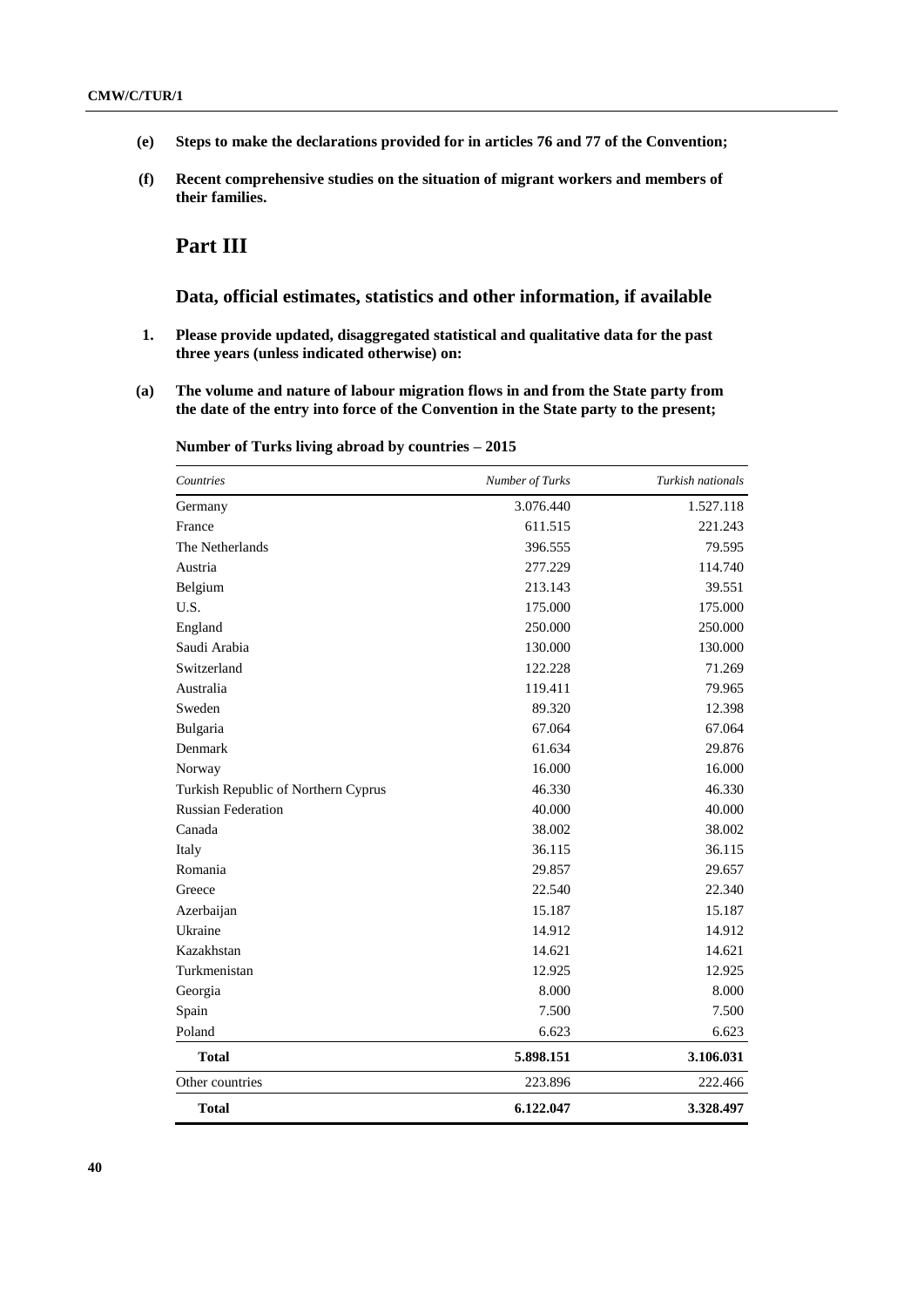

#### **Entry into Turkey per year**

# **Exit from Turkey per year**



# **Entries from border gates in 2015 (Top 10 nationalities)**

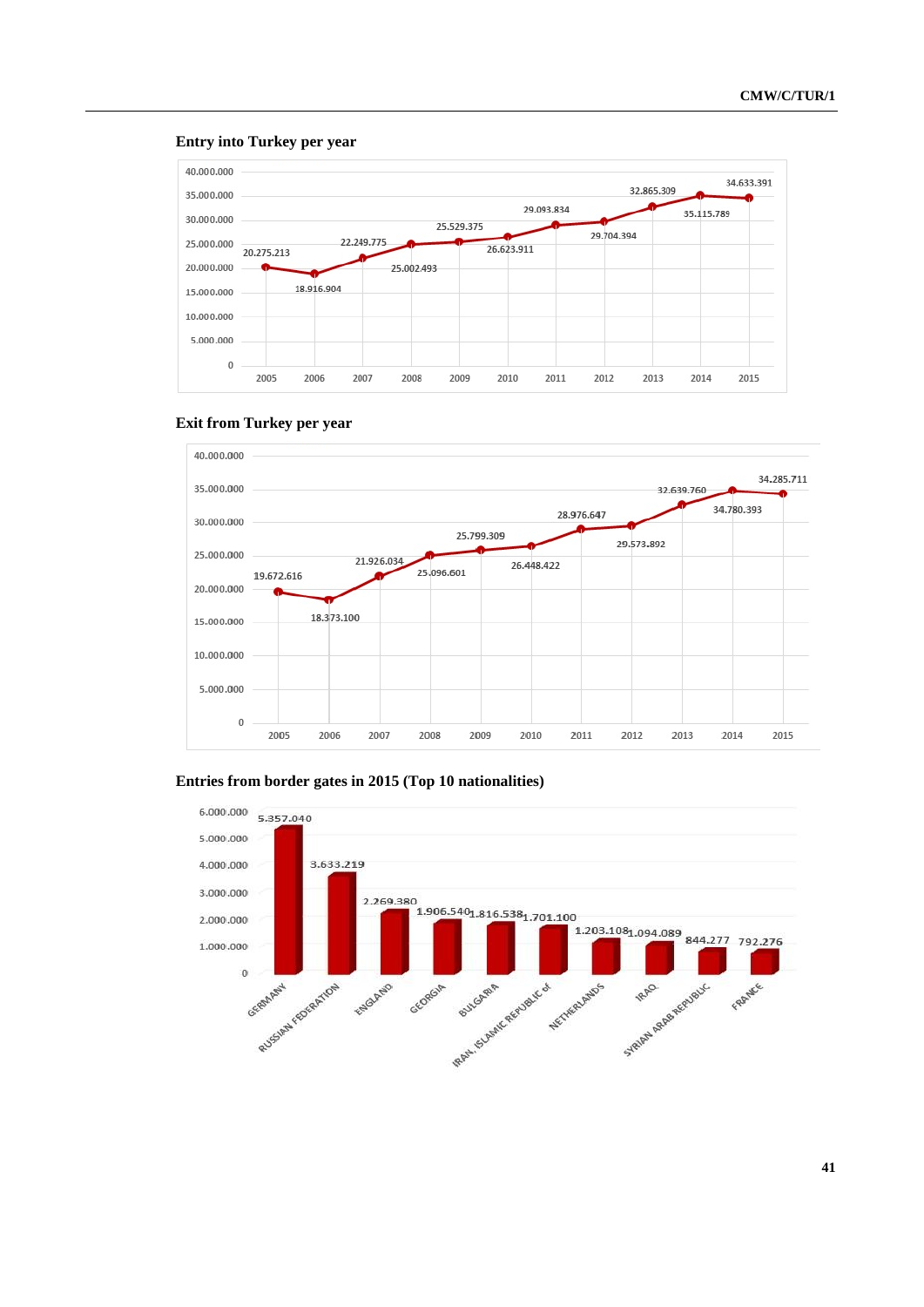

**Residence permits granted to the foreigners in 2014 (Top 10 nationalities)**

# **Types of residence permits of the foreigners in Turkey**

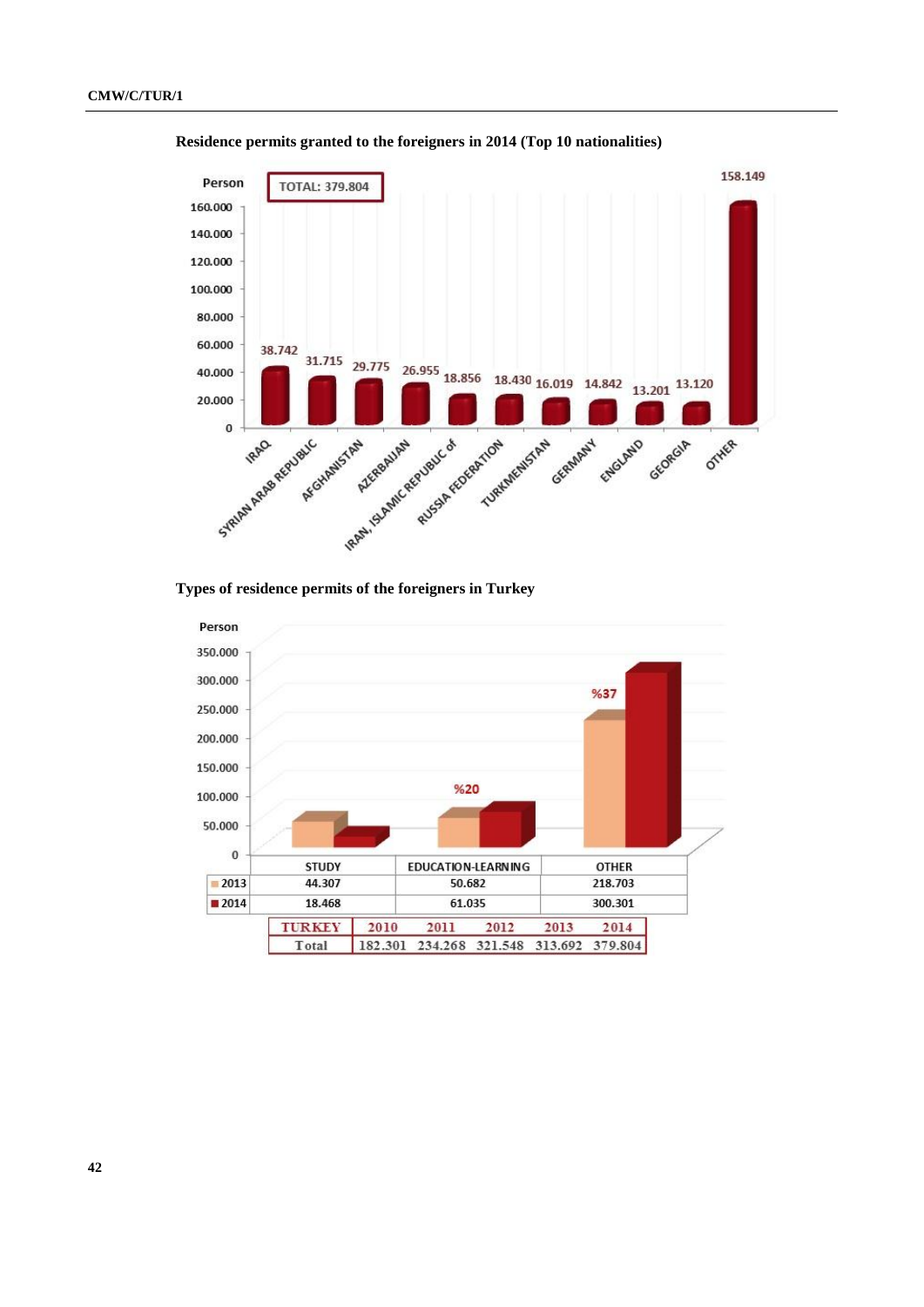- **(a) Migrant workers in detention in the State party and in States of employment;**
- **(b) Migrant workers and members of their families that have been expelled or deported from the State party in the past five years;**
- **(c) Non-accompanied migrant children or migrant children separated from their parents in the State party;**
- **(d) Remittances from migrant workers who are nationals of the State party working abroad, information on legislation regulating remittances and government policies relating to remittances and development;**
- **(e) Applications for family reunification from nationals and foreigners, disaggregated by status of applicant, and the outcomes of the applications, including details of appeals, similarly disaggregated;**
- **(f) Migrant workers in an irregular situation. If precise data are not available, please provide the results of studies or estimates;**

**Number of irregular migrants apprehended in Turkey per year**





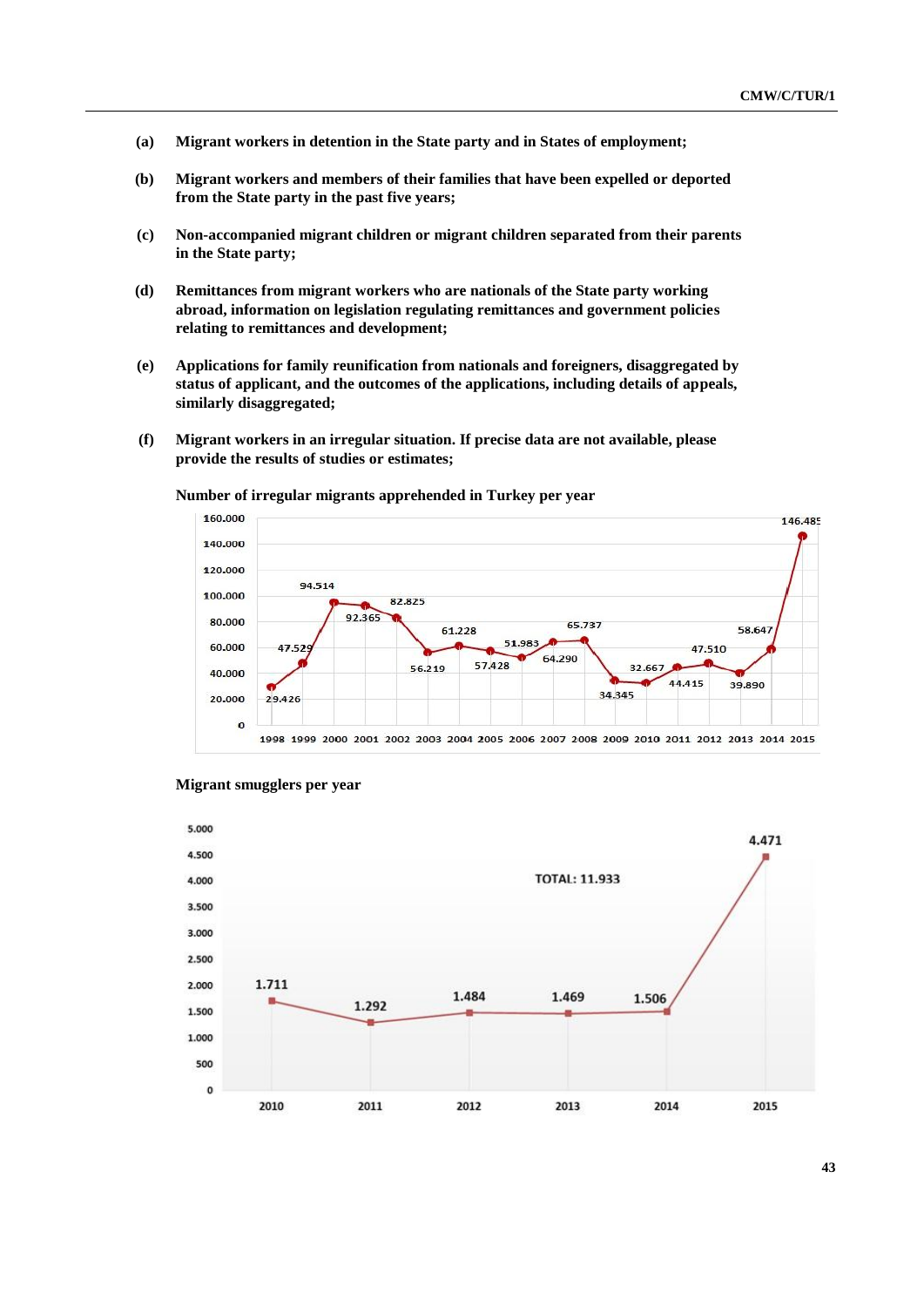### **(g) Legal assistance services provided to migrant workers and members of their families both inside the State party and for nationals of the State party working abroad;**

190. Services offered by the offices of Counsellors and attaches of Labour and Social Security Turkish diplomatic missions are explained at the section "A. General Information". All foreigners including their family members may benefit from services assured by those offices.

191. On the other hand, an Annual Report that includes quantitative data regarding Turkish citizens working abroad, the services provided to Turkish citizens and the detailed information on the changes in relevant legislation concerning the working and living legislation of the countries where they work or live is published by the Ministry of Labour and Social Security every year. As well as Turkish citizens, all migrants and their family members may benefit from these services.

192. A number of public institutions including the Municipalities are offering services to meet the needs of migrants groups working or living in Turkey. Some Municipalities (ex. Antalya) web page operates in different languages like Russian, German and English as well as Turkish to better inform and guide legal and irregular migrants.

193. Also, if foreigners reside in Turkey, they may request assistance from social institutions (Social Assistance and Solidarity Foundation. Municipalities, Red Cross. Nongovernmental Organizations, etc.).

194. Besides, legal aid provisions take place also in legal aid agreements which Turkey concluded with many countries. Detailed information concerning legal assistance is given at the section entitled "Legal protection" of articles 46 to 48.

- **(i) Mechanisms aimed at collecting quantitative disaggregated statistical data and qualitative information on the rights of migrant workers in line with the Convention, inside and outside the State party. If applicable, please also provide information on the functioning of such mechanisms, including indicators of success and outcomes.**
- **2. Please provide additional information on any important developments and measures being taken to implement the Convention that are considered a priority.**
- **3. Please submit general and factual information about the country, in accordance with the harmonized reporting guidelines for the international human rights treaties, including the Convention (HRI/GEN/2/Rev.6). Please also submit the common core document of the State party, in line with the same reporting guidelines, if it has not already been submitted. The common core document will complement the responses to the present list of issues.**

195. Common core document of Turkey dated 22 February 2007 is being updated by the relevant authorities. The recommendations of the Committee on Migrant Workers will be taken into consideration in this process.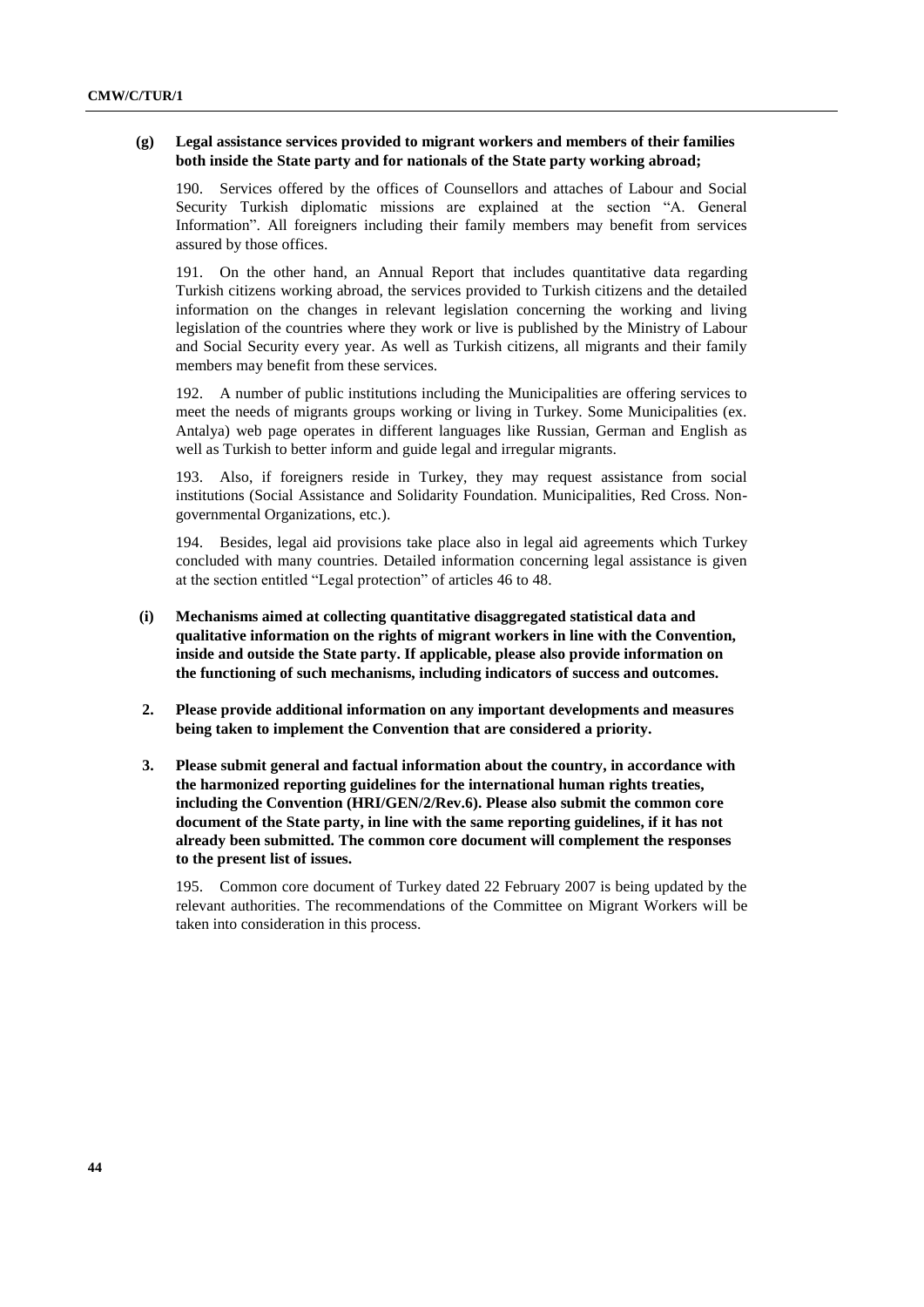# **Victims of human trafficking**





# **Hotline to stop human trafficking statistics per year**

| Recorded calls by 157 Helpline |                     |                         |                          |  |
|--------------------------------|---------------------|-------------------------|--------------------------|--|
| Year                           | Directed help calls | Not directed help calls | Repeated emergency calls |  |
| 2005                           | 255                 | 91                      | 305                      |  |
| 2006                           | 579                 | 127                     | 414                      |  |
| 2007                           | 314                 | 62                      | 156                      |  |
| 2008                           | 148                 | 77                      | 96                       |  |
| 2009                           | 146                 | 136                     | 161                      |  |
| 2010                           | 137                 | 110                     | 160                      |  |
| 2011                           | 89                  | 53                      | 98                       |  |
| 2012                           | 115                 | 64                      | 167                      |  |
| 2013                           | 87                  | 48                      | 137                      |  |
| 2014                           | 61                  | 23                      | 174                      |  |
| <b>Total</b>                   | 1931                | 791                     | 1868                     |  |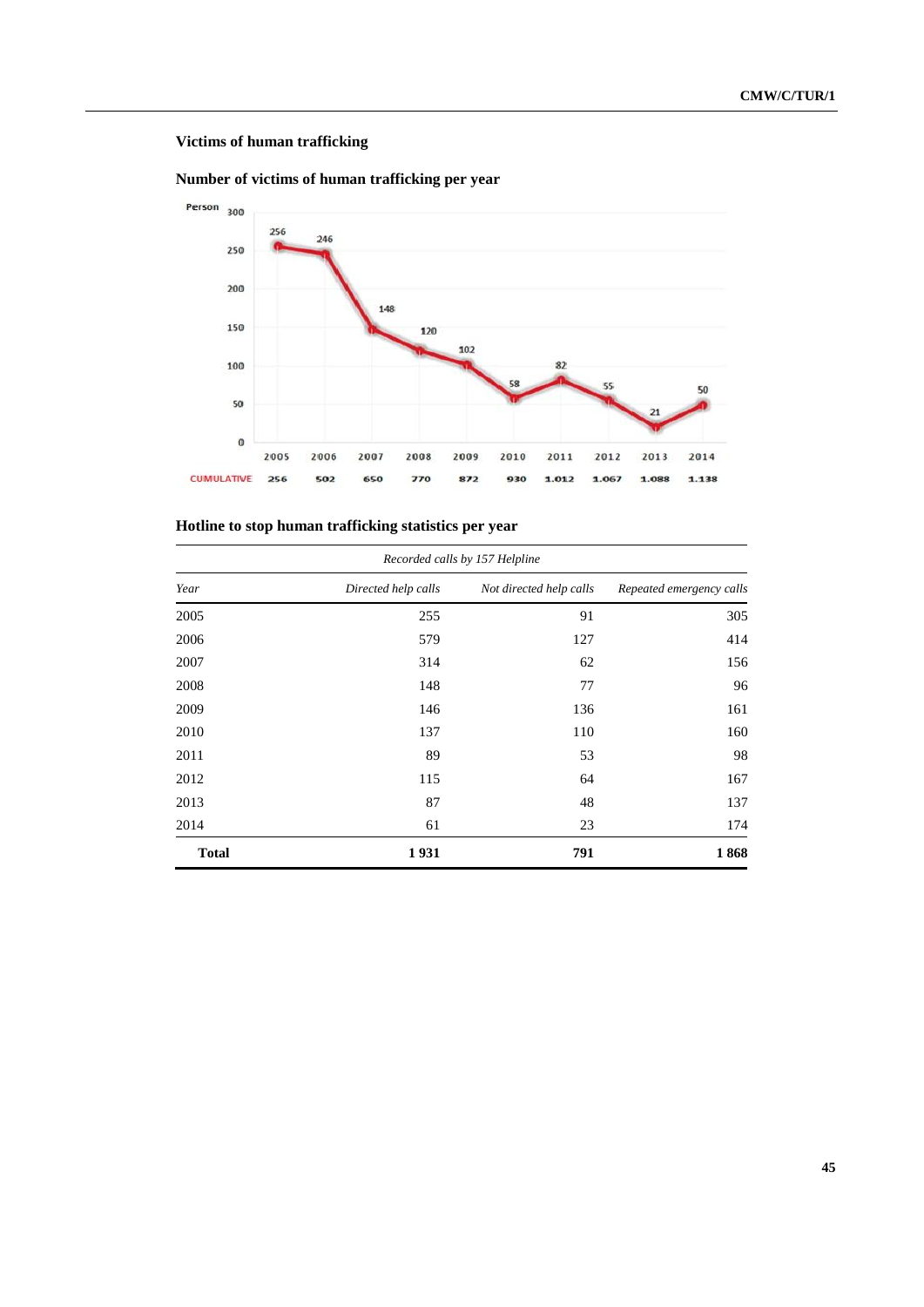# **Temporary protection**



# **Syrians under temporary protection (Top 10 provinces)**

**Syrians under temporary protection staying in and outside of the accommodation centers**

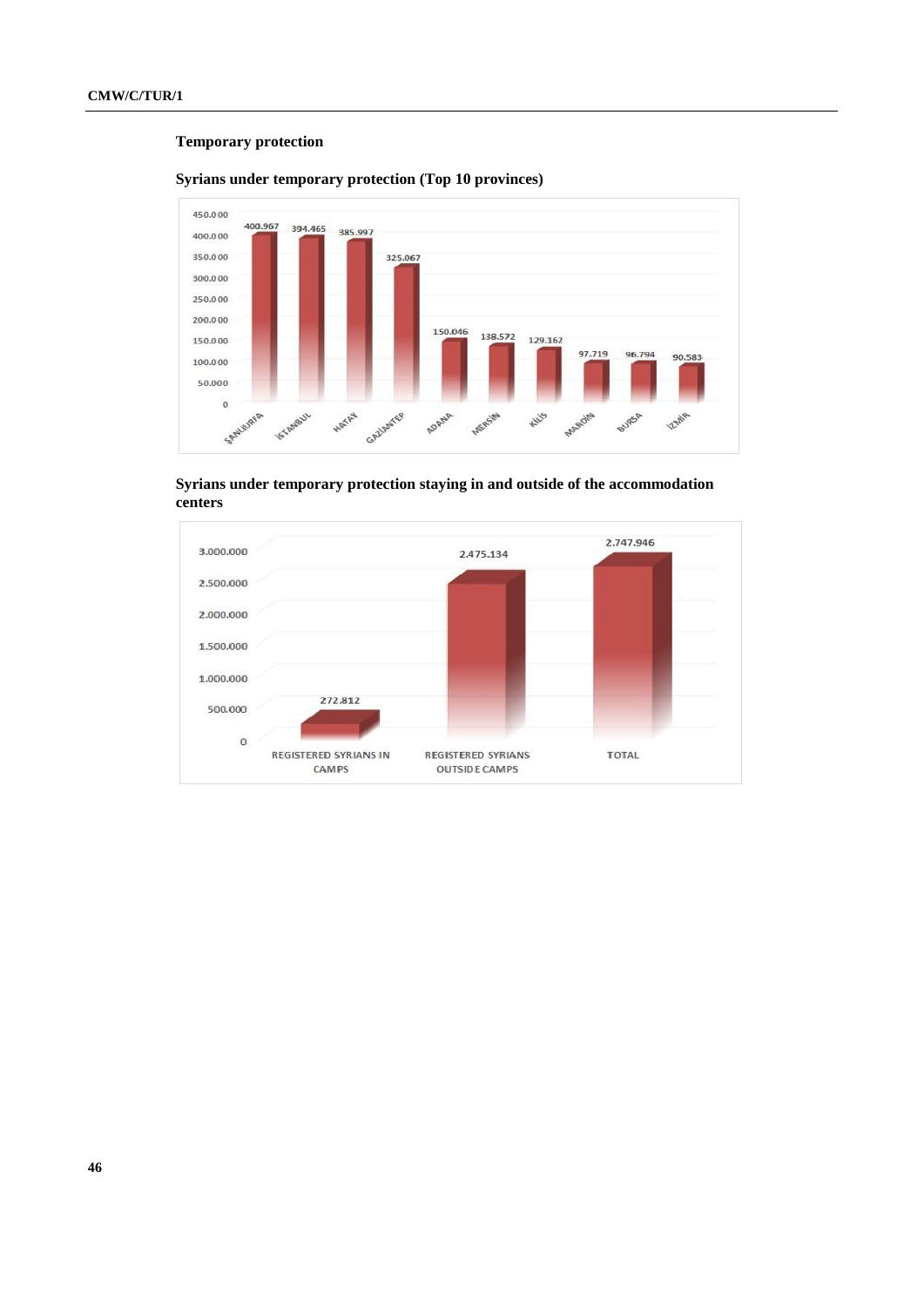



\*By 11.03.2016

|  |  |  | Syrians under temporary protection by accommodation centers |  |
|--|--|--|-------------------------------------------------------------|--|
|  |  |  |                                                             |  |

|             | Accommodation centers (26 accommodation center in 10 provinces)* |           |
|-------------|------------------------------------------------------------------|-----------|
|             | <b>Sanliurfa</b>                                                 | 111 326   |
|             | Gaziantep                                                        | 41 107    |
|             | Kilis                                                            | 33 607    |
|             | Kahramanmaraş                                                    | 18 3 8 3  |
|             | Mardin                                                           | 12 002    |
|             | Hatay                                                            | 18 3 26   |
| Syrian Arab | Adana                                                            | 10 5 87   |
| Republic    | Adiyaman                                                         | 10 0 85   |
|             | Osmaniye                                                         | 9 5 4 1   |
|             | Malatya                                                          | 7848      |
|             | <b>Total</b>                                                     | 272 812   |
|             | <b>Registered Syrians outside</b><br>camps                       | 2 475 134 |
|             | <b>Registered Syrians in Turkey</b>                              | 2 747 946 |

\* By 11.03.2016.